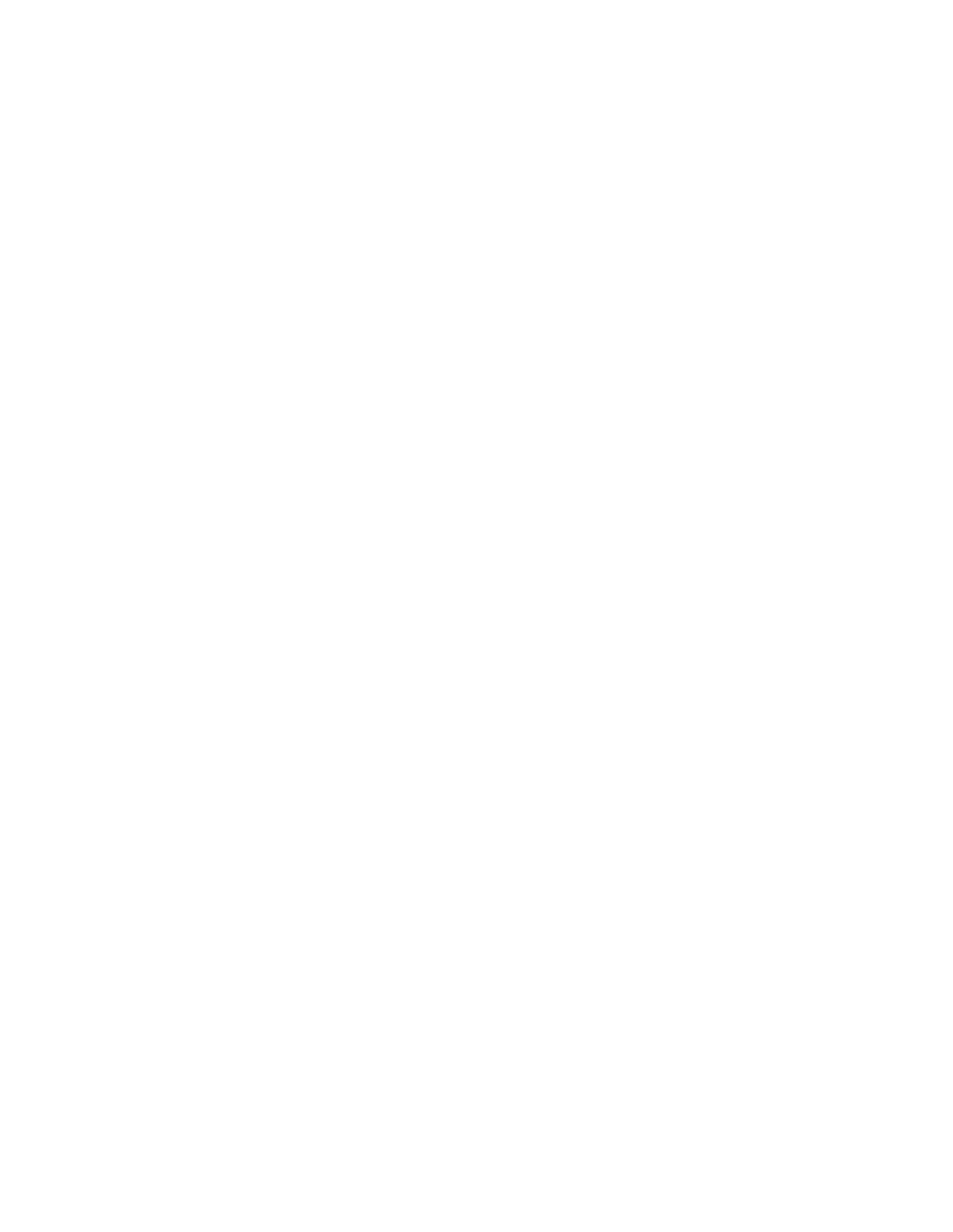# Nonpoint Source Water Pollution Abatement and Soil Conservation Programs

Prepared by

Rory Tikalsky

Wisconsin Legislative Fiscal Bureau One East Main, Suite 301 Madison, WI 53703 [http://legis.wisconsin.gov/lfb](http://legis.wisconsin.gov/lfb/)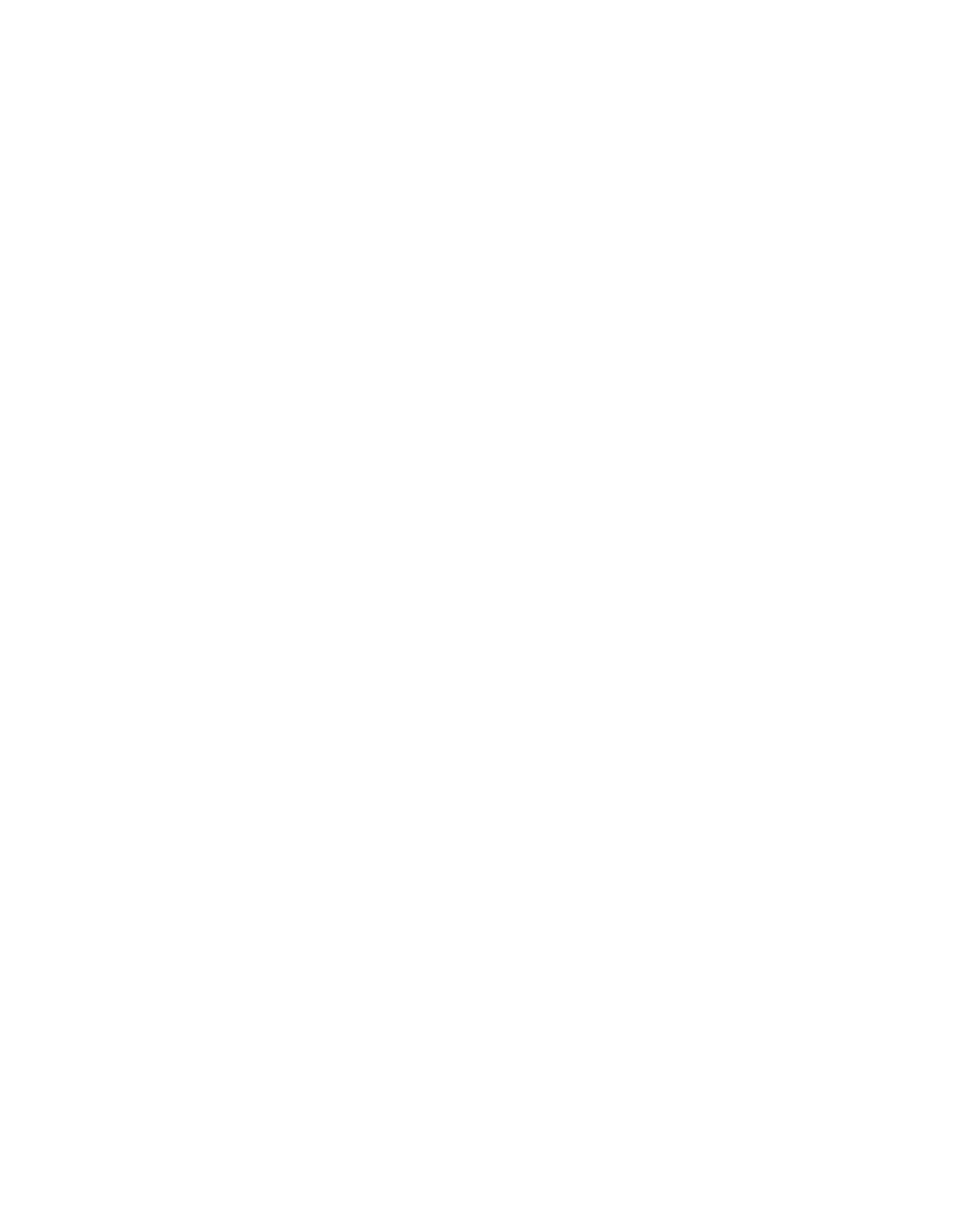## TABLE OF CONTENTS

| Appendix I:   |  |
|---------------|--|
| Appendix II:  |  |
| Appendix III: |  |
|               |  |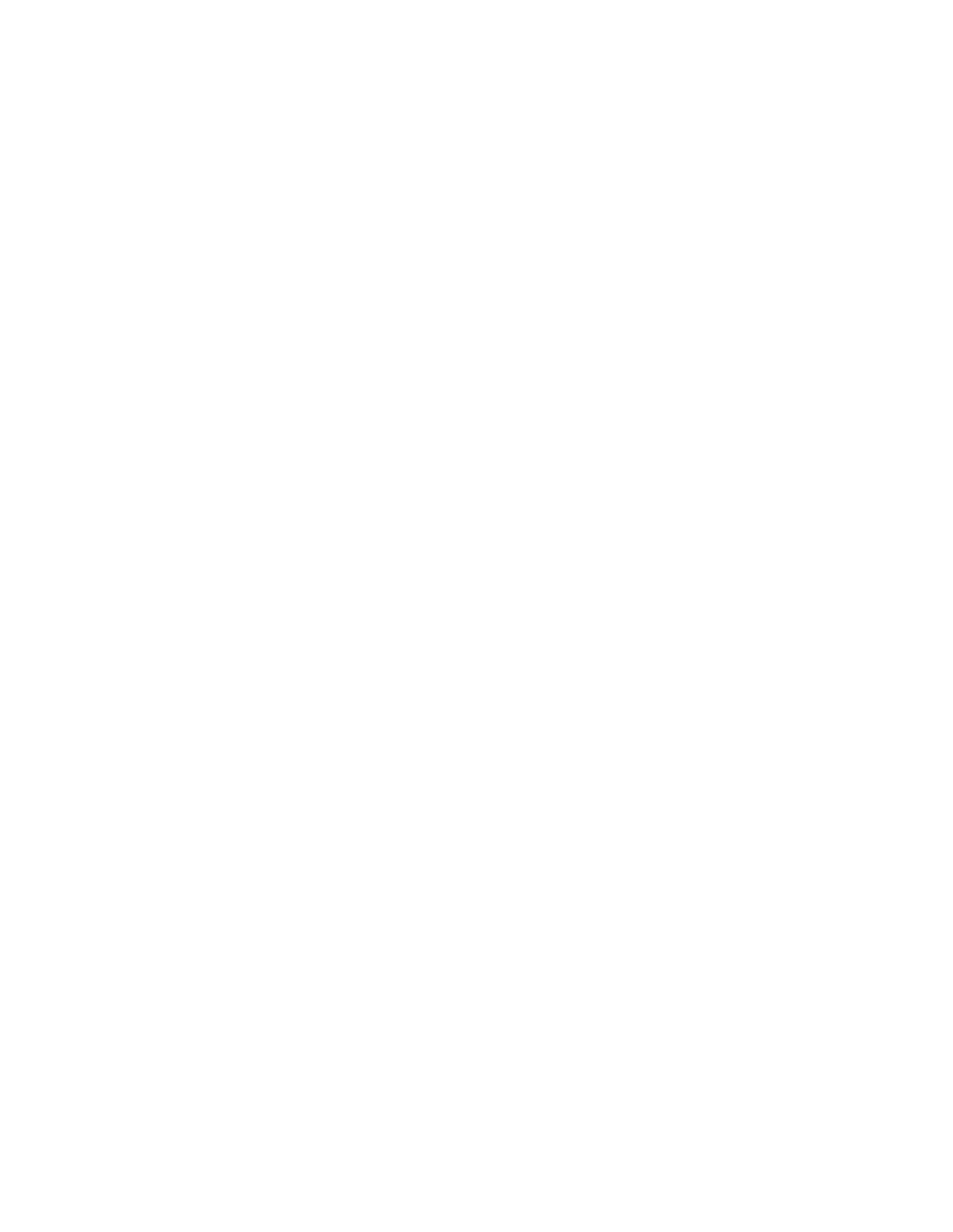# Nonpoint Source Water Pollution Abatement and Soil Conservation Programs

#### **Introduction**

The Wisconsin Department of Natural Resources (DNR) and the Wisconsin Department of Agriculture, Trade and Consumer Protection (DATCP) work jointly to prevent and control nonpoint source water pollution and soil erosion in the state. The soil and water conservation program in DATCP and the nonpoint source water pollution abatement program in DNR provide for local coverage of the state's soil and water conservation needs, typically at the county level. Further, DNR nonpoint source pollution abatement financial assistance programs tend to focus resources where nonpoint source-related water quality threats are the most severe and where control is most feasible. As shown in Table 1, approximately \$115.3 million was available in 2019-20 for nonpoint sourcerelated soil and water conservation grants and payments to landowners and municipalities from state and federal sources. These grants are distributed through DNR and DATCP programs and through direct federal support. Funding sources for nonpoint programs are primarily general purpose revenue (GPR), the nonpoint account of the segregated (SEG) environmental fund, federal (FED) revenues and revenues from the issuance of bonds (BR). It should be noted that in most instances,

**Table 1: Total Available 2019-20 Direct Funding for Local Soil and Water Conservation** 

| <b>Funding Source</b> | Amount<br>(Millions) |
|-----------------------|----------------------|
| <b>GPR</b>            | \$3.0                |
| <b>SEG</b>            | 10.2                 |
| <b>BR</b>             | 11.0                 |
| <b>FED</b>            | $91.1*$              |
| Total                 | \$115.3              |

\*Represents funding primarily associated with federal fiscal year 2019.

state grant awards require a recipient match of 30% to 50% of total project cost, although these amounts are not shown in the table.

Nonpoint sources of water pollution are those sources that are diffuse in nature without a single, well-defined point of origin. Nonpoint source water pollution originates primarily from drainage of pollutants into lakes, rivers, wetlands, and groundwater due to snowmelt or storm water, from both agricultural and urban sources. Examples of nonpoint source water pollution include soil erosion due to construction, contaminated storm water drainage from paved urban areas, and fertilizer washed from an agricultural field after a rainstorm before it is absorbed. DNR reports that over onehalf of the lakes and streams the state considers as impaired are degraded by varying levels of nonpoint source pollution.

The following paragraphs provide an overview of major state agencies and local government bodies responsible for regulating nonpoint source water pollution in Wisconsin.

For discussion of nonpoint source water pollution abatement grant programs, see Chapter 1. For discussion of state program administration and funding, see Chapter 2. For discussion of regulation of nonpoint source water pollution, including statutory requirements and administrative rules, see Chapter 3.

## **Natural Resources**

Section 281.11 of the statutes directs DNR to serve as the central unit of state government to protect, maintain and improve the quality and management of the waters of the state, ground and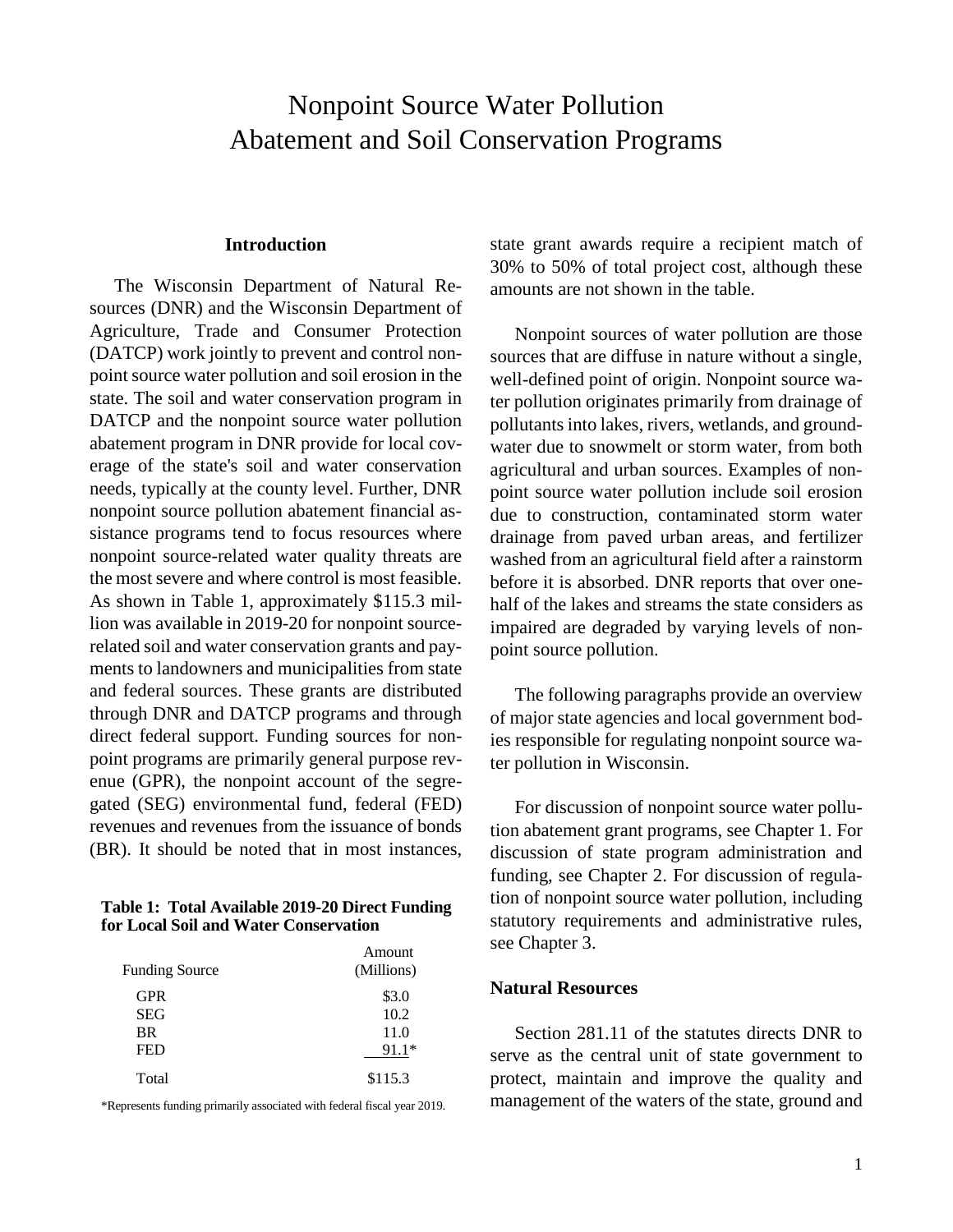surface, public and private. DNR holds general supervision and control over the waters of the state and is directed to carry out planning, management and regulatory programs. DNR has established water quality standards designed to protect public health and wildlife from significant harm from discharges and runoff that enter the state's waters. To reduce risks from rural and urban runoff, the Department also has established performance standards, which are specifications for structures and other techniques used to limit or prevent nonpoint pollution. Performance standards represent the minimum specifications of a practice necessary to achieve water quality standards. Under these general powers, in addition to the specific statutory program, DNR implements nonpoint source water pollution abatement grant programs and regulates certain animal waste and nonpoint source pollution discharges.

#### **Agriculture, Trade and Consumer Protection**

Chapter 92 of the statutes establishes DATCP as the central state agency responsible for implementing statewide land and water conservation policies. DATCP administers programs that assist in the abatement of rural water pollution through the reduction of soil erosion, the management of animal wastes, improvement of agricultural nutrient management, and funding of county and state land and water conservation staff. DATCP efforts are known as the soil and water resource management (SWRM) program, a complement to the DNR nonpoint source program.

#### **Safety and Professional Services**

The Department of Safety and Professional Services (DSPS) is required to establish statewide standards for erosion control at construction sites for one- and two-family dwellings and for public buildings and places of employment, provided an activity would disturb less than one acre of land. The Department may issue stop-work orders for noncompliance and may delegate its administrative authority to counties, cities, villages, or towns. Construction site erosion control is discussed in greater detail in Chapter 3.

#### **Land and Water Conservation Board**

The Wisconsin Land and Water Conservation Board (LWCB) is directed to develop recommendations and to advise DATCP and DNR on matters concerning land and water conservation and nonpoint source water pollution abatement. This advisory role includes the review and recommendation of an annual joint allocation plan for several grant programs administered by DNR and DATCP.

The LWCB also reviews county land and water resource management plans, which are described further below, and DATCP and DNR administrative rules pertaining to the SWRM and nonpoint source pollution abatement programs. In addition, the Board monitors the achievement of statutorily defined soil erosion control goals. Chapter 281 of the statutes also provides LWCB the authority to make recommendations to the Governor and DNR concerning funds budgeted to the nonpoint source pollution abatement program or concerning the efficiency and effectiveness of the program.

The LWCB consists of the following 11 members: (a) the Secretaries of the Departments of Administration (DOA), Natural Resources, and Agriculture, Trade and Consumer Protection, or their designees; (b) three county land conservation committee members, who are designated at a statewide meeting of land conservation committees and appointed for two-year terms; and (c) five members appointed by the Governor, one for a two-year term and four for staggered four-year terms, to include one farmer, one member of an environmental group, one person from a city with a population greater than 50,000 people, and one person from a governmental unit involved in river management.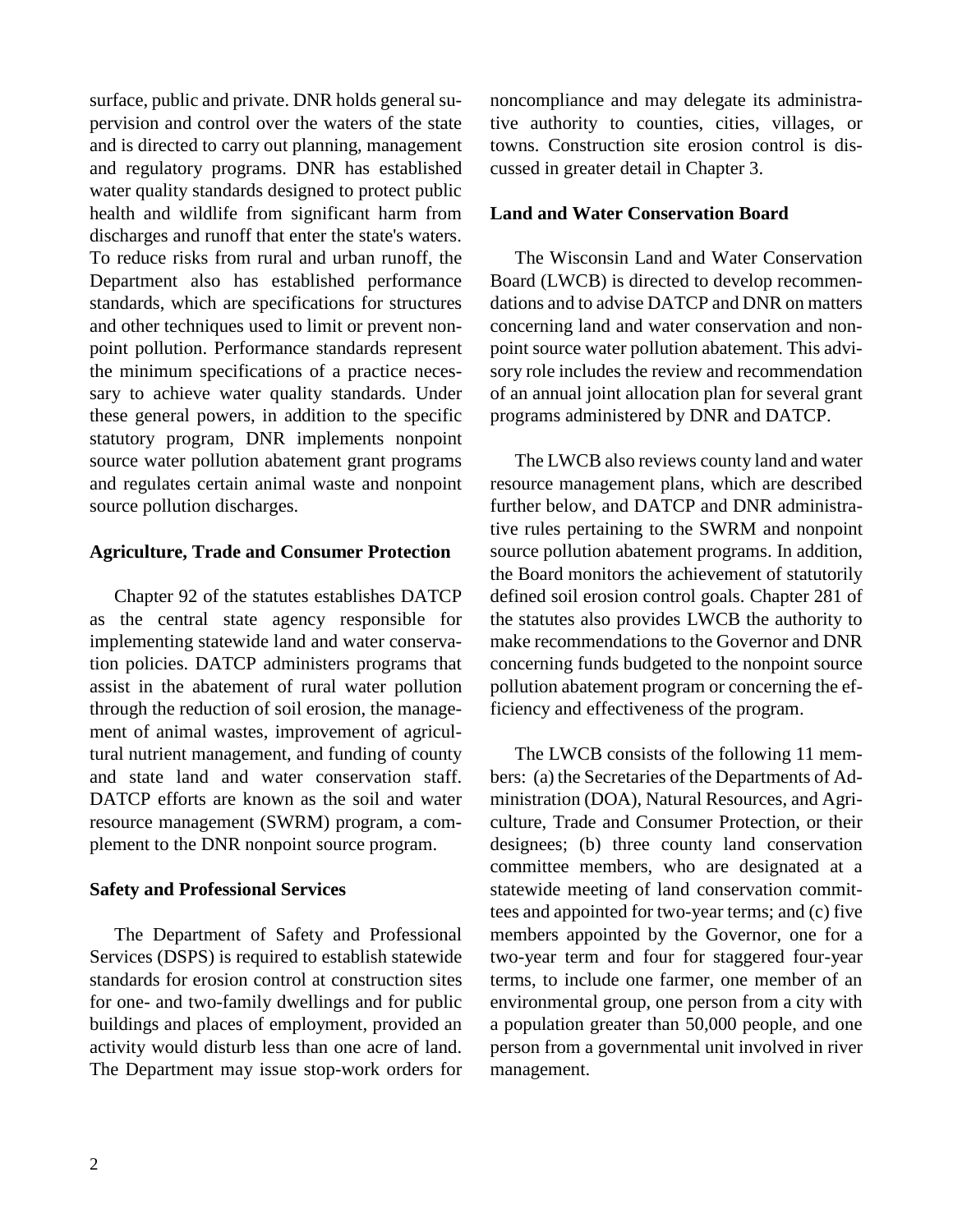In addition, advisory members to the Board include representatives from: (a) the United States Department of Agriculture (USDA) Natural Resources Conservation Service (NRCS); (b) the USDA Farm Service Agency (FSA); (c) the College of Agriculture and Life Sciences (CALS) of the University of Wisconsin–Madison; (d) the University of Wisconsin–Madison Division of Extension; and (e) the Wisconsin Land and Water Conservation Association (WI Land+Water). WI Land+Water is a nonprofit organization that represents the state's county land conservation committees and departments. DATCP provides administrative support to the Board, and both DNR and DATCP staff provide technical support to the Board.

## **County Land Conservation Committees and Departments**

County land conservation committees (LCCs) set county policy on land and water conservation issues and directly oversee the activities of county land and water conservation department staff. Each county board is statutorily directed to create an LCC. County LCCs must include: (a) two county board members who are also members of the county committees on agriculture and extension education; and (b) the chairperson of the county FSA committee. In addition to these members, any number of other county board members and up to two persons who are not county board members may be appointed.

County LCCs' powers and duties relating to the implementation of state land and water conservation programs include: (a) distributing federal, state and county funds for cost-share programs; (b) providing equipment, technical assistance and materials to landowners for conservation purposes; (c) developing county ordinances for the regulation of land use and land management practices; and (d) developing standards for management practices and monitoring compliance with those standards. The LCCs are required to prepare land and water resource management (LWRM) plans. In addition, LCCs are required to prepare annually a single state grant request describing staffing and funding needs for all county soil and water conservation and animal waste management programs. These programs include: (a) DATCP's annual county staffing and support grants; (b) the targeted runoff management grant program; and (c) the urban nonpoint source and storm water management grant program. DATCP and DNR then prepare a single allocation plan for all counties, with DATCP and DNR each administering its own respective programs.

The LCCs direct the activities of county land conservation departments (LCDs), which in some instances have merged with other county departments such as planning and zoning. County LCDs or the combined departments implement state and federal land and water conservation programs, as well as other programs such as the DNR wildlife damage abatement program and tree planting programs, with assistance from federal and state staff. Conservationists also assist county zoning administrators on land and water resource issues.

Generally, a county employs a county conservationist, a clerical assistant (part- or full-time), and may also hire one or more technical assistants to the conservationist. As of the 2019 calendar year, which is the most recent year for which counties have reported staffing levels to DATCP, counties reported a total of 369 full-time equivalent (FTE) employees working in Wisconsin as county conservation staff.

*Land and Water Resource Management Plans*. In order to receive grant funding from DATCP, each LCC is required to have a LWRM plan reviewed by the LWCB and approved by DATCP. By statute and administrative code Chapter ATCP 50, plans must include: (a) a county-wide assessment of soil erosion conditions and water quality, including identification of causes of impairments and pollutant sources; (b) water quality objectives identified for each watershed, including pollutant load reduction targets; (c) key problem areas for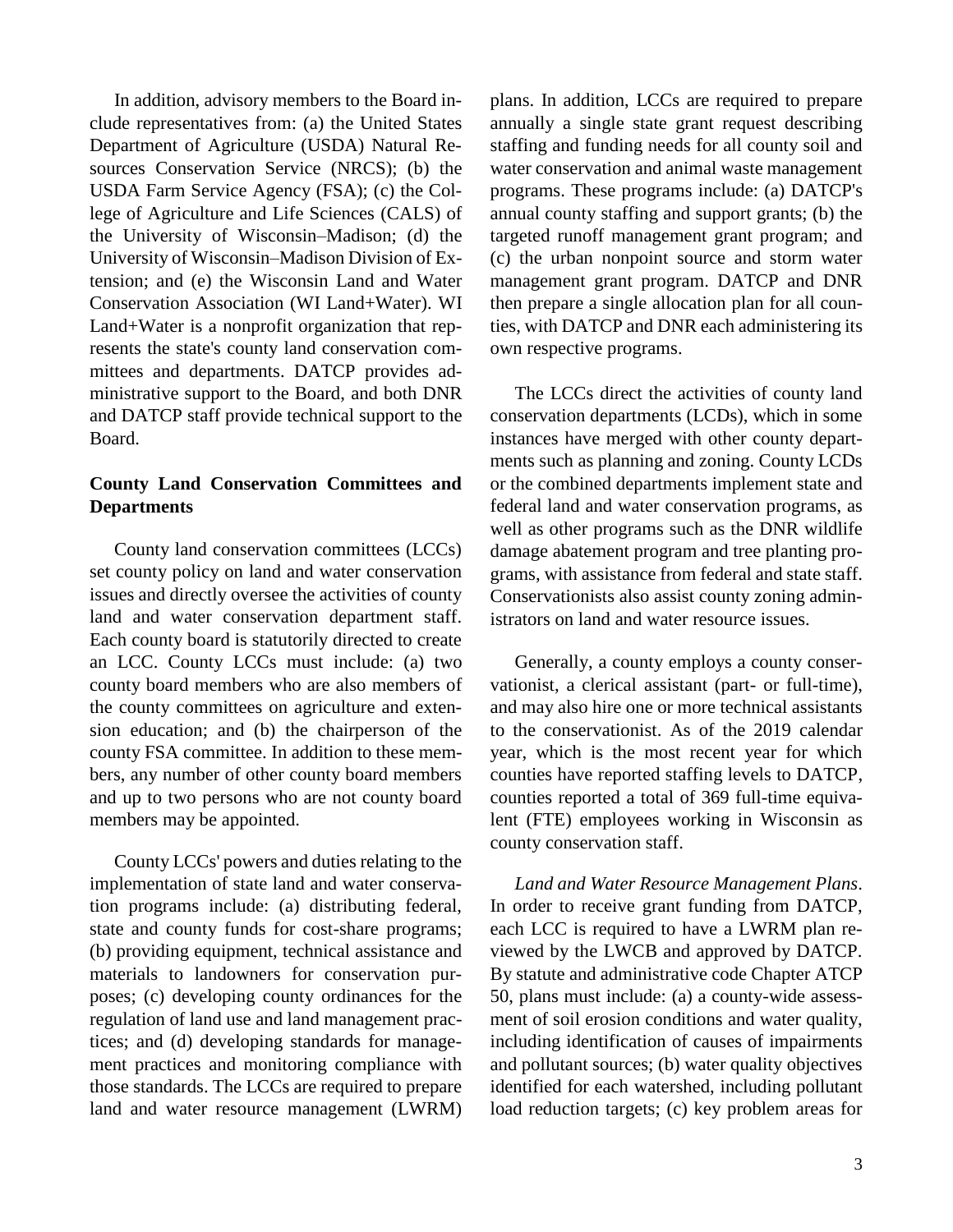soil erosion and water quality, including priority farms and sites that contribute or may contribute to water quality impairment; (d) identification of the best management practices (BMPs) to achieve the water quality objectives and to reach current state soil erosion control goals; (e) strategies for achieving voluntary compliance with farm conservation practices, or for carrying out notice and enforcement actions against persons not complying with applicable standards; (f) a multi-year strategy for implementing LWRM plan-related activities and priorities, including those priorities identified in the plan and those activities necessary for compliance with applicable federal and state laws, and including an estimate of cost-sharing, educational, and other assistance needed for the implementation; (g) a system to track progress of activities identified in the plan; (h) a system for monitoring

conservation compliance with persons claiming farmland preservation tax credits, which are described later; (i) an information and education strategy; and (j) local and state regulations to be used to implement the plan, as well as methods for coordinating implementation activities with local, state or federal agencies and organizations.

County LCCs develop the plans with the assistance of DATCP. DNR also assists by providing available water quality data and information, training and support for water resource assessments and appraisals and other related program information. The LWCB reviews plans and recommends DATCP approval or disapproval. LWRM plans must be approved by the DATCP Secretary and last for a period of 10 years. Counties must report progress after five years.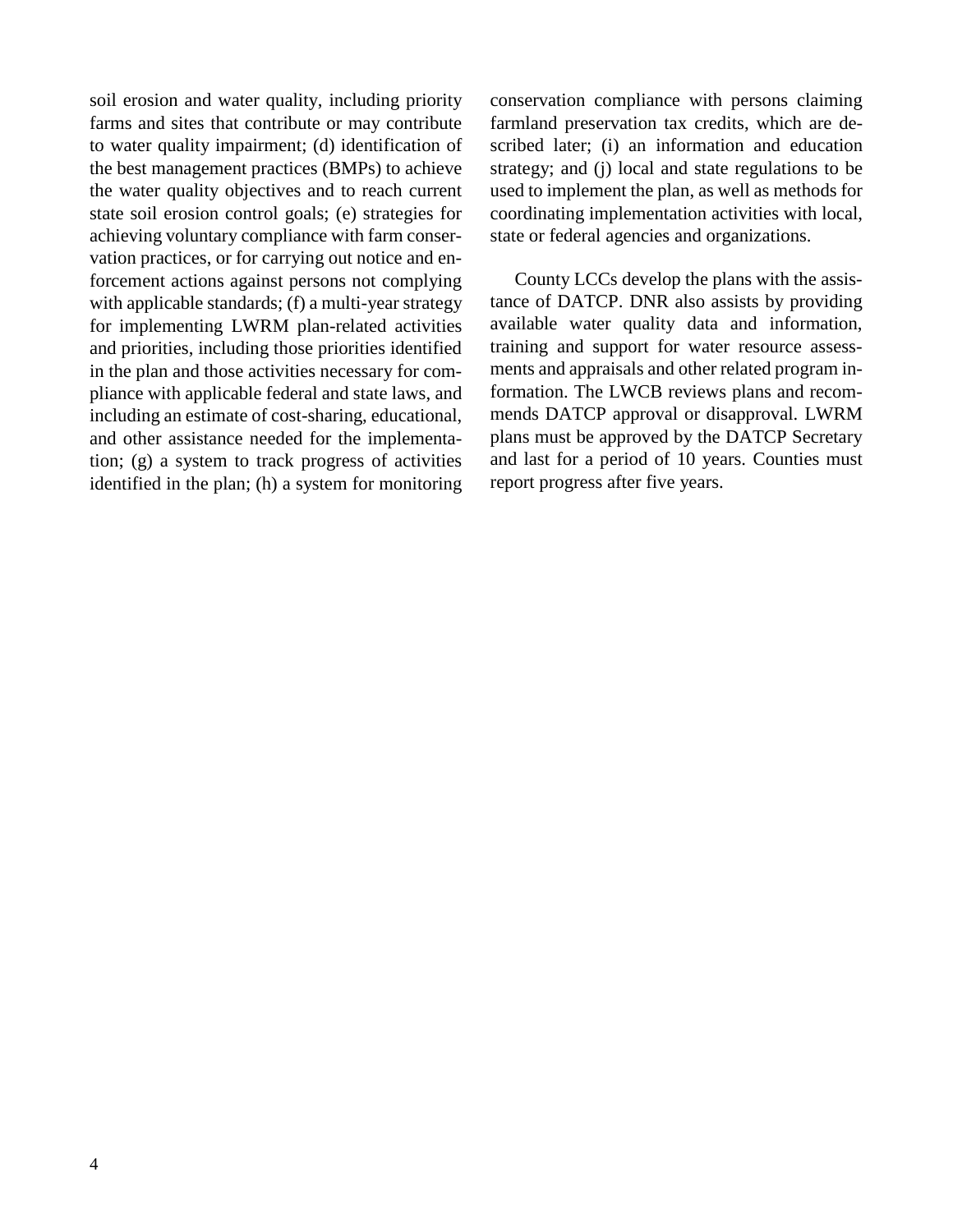## *NONPOINT SOURCE POLLUTION ABATEMENT GRANT PROGRAMS*

This chapter describes the grant programs that support the state's nonpoint source water pollution abatement program, including their purpose, eligibility requirements, and recent awards. A majority of awarded funds are provided under a joint allocation plan between DATCP and DNR. The chapter briefly discusses the joint allocation plan and associated grants, then provides a summary of grants offered by DATCP, DNR, and under federal programs.

Several of the grant programs described throughout this chapter are intended to address the requirement under s. 281.16(3) of the statutes that cost-sharing assistance must be available to require agricultural operations existing prior to 1997 to comply with the performance standards enacted by DATCP and DNR to address nonpoint source water pollution. Therefore, the extent to which nonpoint source water pollution abatement programs are implemented in Wisconsin is significantly influenced by the grant funding that is available to Wisconsin landowners. This differs from abatement of point sources of pollution, for which the responsible party generally must pay for all necessary structures and practices.

Certain sites must comply with performance standards regardless of cost-sharing availability, including: (a) livestock facilities permitted as point sources of pollution under DNR's animal waste regulatory program (Chapter NR 243 of the administrative code); (b) unpermitted small and medium livestock facilities that have a point source discharge to waters of the state; (c) persons obligated to meet standards as a condition of receiving farmland preservation tax credits; (d) expanded or modified sites that are granted a local livestock siting or manure storage permit; and (e) new agricultural operations.

## **Joint Allocation Plan Funding To Local Governments**

LCCs are required to prepare a single annual grant request. This grant request describes staffing needs and proposed county activities for: (a) soil and water conservation and animal waste management under Chapter 92 of the statutes; and (b) financial assistance under s. 281.65 and 281.66 of the statutes for nonpoint source water pollution abatement. Annually, in response to this request, DATCP and DNR award state funds to local units of government and other project cooperators for land and water conservation activities across the state, in what is known as the joint allocation plan. Under the plan, the agencies jointly review county applications and determine if projects should be provided funding through DATCP or DNR competitive funding. The plan is submitted to the LWCB for its review and recommendation to the agencies.

Only counties that have an approved LWRM plan are eligible for funding, which must be spent consistent with that plan. LCCs are authorized to use grants for several purposes: (a) staff activities related to nonpoint source water pollution abatement, animal waste management, or other conservation activities; (b) activities that promote compliance with soil and water conservation requirements under the farmland preservation program;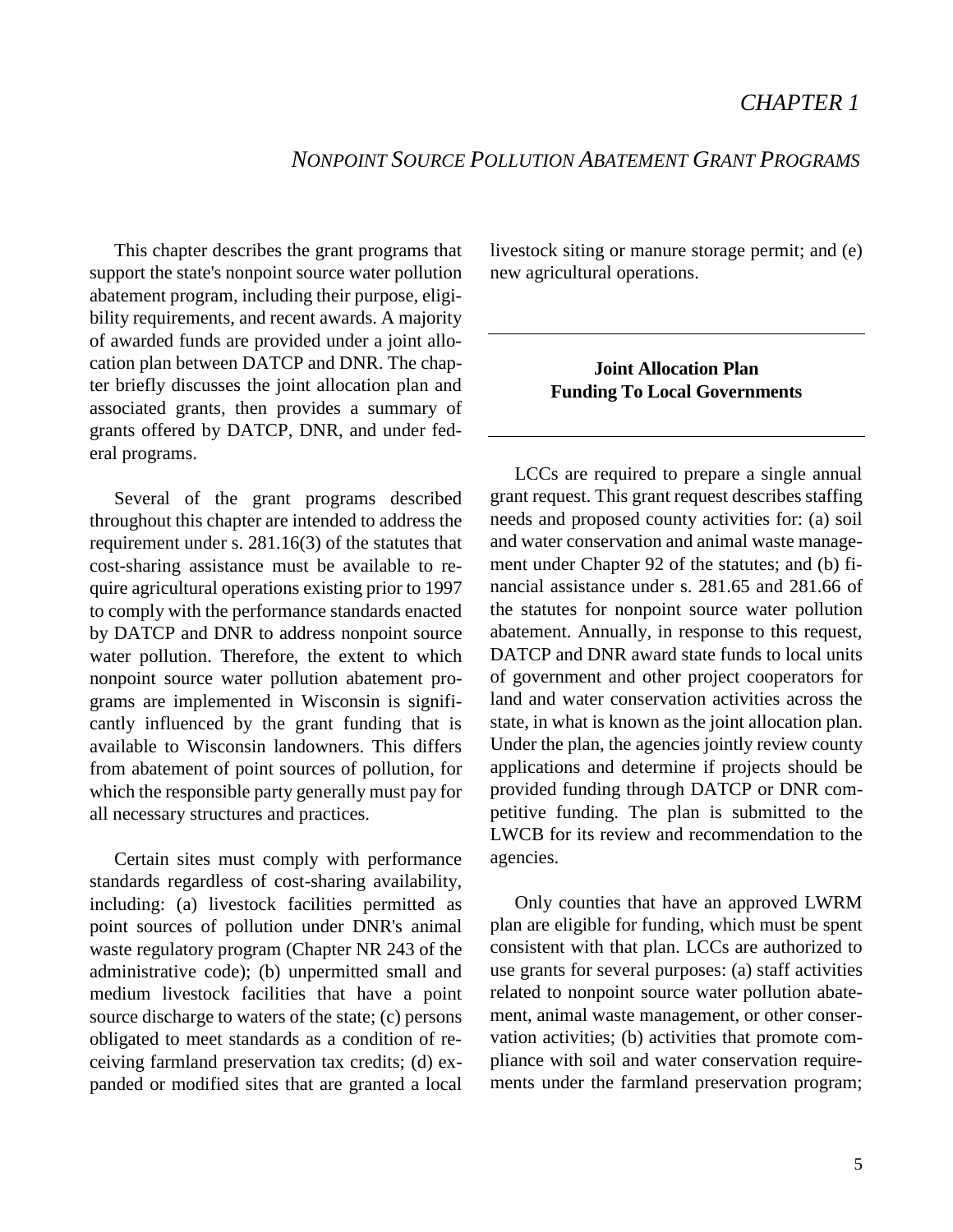and (c) best management practices related to animal waste management, nonpoint source pollution abatement, and other conservation practices determined by the county to be necessary for conservation and resource management.

DATCP has established a number of priorities for allocation of funds under the joint allocation plan. These include: (a) continuation of county staff and projects; (b) funding projects that address statewide priorities identified by DATCP and DNR; (c) the county's demonstrated commitment to implementation of its approved LWRM plan and to conservation practices; (d) the cost-effectiveness of the grant; (e) the likelihood that the grant will resolve problems specified in the county's LWRM plan; and (f) the county's demonstrated cooperation and ability to implement the project.

Table 2 provides a summary of grant awards by agency and program, and Appendix II shows a summary of joint allocation plan awards for 2021 by county. The plan is finalized before the end of

#### **Table 2: 2021 Joint Allocation Plan Awards**

| Program                                            | Grants       |
|----------------------------------------------------|--------------|
| <b>Agriculture, Trade and Consumer Protection</b>  |              |
| County Staffing and Support                        | \$9,439,100  |
| <b>LWRM</b> Implementation Grants                  | 3,500,000    |
| <b>Nutrient Management Grants</b>                  | 2,198,972    |
| Animal Waste Management / Notice of                |              |
| Intent (NOI) Reserve                               | 300,000      |
| <b>Nutrient Management Farmer Education Grants</b> | 258,858      |
| <b>Project Cooperator Grants</b>                   | 942,170      |
| <b>Subtotal DATCP</b>                              | \$16,639,100 |
| <b>Natural Resources</b>                           |              |
| Targeted Runoff Management (TRM) Grants*           | \$4,595,698  |
| Notice of Discharge / Notice of Intent             |              |
| (NOD/NOI) Reserve                                  | 1,500,000    |
| Urban Nonpoint Source (UNPS) Grants*               | 68,250       |
| <b>Subtotal DNR</b>                                | \$6,163,948  |
| Total                                              | \$22,803,048 |

\* TRM and UNPS grant awards provided to non-county grantees are not included in the joint allocation plan.

each calendar year, with funds distributed the following year.

#### **County Staffing and Support**

The largest component of annual funding is county staffing and support grants, which fund staff at county land and water conservation departments that implement LWRM plans. Staff are eligible for funding for the following activities: (a) LWRM plan implementation; (b) conservation practice engineering, design or installation; (c) cost-share grant administration; (d) farmland preservation program administration; or (e) livestock regulation. Ineligible activities include: (a) planning and zoning; (b) parks; (c) geographic information systems; or (d) design of non-conservation practices.

For the 2019 joint allocation plan, available staffing and support funding of \$9,439,100 includes \$6,411,900 nonpoint account SEG and \$3,027,200 GPR. Table 3 shows county staffing funding since 2015-16. Funds are awarded in a tiered process, providing each county a base allocation of \$75,000. Remaining available funding is allocated consistent with statutory directives that DATCP provide full funding the first position in each county, 70% funding of a second position and 50% funding of third and subsequent positions, should sufficient funds be appropriated. In the 2021 allocation, first positions at each county were fully funded, and 67% of costs associated with second positions were funded. No funding

|  | <b>Table 3: County Conservation Staffing Funding</b> |  |
|--|------------------------------------------------------|--|
|  |                                                      |  |

| Fiscal |             |             | <b>Nonpoint SEG</b> | Annual      |
|--------|-------------|-------------|---------------------|-------------|
| Year   | <b>GPR</b>  | Base        | One-Time            | Total       |
| 2016   | \$3,027,200 | \$5,036,900 | \$675,000           | \$8,739,100 |
| 2017   | 3,027,200   | 5,036,900   | 675,000             | 8,739,100   |
| 2018   | 3,027,200   | 5,936,900   | $^{(1)}$            | 8,964,100   |
| 2019   | 3,027,200   | 5,936,900   | 0                   | 8,964,100   |
| 2020   | 3,027,200   | 5,936,900   | 475,000             | 9,439,100   |
| 2021   | 3,027,200   | 5,936,900   | 475,000             | 9,439,100   |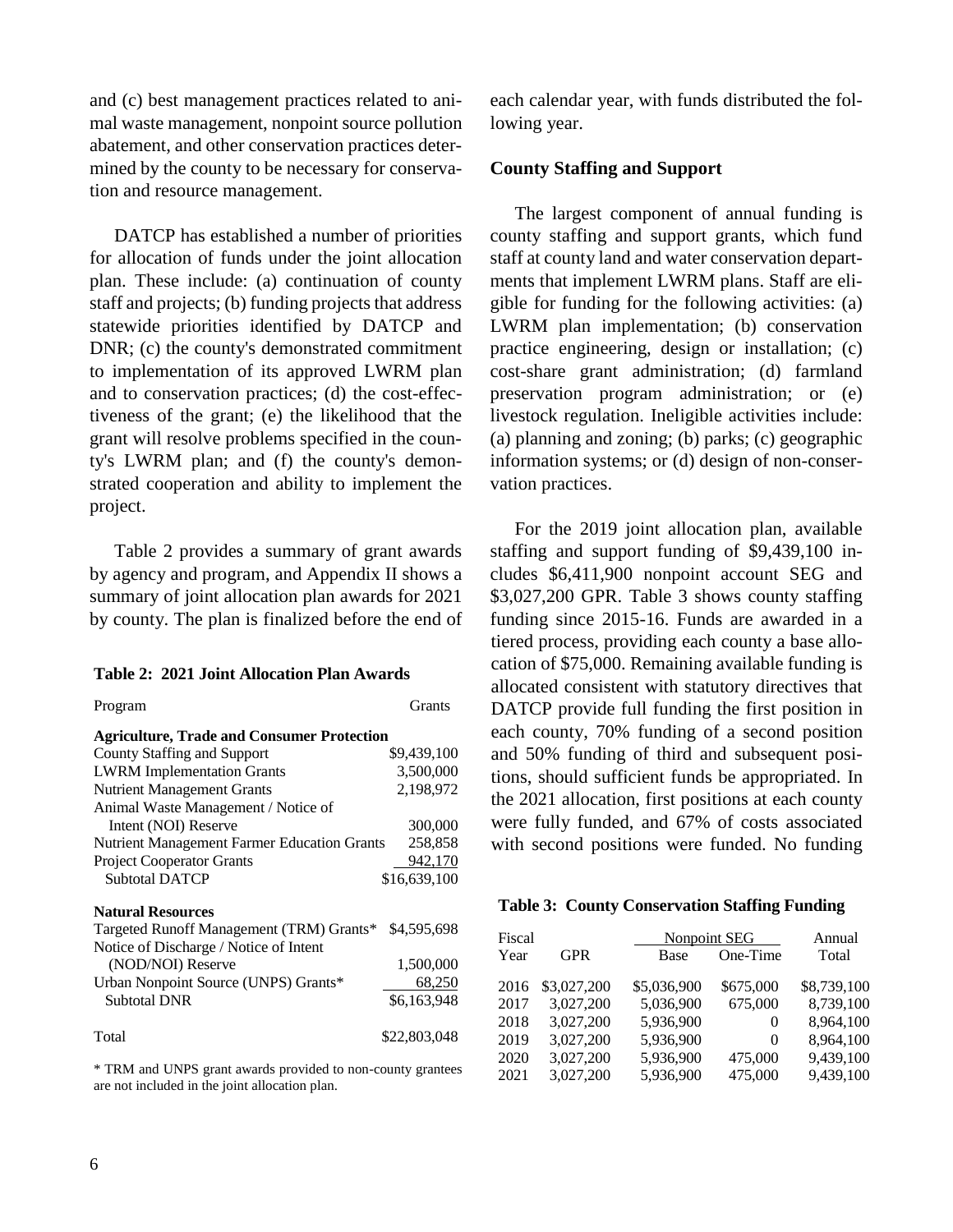was provided for third positions, as has been the case since the 2010 cycle.

In 2019, the most recent year for which counties have reported staffing levels, 114 of 369 total FTE were supported by state funds. Other funding for positions may come from county budgets, private or other governmental grants, or other sources. County funds supported 212 positions, and all other funding supported 43.

#### **Cost-Sharing Grants to Local Governments**

DATCP and DNR both support implementation of LWRM plans through costsharing grants that provide up to 70% (90% in cases of economic hardship) of the cost of implementing nonpoint source water pollution prevention best management practices (BMPs). Under the joint allocation plan, each department distributes funds under several grant programs. DATCP programs include county LWRM implementation grants, nutrient management planning cost-share grants, and nutrient management farmer education grants. DNR programs include urban nonpoint source (UNPS) planning and construction grants and targeted runoff management (TRM) grants. Both DATCP and DNR administer grants for agricultural producers issued a notice of discharge or notice of intent to issue a notice of discharge (NOD/NOI) for animal wastes discharged to state waters. Several other grant programs are not managed under the joint allocation plan, including DNR's municipal flood control program and DA-TCP's producer-led watershed protection grant program. All of these grant programs are discussed later in detail.

In 2021, joint allocation plan funding for costshare programs totaled \$12.42 million. DATCP's portion consisted of \$3,500,000 for county LWRM implementation grants, \$2,199,000 for nutrient management planning cost-share grants, \$258,900 for nutrient management farmer education grants, and \$300,000 for animal waste and NOI grants. DNR's portion consisted of \$4,595,700 for TRM grants, \$1,500,000 for NOD/NOI grants and \$68,300 for UNPS grants. (DNR provides UNPS grants primarily to noncounty grantees, and the statutes do not require these amounts be included in the plan.)

#### **Project Cooperator Grants**

As part of the joint allocation plan, DATCP has customarily funded projects to support statewide priorities of nutrient management, technical standards development, and training. The 2021 allocation includes an allocation of \$527,500 to the UW-Madison College of Agricultural and Life Sciences (CALS). Of this \$527,500: (a) \$280,000 is allocated for maintenance and improvement of SnapPlus software used for nutrient management planning and related soil and nutrient management projects; (b) \$227,500 is allocated for outreach, education, and training by the Nutrient and Pest Management Program in UW-CALS; and (c) \$20,000 is allocated for development and maintenance of nutrient application guidance.

The 2021 allocation also provides funding of: (a) \$225,400 to WI Land + Water; (b) \$38,000 to the Standards Oversight Council to support the development and maintenance of technical standards for soil and water conservation practices in Wisconsin; and (c) \$151,300 to Ashland, Langlade, Marathon, Monroe, and Sauk counties for incentives related to farmland preservation program participation.

#### **DATCP Grant Programs**

DATCP administers the majority of its nonpoint grant programs as grant awards to counties that distribute it locally. DATCP grants are intended to support implementation of county LWRM plans and state nonpoint performance standards. The following section describes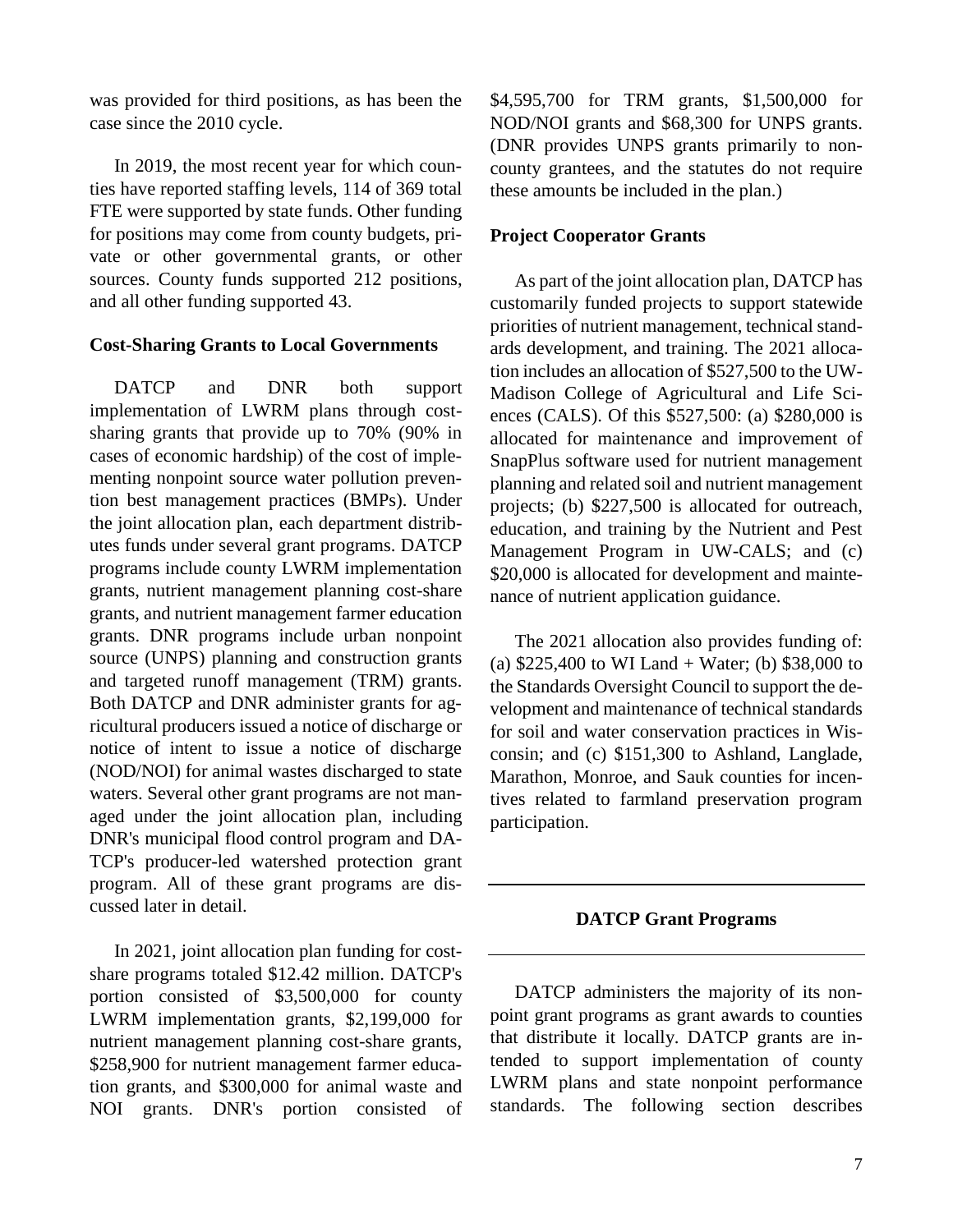DATCP's grant programs under its soil and resource management program, eligibility requirements, and awards.

## **LWRM Implementation Grants**

The 2021 joint allocation provided \$3,500,000 in bonding to counties for grants for implementation of LWRM plans. Grants are provided by the county to landowners on a reimbursement basis. The bonding proceeds provide up to 70% (90% in cases of economic hardship) of the cost of installing nonpoint source water pollution BMPs, which are discussed in Appendix I. The Wisconsin Constitution generally requires bonds be used for permanent improvements that benefit the state's waters, thus practices supported by these grants are structural in nature. "Soft" non-structural practices are supported by nonpoint SEG, as discussed later. Bonding is supported by debt service payments from the nonpoint account of the environmental fund.

## **Nutrient Management Planning Grants**

Under the 2021 joint allocation, DATCP provided \$2,199,000 to counties to be distributed to landowners as cost-share payments for non-structural practices, primarily nutrient management planning (NMP). Landowners are eligible for NMP funding of \$10 per acre per year for four years under ATCP 50. A small amount of this funding is also provided for other non-structural practices. Beginning in 2021, counties that have more than 75% of their cropland covered by a nutrient management plan are eligible to expend up to 50% of cost-share funding for other practices. Funding is provided from nonpoint SEG, rather than bonding, because the Wisconsin Constitution generally requires bond-supported activities to be permanent structural improvements.

DATCP determines the allocation of NMP funding based on a number of criteria: (a) the size of county agricultural enterprise areas, which is a component of the farmland preservation program that target areas for agricultural development and preservation; (b) the extent of impaired waters; (c) the number of nutrient management checklists submitted to DATCP demonstrating active nutrient management plans in the county that comply with USDA standards; (d) county acres in farmland; (e) cumulative spending over the past three years; and (f) nutrient management farmer education grants received in the previous two years.

DATCP estimates that approximately 3.4 million acres in Wisconsin were under nutrient management planning in 2019. The 2019 amount reflects about 37% of Wisconsin's harvested cropland, which comprises about 9.2 million acres, according to the 2017 USDA Census of Agriculture. This total includes: (a) 1,533,000 acres under cost-sharing grants from DATCP, DNR or NRCS, or receiving farmland preservation tax credits; (b) 1,080,000 acres at concentrated animal feeding operations (CAFOs), which have wastewater discharge permits under provisions of NR 243, and must practice nutrient management planning regardless of cost-sharing availability as a condition of their wastewater discharge permit; (c) 683,000 acres under a local ordinance for manure management or livestock siting; and (d) 110,000 acres outside of a specific program.

## **Nutrient Management Farmer Education Grants**

For 2021, DATCP awarded \$258,900 nonpoint SEG to nutrient management farmer education (NMFE) grants. NMFE grants allow recipients to conduct workshops or other training to provide basic education to farmers on nutrient management principles. Grants also may fund stipends to farmers to assist with costs of training or soil sampling. DATCP reports most training results in farmers writing their own nutrient management plans, which the Department expects will help farmers gain necessary understanding to properly implement the plans. DATCP reports 26% of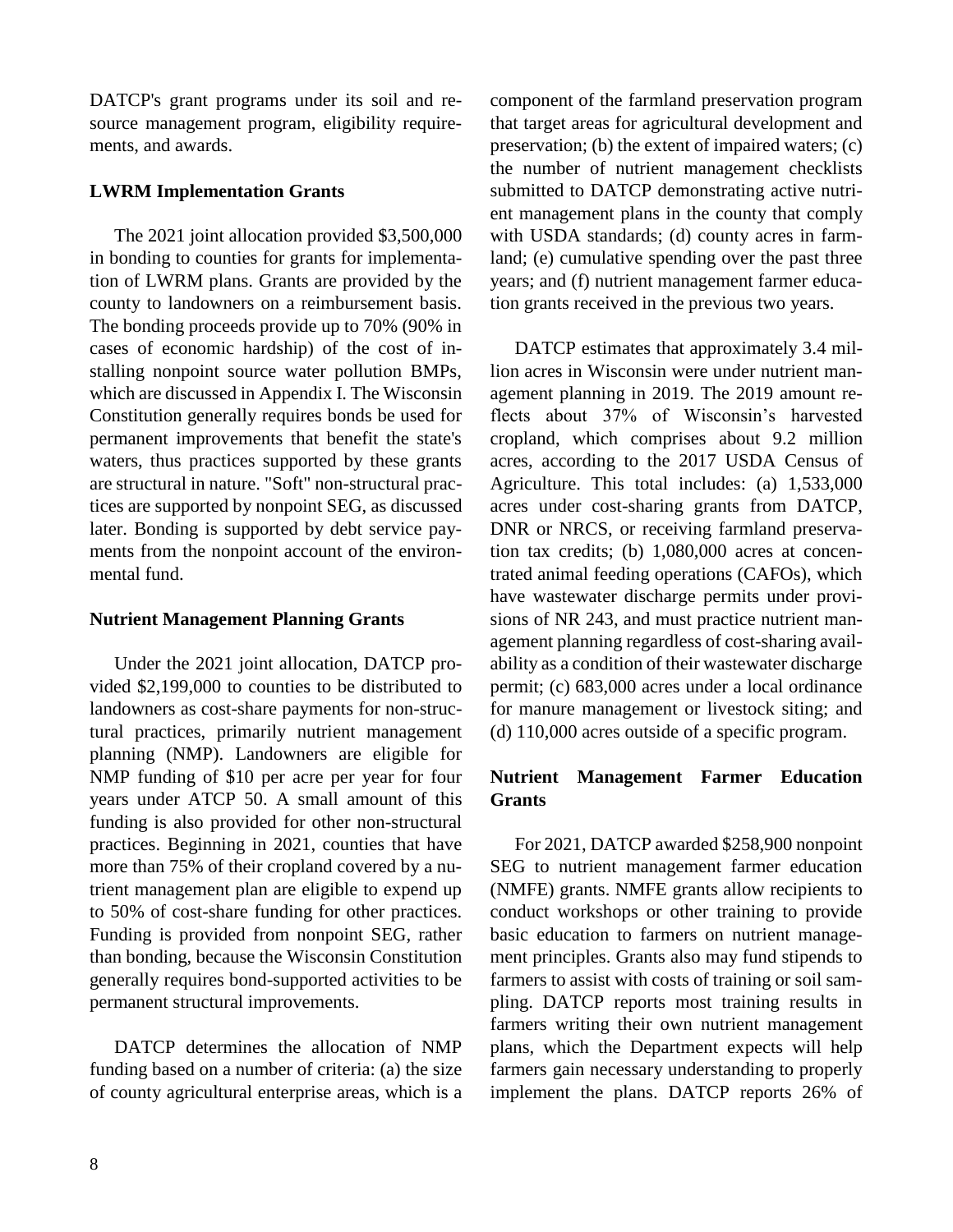plans in 2019 were farmer-written. Plans written under NMFE-funded programs may help increase voluntary NMP, which may occur without the state providing cost-share funding under its nutriaent management planning grants that compel farmers to participate.

## **Animal Waste Management / Notice of Intent Reserve**

DATCP reserved \$300,000 in nonpoint SEGsupported bonding under the 2021 joint allocation for grants for structural projects related to animal waste management. Funds are awarded to counties, who in turn provide funds to landowners. Funding is provided on a noncompetitive basis either: (a) in response to a notice of intent (NOI) to issue a notice of discharge (NOD); or (b) under recommendation of a discharge site identified by DATCP engineers, especially for managing runoff from feedlots and feed storage. Grants are intended to provide the 70% funding necessary to compel implementation of conservation practices by landowners. DNR awards primarily NOD grants, as discussed in a later section, while DATCP only awards grants for NOIs, reflecting the voluntary nature of projects. The Departments collaborate on grant awards to ensure cost-efficient allocation of funding.

#### **Producer-Led Watershed Protection Grants**

Since 2015-16, DATCP has provided grants to agricultural producer-led groups that conduct nonpoint source pollution abatement activities. During the 2019-21 biennium, grants are budgeted at \$750,000 nonpoint SEG each year. During the 2019 and 2020 grant rounds, 30 unique groups received grants totaling \$1.5 million, with 21 receiving grants in both rounds. A listing of 2019 and 2020 recipients can be found in Appendix III.

The grants, up to \$40,000 per recipient per fiscal year, are available to groups that: (a) include at least five agricultural producers; (b) operate eligible farms meeting minimum farm income requirements under the farmland preservation program; (c) operate in one watershed; and (d) collaborate with at least one of the following: (1) DATCP; (2) DNR; (3) a county land conservation committee; (4) UW-Extension or the Discovery Farms program; or (5) a nonprofit conservation organization.

Under administrative code Chapter ATCP 52, DATCP specifies allowable purposes and reimbursable expenses for the program. Grants may be used for the following purposes: (a) startup, planning, and shared learning activities; (b) surveying and identification of management practices and solutions; (c) development of innovative techniques that increase current benefits or identify new benefits; (d) increasing participation in conservation via education, outreach, or incentive payments; (e) measurement and promotion of the benefits of conservation practices; and (f) water quality monitoring and soil testing. Reimbursable expenses include personnel costs for a group's coordinator, incentive payments, outreach and education events, and water quality monitoring and soil testing. Reimbursement is conditioned upon progress reporting and an annual report.

#### **DNR Grant Programs**

DNR funding for pollution management practices is distributed mostly through competitive grant programs. These competitive grants are intended to assist landowners and governmental units in controlling nonpoint source pollution by complementing staffing and practice grants made to counties by DATCP.

DNR administers the following three competitive grant programs under the noted chapters of the administrative code: (a) the targeted runoff man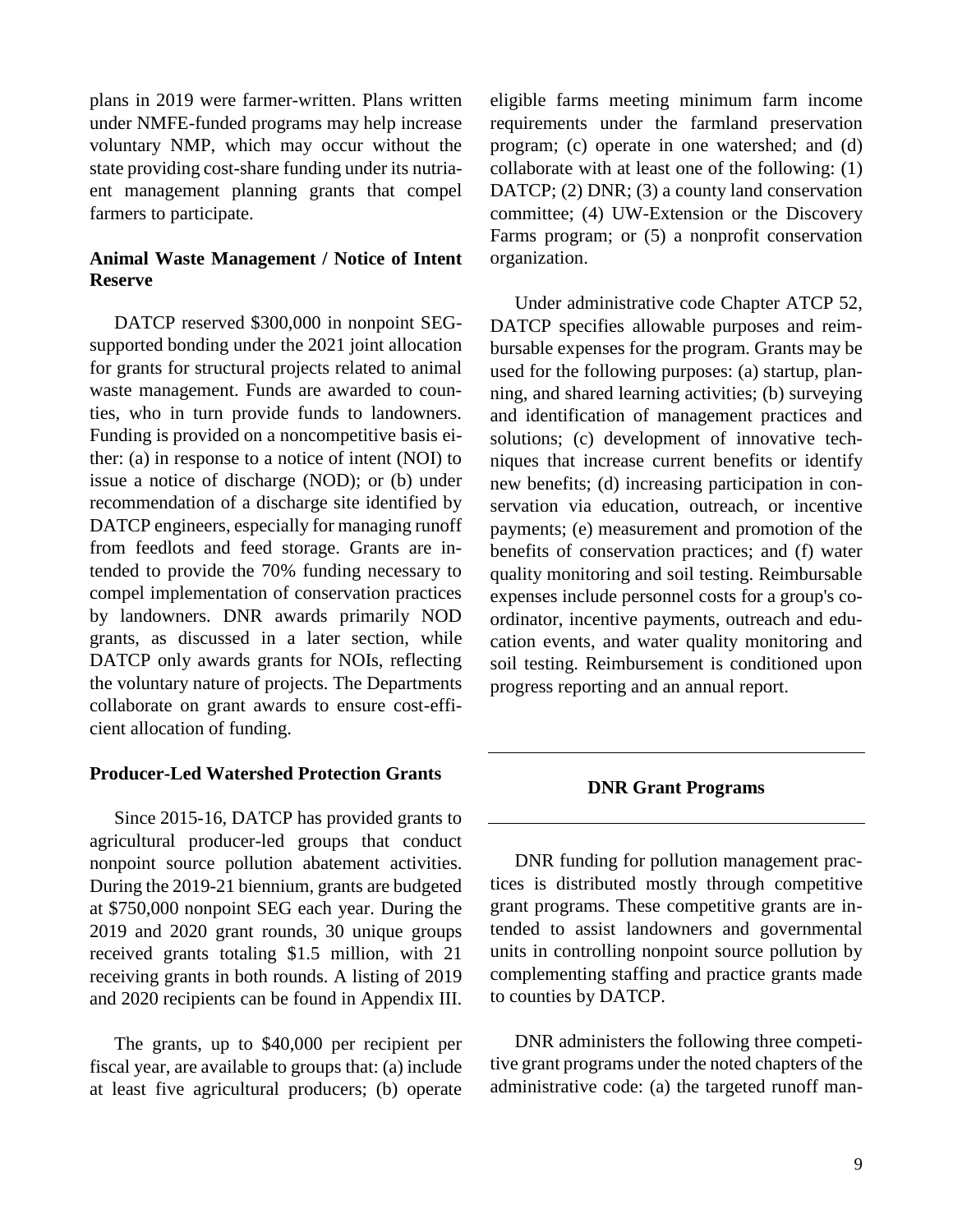agement program (NR 153); (b) the urban nonpoint source and storm water grant program (NR 155); and (c) the municipal flood control program (NR 199). (Recent grants under these programs are listed in Appendices IV, V, and VI.) DNR also provides, in conjunction with DATCP, animal waste control grants to livestock operations issued an NOD or NOI.

## **Targeted Runoff Management (TRM) Grants**

TRM grants provide financial assistance to projects addressing water quality concerns or impairments, primarily in rural and agricultural settings. Funds come from general obligation bonding, nonpoint SEG, and federal funding under Section 319 of the Clean Water Act. DNR awarded TRM grants to nine projects for \$2,697,600 in 2020, and 22 projects for \$5,228,400 in 2021. For a complete list of grant awards in 2021, see Appendix IV.

Grants support pollution abatement in highpriority areas, characterized by: (a) a need to comply with DNR nonpoint source performance standards; (b) the existence of impaired waters as identified by DNR and the Environmental Protection Agency (EPA); (c) the existence of outstanding or exceptional resource waters as designated by DNR; (d) the existence of threats to public health; (e) the existence of an animal feeding operation that has received a NOD or NOI; or (f) other water quality concerns of national or statewide importance. DNR provides TRM grants in four categories: (a) large-scale total maximum daily load (TMDL) implementation; (b) smallscale TMDL implementation; (c) non-TMDL large-scale control projects; and (d) non-TMDL small-scale control projects. A summary of grant categories, eligibility criteria, and awards is provided in Table 4.

TRM grants support implementation of TMDLs in Wisconsin. Under Section 303(d) of the Clean Water Act, DNR is required by EPA to report biennially on all waters it has identified as impaired, meaning they do not meet water quality standards. DNR is required to develop a TMDL report for all waters it identifies as impaired. TMDLs study pollution in a water body and set goals to limit pollution to a level that will allow the water body to meet water quality standards.

Since DNR has yet to develop TMDLs for all waters it has identified as impaired in the state, TRM funds are also available to non-TMDL projects, so long as they focus on attaining performance standards of Chapters NR 151 and ATCP 50 of the administrative code. Non-TMDL projects must be guided by a watershed plan or other

| Category                   | <b>Purpose</b>                                                                                                 | <b>Eligible Activities</b>                                                                           | Project<br>Length   | <b>Maximum</b><br>Award             | 2020<br>Awards | 2021<br>Awards |
|----------------------------|----------------------------------------------------------------------------------------------------------------|------------------------------------------------------------------------------------------------------|---------------------|-------------------------------------|----------------|----------------|
| Large-Scale<br><b>TMDL</b> | Agricultural projects that im-<br>plement a TMDL                                                               | Construction of structural                                                                           |                     | $70%$ of<br>project costs,          | \$1,573,700    | \$2,060,100    |
| Large-Scale<br>Non-TMDL    | Agricultural projects that im-<br>plement state performance<br>standards in an area of 8 to 39<br>square miles | BMPs, implementation of<br>non-structural BMPs, some<br>limited staff costs                          | $3 \text{ years}^*$ | up to $$1$<br>million               | $\Omega$       | 309,500        |
| Small-Scale<br>TMDL        | Agricultural and limited urban<br>nonpoint projects that imple-<br>ment a TMDL                                 | Construction of structural<br>BMPs, acquisition of prop-<br>erty rights to support con-<br>struction | $2$ years*          | $70%$ of<br>project costs,<br>up to | 502,500        | 2.188.800      |
| Small-Scale<br>Non-TMDL    | Agricultural and limited urban<br>projects that implement state<br>performance standards                       | Projects that implement<br><b>BMPs</b>                                                               |                     | \$150,000                           | 621,400        | 670,000        |

**Table 4: Targeted Runoff Management Grants**

\*Projects may be extended by one year, if approved by DNR.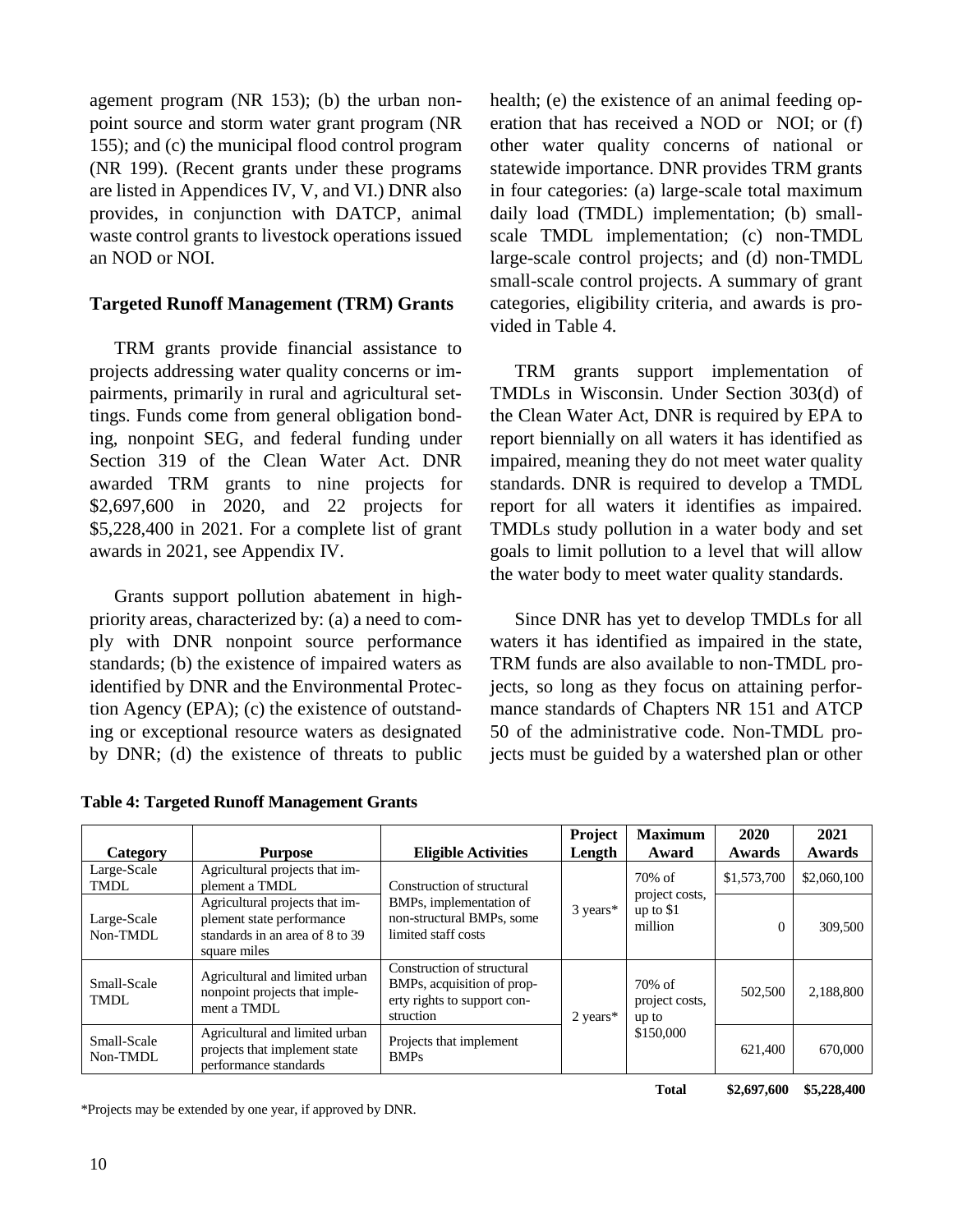strategy for achieving water quality goals in the area.

TRM grants provide reimbursement of up to 70% of eligible costs. Projects provide funding for construction of structural BMPs, such as manure storage facilities or filter strips, or non-structural BMPs, such as cropping practices. Eligible BMPs under the TRM program are explained in Appendix I. Grants may also support property acquisition costs for structural practices, or staff costs. DNR awards a small amount of TRM awards for staff costs directly related to a funded project.

Only nonpoint sources of water pollution are eligible for TRM grants. This excludes certain nonpoint sources that are considered point sources and required to have a Wisconsin pollutant discharge elimination system (WPDES) permit from DNR, such as concentrated animal feeding operations (CAFOs) and more urbanized municipalities in Wisconsin, including some University of Wisconsin System campuses, that have municipal separate storm sewer systems (MS4) storm water discharge permits. Small-scale grants may support either agricultural or urban projects, although DNR has not awarded funds to urban projects in recent years. In lieu of TRM funding, urban projects are supported by the UNPS and MFC programs. Most TRM grants thus go to rural counties or small municipalities, and most of these grants in turn are provided to landowners to assist with costs of improvements made on privately held agricultural lands.

## **Urban Nonpoint Source and Storm Water Grant Program**

Under the urban nonpoint source and storm water (UNPS) grant program, DNR provides urban municipalities financial assistance for planning or construction of urban runoff prevention practices that meet requirements of performance standards under NR 151, achieve water quality standards, protect groundwater, and help municipalities meet municipal storm water permit conditions of administrative code Chapter NR 216. Recipients must have a local program that ensures implementation of construction-site runoff controls and storm water management for newly constructed or redeveloped sites. UNPS grants are funded by nonpoint SEG and bonding, with debt service supported by the nonpoint account.

The UNPS grant program contains two grant categories. Planning grants help local governments cover various non-construction costs including engineering designs not specific to a project, feasibility studies, public information initiatives, ordinance drafting, and ordinance enforcement. Planning activities may cover developed areas, new development, or redevelopment projects. Planning grants are supported by nonpoint SEG, as non-construction costs cannot be supported by bonding.

UNPS construction grants provide funding for physical improvements. Eligible projects include: (a) stream bank and shoreland stabilization; (b) structural BMPs for abating urban runoff, including costs of land acquisition, storm sewer rerouting, and structure removal; and (c) other activities, such as improved street sweeping. Costs associated with designing and building a BMP are allowable uses of grant funding. Ineligible constructionrelated activities include, among others: (a) BMPs associated with new development; (b) most replacement costs for BMPs; (c) BMPs whose installation began prior to the beginning of grant or cost-share agreements; and (d) BMPs for runoff that was adequately controlled at the time of a grant or cost-share agreement but has since undergone significant changes in land use. Construction grants may be funded by general obligation bonding or nonpoint SEG.

Governmental units, including the UW Board of Regents, may apply for UNPS grants. Administrative rules for the UNPS program (NR 155) do not allow construction grants to support abatement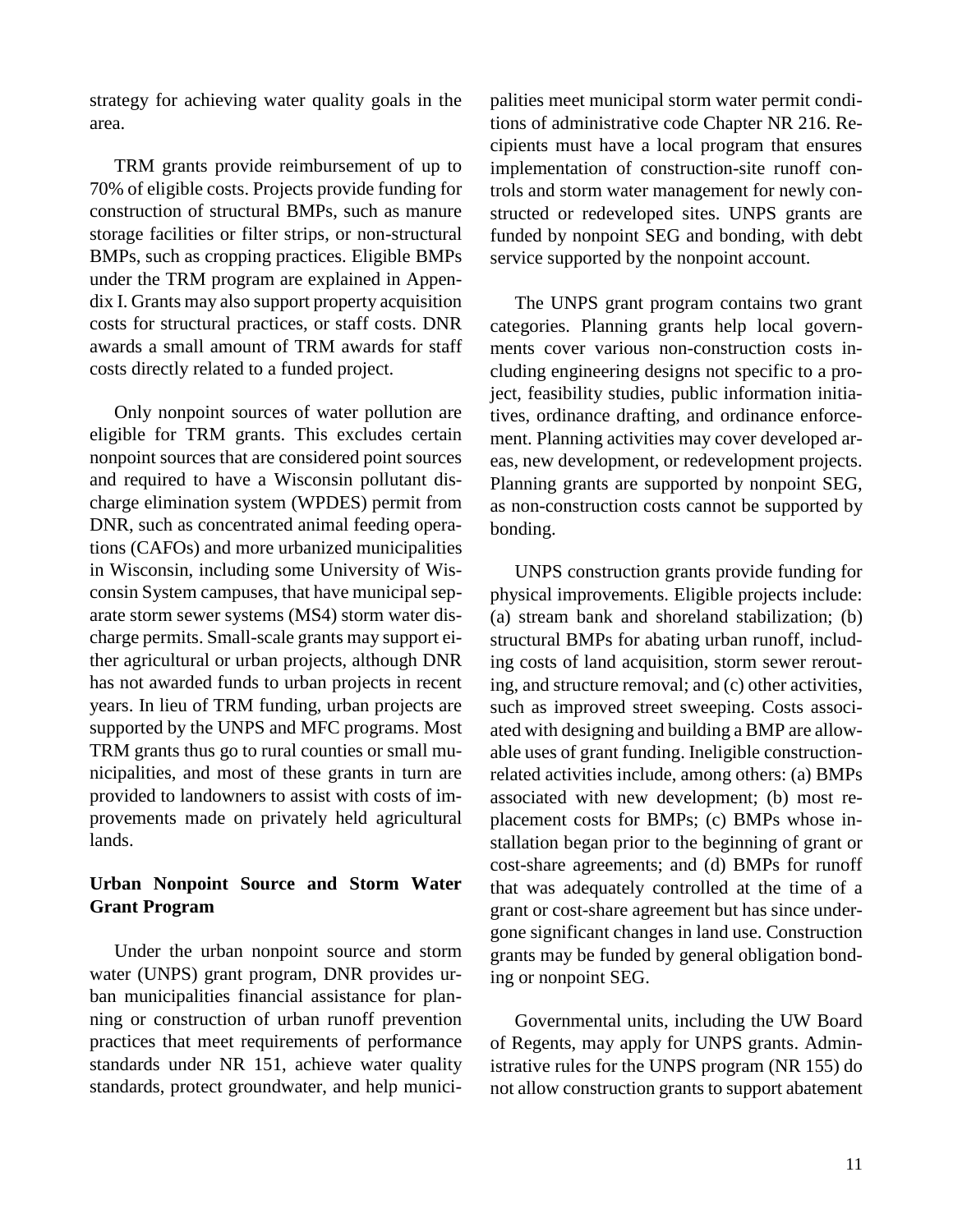of discharges covered under WPDES permits other than MS4 storm water discharge permits. This prohibits UNPS construction grants from supporting BMPs at private industrial properties to contain storm water runoff from sources associated with or contaminated by industrial activity. These sources have separate storm water discharge permitting requirements under NR 216.

All UNPS grants have a maximum state costshare rate of 50%. The maximum amount for a construction grant is \$150,000 and the maximum planning grant is \$85,000. In addition, construction projects that involve land acquisition or permanent easements are eligible for an additional \$50,000. Both construction and planning grants are limited to two years per project, although DNR may approve a one-year extension. The UNPS program and the municipal flood control and riparian restoration program, discussed later, share nonpoint SEG and bonding sources. State law does not specify how program funds are to be divided between the UNPS planning, UNPS construction, and municipal flood control programs, except that non-capital activities may not use bond funding. DNR attempts to allocate funding approximately equally between the programs as new bonding authority is provided each biennium, although actual spending on projects selected for grants affects how funds are expended.

DNR accepts applications for UNPS grants in alternating years, with planning grants awarded in odd years and construction grants in even years. UNPS planning grants awarded in 2019 for 2020 projects totaled \$974,100. UNPS construction grants awarded in 2020 for 2021 projects total \$2,533,400. A list of grant recipients can be found in Appendix V.

## **Municipal Flood Control and Riparian Restoration Program**

The municipal flood control and riparian restoration (MFC) program provides grants to cities, villages, towns, or metropolitan sewerage districts with the goal of minimizing flooding and preventing flood-related damage through flood proofing, restoration activities, and acquisition of at-risk property. MFC grants may cover 50% of eligible costs, and may not exceed 20% of total program funding in a given year. The municipal flood control program offers two types of grants. Local assistance grants fund planning and administrative costs. Acquisition and development grants fund purchases of perpetual flowage and conservation easement rights on land within a flood way, as well as flood proofing of structures remaining in a 100-year flood plain. Awards are provided once per biennium, with awards for projects in 2021 and 2022 awarded in 2020. Appendix VI shows preliminary grant awards under the program for the 2021-2022 cycle, with 17 projects totaling \$2,640,900. As with UNPS grants, MFC grants are supported by nonpoint SEG and bonding, with debt service supported by the nonpoint account.

Project priority is ranked by activity in the following manner: (a) acquisition and removal of structures that cannot be rebuilt, or are in the 100 year flood plain; (b) acquisition and removal of repetitive loss structures or other flood damaged structures; (c) flood proofing, including reinforcement of walls, anchoring, or placement of utilities above flood levels; (d) restoration activities, including removal of dams, and stream bank and habitat restoration; (e) acquisition of vacant land for flood water flowage easements; (f) construction of detention ponds; and (g) flood mapping.

Under the statutes, projects must: (a) not transfer flooding downstream or accelerate upstream runoff; (b) not channel a stream or line a natural stream bed with concrete; (c) provide adequate opportunity for public use access to the stream and flood way; (d) to the extent practical, cause no harm to existing beneficial functions of water bodies and wetlands; (e) maintain aquatic and riparian environments; and (f) use storm water retention and detention structures and natural storage. DNR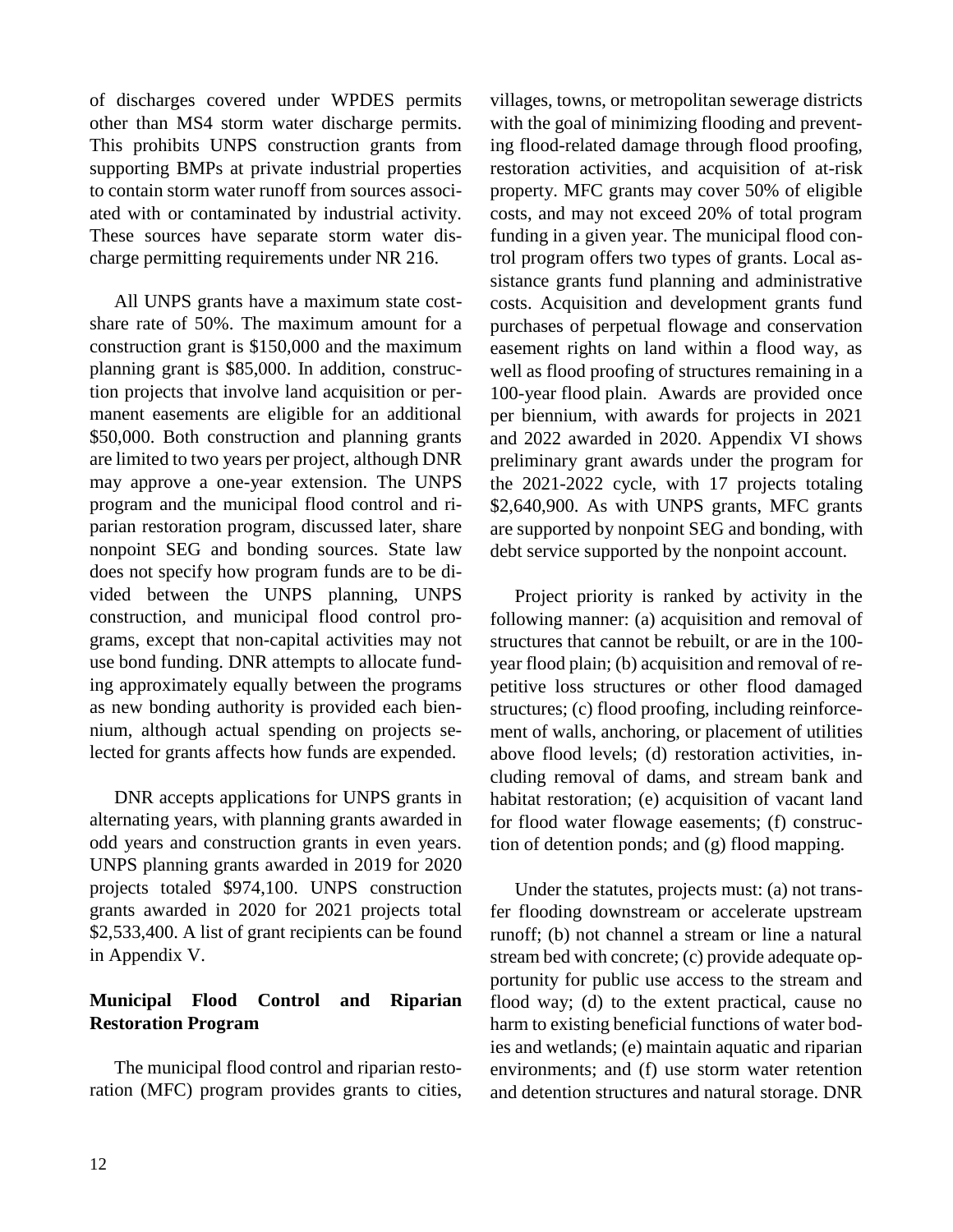has specified additional program provisions in administrative code Chapter NR 199.

#### **Notice of Discharge / Notice of Intent Reserve**

Similar to DATCP, DNR reserved \$1,500,000 nonpoint SEG-supported bonding under the 2021 joint allocation plan for grants for construction projects related to animal waste management. Funds are awarded to counties who in turn provide noncompetitive grants to landowners. DNR awards funds primarily under notices of discharge (NOD), but may also provide funds under notices of intent (NOI) to issue an NOD. While DATCP provides funding only under NOIs, the Departments collaborate on grant awards to ensure costefficient allocation of funding. NODs reflect a regulatory order that require implementation of BMPs to ensure compliance with state performance standards. DNR issues NOD/NOI grants as the state's share of cost-share funding of up to 70% necessary to compel compliance with the NOD/NOI. As in other programs, bond revenues generally may only fund permanent structural improvements.

#### **Federal Programs**

## **Farm Bill Programs**

In addition to federal funding provided to DNR for disbursement, federal funding may be received by landowners for implementation of conservation practices and land retirement under a variety of federal programs administered by the USDA's Natural Resources Conservation Service (NRCS) and Farm Service Agency (FSA). The programs described in the following paragraphs receive funding under the federal Farm Bill, which was reauthorized on December 20, 2018. The 2018 Farm Bill generally reauthorizes USDA discretionary programs through federal fiscal year 2023. As shown in Table 5, \$90.2 million was allocated

#### **Table 5: Federal Land and Water Conservation Funding Available in Wisconsin -- Federal Fiscal Year 2019**

| Program                                           | Funding<br>(Millions) |
|---------------------------------------------------|-----------------------|
| <b>Environmental Quality Incentives Program</b>   | \$38.2                |
| <b>Conservation Stewardship Program</b>           | 18.2                  |
| <b>Agricultural Conservation Easement Program</b> | 3.0                   |
| <b>Conservation Reserve Program</b>               | 30.8                  |
| Total                                             | \$90.2                |

in federal fiscal year 2019 to Wisconsin landowners and local governments under NRCS and FSA programs.

*Environmental Quality Incentives Program (EQIP)*. Administered by NRCS, EQIP offers financial support and technical assistance to eligible participants for the installation or implementation of structural and management practices on eligible agricultural land. EQIP contracts generally pay up to 75% of the cost of eligible conservation practices, or up to 100% of income foregone due to certain practices. EQIP participants enroll in the program under contracts of up to 10 years. Aggregate payments to any person or legal entity are capped at \$450,000 for the five-year period beginning in federal fiscal year 2019 through 2023. The Wisconsin NRCS office reports EQIP funding available in the state for the 2018-19 federal fiscal year was \$38.2 million.

*Conservation Stewardship Program (CSP)*. Administered by NRCS, CSP provides financial and technical assistance by awarding incentive payments to landowners for implementation of conservation practices. Agricultural producers may apply to enter into five-year contracts providing: (a) annual payments for installation of new conservation practices and maintenance of old practices; and (b) supplemental payments for adopting crop-rotation systems. Payments are to be based on expected environmental benefits, costs to the producer for installation, and foregone income. Contracts are set at a maximum of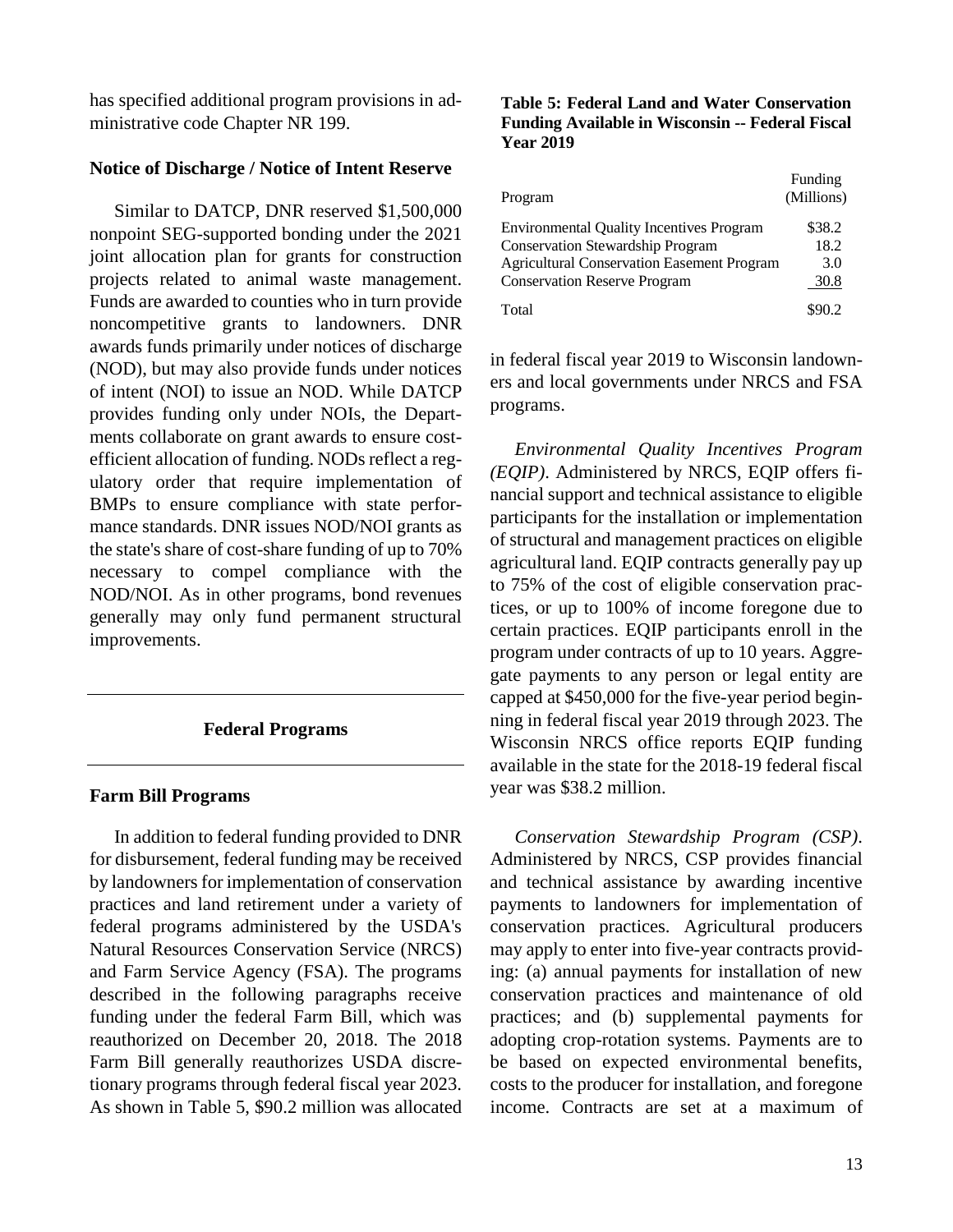\$200,000 per person or \$400,000 for a joint operation during the five-year contract period. In federal fiscal year 2019, Wisconsin NRCS reports expenditures of \$18.2 million on CSP, covering 3,696 contracts and 120,280 acres.

*Agricultural Conservation Easement Program (ACEP)*. ACEP consists of an agricultural land easement and a wetland reserve easement. Agricultural land easements seek to preserve agricultural land use and its associated conservation benefits. Wetland reserve easements seek farmed or converted wetlands to restore to their original purpose. In each case, ACEP provides easements of varying lengths to landowners in exchange for the owner maintaining the land in accordance with program specifications. In federal fiscal year 2019, Wisconsin NRCS reports that agricultural land easement payments totaled \$1.9 million and wetland reserve easement payments totaled \$1.1 million.

*Conservation Reserve Program (CRP)*. Administered by the USDA Farm Service Agency, CRP encourages private landowners to establish vegetative covers on land susceptible to erosion. CRP contracts range from 10 to 15 years, and owners receive rental payments based on: (a) the relative productive capacity of soils on a county-level basis; and (b) the area's average cash rent or cash-rent equivalent. CRP lands may also be eligible for: (a) up to 50% cost sharing for establishing vegetative covers; (b) per-acre payments for maintenance practices; and (c) up-front signing incentives for committing to certain conservation practices. As of September, 2020, Wisconsin had 13,506 CRP contracts in effect covering 8,647 farms and 202,149 acres. Statewide average annual rental payments were \$142 per acre, with annual payments totaling approximately \$30.8 million. (These figures include payments for and acreage enrolled in the Conservation Reserve Enhancement Program, which is discussed in the following paragraphs.)

*Conservation Reserve Enhancement Program (CREP)*. CREP is a subprogram of CRP and is administered by both the USDA and the state of Wisconsin. Participating landowners voluntarily establish conservation practices on environmentally sensitive agricultural land near bodies of water. The conservation practices are intended to decrease erosion, restore wildlife habitat, and safeguard groundwater and surface water, while leaving most acreage in agricultural production. Enrollment is through 15-year agreements or perpetual easements.

USDA pays enrollees annual land rental payments for 15 years, as well as cost-sharing assistance for 50% of the cost of installing conservation practices. Eligible CREP conservation practices include riparian buffers, filter strips, wetland restoration, and establishment of native grasslands in two designated grassland project areas. The state of Wisconsin also makes up-front, one-time incentive payments of 1.5 times the annual rental rate for 15-year easements and 12 times the annual rental rate for permanent easements, as well as 20% cost sharing for eligible costs of establishing conservation practices.

The state is required to provide a 20% overall match to a federal grant of up to \$200 million. As such, the state originally authorized \$40 million in general obligation bonding authority, which was later reduced to \$28 million in 2009. Since its inception through October 1, 2019, net state incentive costs for CREP total \$19.0 million, consisting of \$6.7 million in incentive payments for perpetual easements, \$10.5 million in incentive payments for 15-year agreements, and \$2.4 million in cost-share payments for installation of conservation practices, and \$600,000 in returned payments for relinquished agreements and easements. Additionally, counties report \$3.6 million in spending for staff and other implementation costs.

As of September, 2020, Wisconsin has 3,686 active CREP contracts covering 2,590 farms and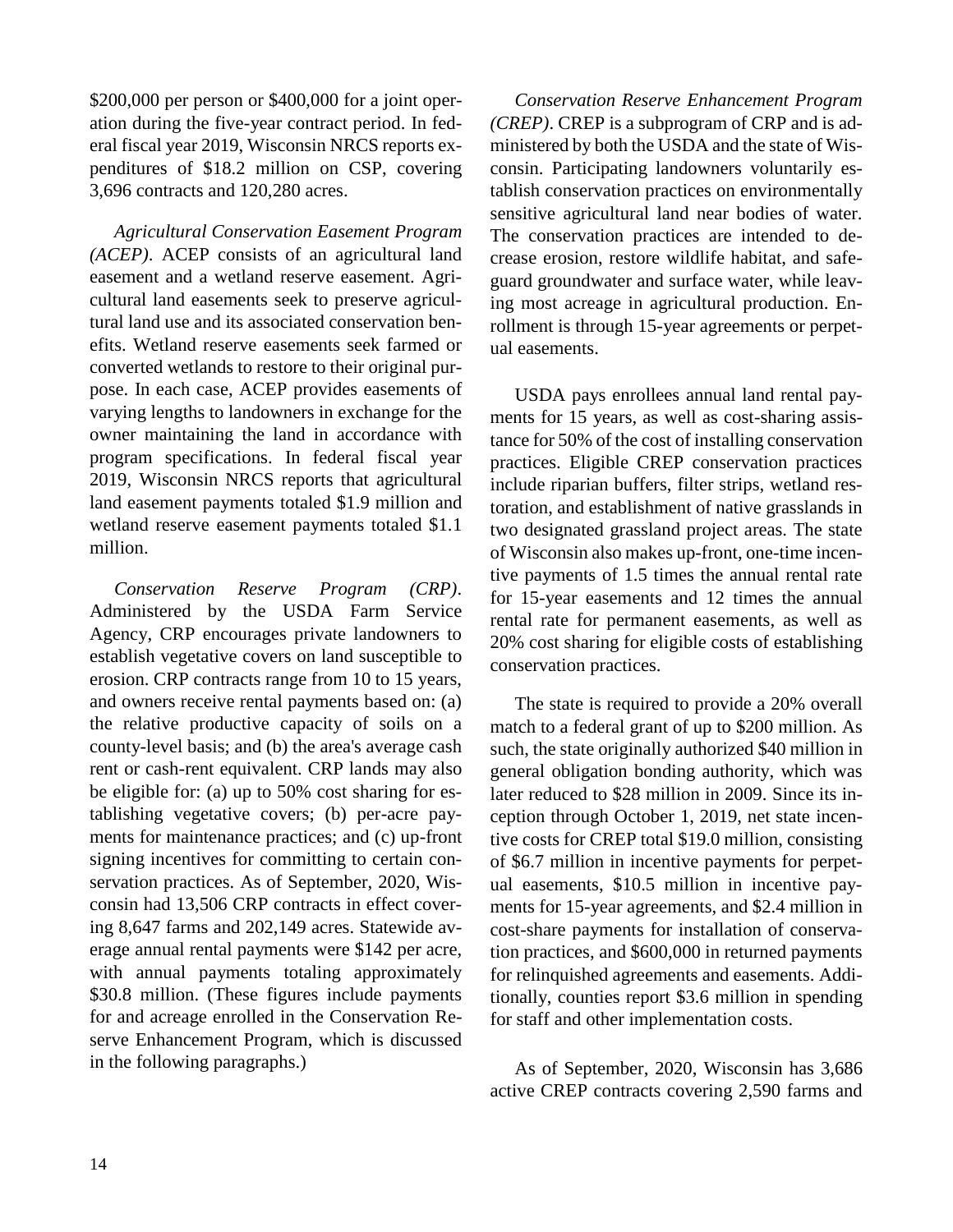35,900 acres, with average annual rental payments of \$226 per acre totaling \$8.1 million annually paid by USDA. As of 2019, practices funded by CREP: (a) buffer 900 miles of stream or shoreline, part of the state goal of 3,700 miles; (b) prevent 94,000 pounds of phosphorus deposition annually, part of the state goal of 610,000 annually; (c) prevent 51,000 pounds of nitrogen deposition annually, part of the state goal of 305,000 annually; and (d) prevent 47,000 tons of sediment deposition annually, part of the state goal of 335,000 tons.

## **Great Lakes Restoration Initiative**

The Great Lakes Restoration Initiative (GLRI) began in 2010 as a coordinated effort among several federal agencies to provide federal funding to address concerns in the Great Lakes watersheds pertaining to water quality, public health and wildlife habitat. According to a federal GLRI grants database, approximately \$2.7 billion in GLRI grants has been awarded from 2010 through March, 2020. Projects located primarily in Wisconsin have been granted \$406 million in that period from EPA, the U.S. Department of the Interior, the U.S. Army Corps of Engineers, USDA, the U.S. Department of Commerce, the U.S. Department of Transportation, the U.S. Department of Health and Human Services, and their constituting agencies. Projects include those related to addressing runoff and nonpoint source pollution, as well as other contamination from toxic or hazardous substance discharges. Of this amount, the majority, \$221 million, has been awarded by EPA. Not included in the total are other amounts for multistate awards that may have Wisconsin components.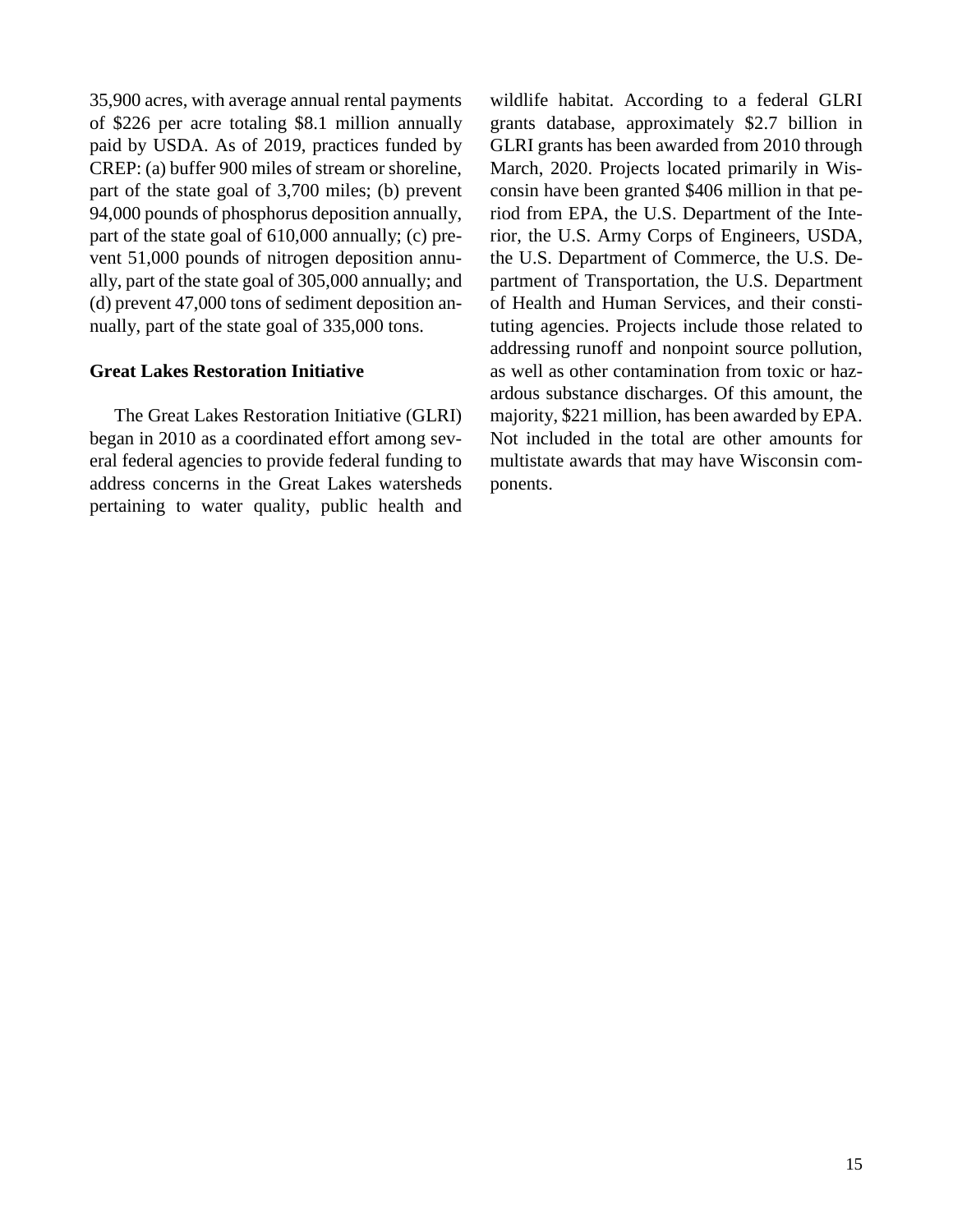## *PROGRAM FUNDING AND ADMINISTRATION*

This chapter describes the funding for and administration of the soil and water resource management and nonpoint source water pollution abatement programs in Wisconsin. Funding comes primarily from GPR, the nonpoint account of the environmental fund (SEG), bonding revenues supported by nonpoint account SEG, federal Clean Water Act awards, and the federal Farm Bill.

#### **Nonpoint Account of the Environmental Fund**

The segregated environmental fund consists of: (a) the nonpoint account, which is the primary funding source for nonpoint source water pollution abatement programs in Wisconsin; and (b) the environmental management account, which primarily supports DNR programs related to recycling, groundwater, and cleanup of contaminated lands. The two accounts are statutorily designated as one fund but are tracked separately for budgetary purposes. For discussion of the environmental management account, see the Legislative Fiscal Bureau's paper entitled "Environmental Management Account." Table 6 summarizes the condition of the nonpoint account for fiscal years 2017-18 through 2020-21.

#### **Revenues**

Both accounts of the environmental fund rely heavily on revenues from several solid waste tipping fees. Wisconsin landfills pay state solid waste tipping fees for each ton of solid waste disposed of at a landfill. State solid waste tipping fees total \$12.997 per ton for most solid waste disposed of at Wisconsin landfills, including municipal solid waste and non-high-volume industrial waste. Of this total, \$3.20 per ton is deposited into the nonpoint account. As seen in Table 6, tipping fee revenues represent more than half of nonpoint account revenues annually. Fee revenues totaled \$17.6 million in 2019-20, but have fluctuated substantially in recent years. The variation shown represents fiscal year-end timing issues associated with collection of these fees. Tipping fees are collected from billings issued by DNR each May. As a result, a portion of billings are not collected until the subsequent fiscal year.

The nonpoint account also receives an annual GPR transfer to support its operations. This fee originated from an automobile title transfer fee deposited into the nonpoint account. At the time, the fee was chosen in recognition of nonpoint source water pollution attributable to the state's transportation infrastructure and vehicle operation. In 1997, statutory changes required the fee be deposited into the transportation fund, and it was replaced with a GPR transfer equal to collected fees. The 2007-09 biennial budget act later established a sum-certain GPR transfer consistent with historical amounts of title fee transfer revenue. This amount has been adjusted occasionally, and was most recently reduced from \$11,143,600 to \$7,991,100 annually beginning in 2017-18 under 2017 Wisconsin Act 59, the 2019-19 biennial budget act.

In recent years, tipping fee revenues and GPR funding have been insufficient to support budgeted nonpoint account appropriations. In order to maintain a positive account balance, the account has been supported with transfers from the environmental management account. In the 2017-19 biennium, the decrease in the annual GPR transfer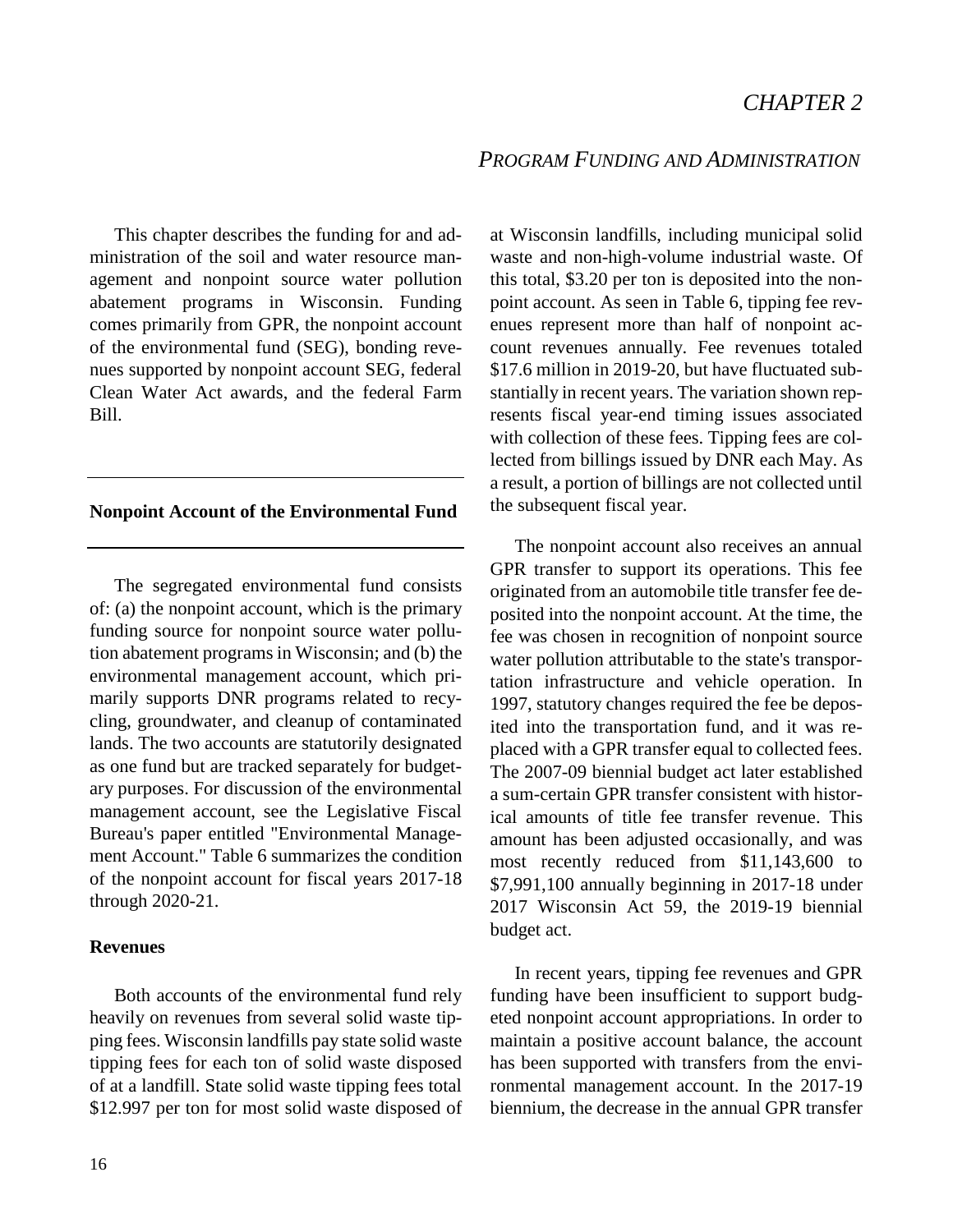#### **Table 6: Nonpoint Account Condition**

|                                              | Actual<br>2017-18 | Actual<br>2018-19 | Actual<br>2019-20 | Estimated<br>2020-21 | 2020-21<br><b>Staff</b> |
|----------------------------------------------|-------------------|-------------------|-------------------|----------------------|-------------------------|
| <b>Opening Balance</b>                       | \$6,619,000       | \$11,057,700      | \$11,395,400      | \$11,943,700         |                         |
| <b>Revenue:</b>                              |                   |                   |                   |                      |                         |
| <b>GPR</b> Transfer                          | \$7,991,100       | \$7,991,100       | \$7,991,100       | \$7,991,100          |                         |
| Tipping Fee*                                 | 21,921,800        | 19,491,300        | 17,639,300        | 18,165,600           |                         |
| Env. Mgmt. Acct. Transfer                    | 3,652,500         | 3,652,500         | 6,150,000         | 6,150,000            |                         |
| Interest and Misc. Income                    | 28,900            | 98,400            | 289,500           | 209,600              |                         |
| <b>Total Revenue</b>                         | \$33,594,300      | \$31,233,300      | \$32,069,900      | \$32,516,300         |                         |
| <b>Expenditures:</b>                         |                   |                   |                   |                      |                         |
| Agriculture, Trade and Consumer Protection   |                   |                   |                   |                      |                         |
| Soil and water management admin. \$2,216,400 |                   | \$2,303,700       | \$2,316,200       | \$2,319,000          | 20.30                   |
| County staffing grants                       | 5,512,600         | 5,936,900         | 5,936,900         | 6,411,900            | 0.00                    |
| Soil and water management grants             | 2,257,100         | 3,003,100         | 3,929,000         | 4,425,000            | 0.00                    |
| Debt service                                 | 4,114,400         | 4,692,200         | 4,701,300         | 4,852,200            | 0.00                    |
| <b>Natural Resources</b>                     |                   |                   |                   |                      |                         |
| Nonpoint source operations                   | \$1,215,000       | \$872,900         | \$2,062,500       | \$2,169,500          | 18.15                   |
| Department operations                        | 366,500           | 370,000           | 433,900           | 436,300              | 1.00                    |
| Nonpoint source contracts                    | 831,100           | 955,000           | 642,900           | 767,600              | 0.00                    |
| Urban nonpoint source grants                 | 1,005,200         | 1,305,900         | 337,100           | 500,000              | 0.00                    |
| Rural TRM/NOD grants                         | 65,000            | 35,900            | 69,700            | 100,000              | 0.00                    |
| Debt service - Facilities                    | 104,200           | 108,100           | 111,000           | 176,000              | 0.00                    |
| Debt service – Priority watershed            | 6,106,200         | 5,788,900         | 5,347,500         | 4,693,700            | 0.00                    |
| Debt service - TRM                           | 2,165,800         | 2,155,700         | 2,285,800         | 2,403,200            | 0.00                    |
| Debt service - UNPS & MFC                    | 3,196,100         | 3,367,300         | 3,347,800         | 3,618,000            | 0.00                    |
| <b>Total Expenditures</b>                    | \$29,155,600      | \$30,895,600      | \$31,521,600      | \$32,872,400         | 39.45                   |
| <b>Cash Balance</b>                          | \$11,057,700      | \$11,395,400      | \$11,943,700      | \$11,587,600         |                         |
| Encumbrances/Continuing                      | $-13,517,000$     | $-12,761,300$     | $-14,350,500$     | $-14,350,500$        |                         |
| Tipping fees receivable                      | 8,377,500         | 7,528,800         | 9,116,600         | 9,311,000            |                         |
| <b>Available Balance</b>                     | \$5,918,200       | \$6,162,900       | \$6,709,800       | \$6,548,100          |                         |

\* Tipping fees vary based on timing of year-end billings, which may be collected the following fiscal year.

to the nonpoint account was offset by a transfer from the environmental management account of \$3,652,500 annually. This amount was increased to \$6,150,000 annually on an ongoing basis under 2019 Wisconsin Act 9, the 2019-21 biennial budget act.

#### **Expenditures**

The following section discusses budgeted 2020-21 expenditures for programs supported by the nonpoint account. It should be noted that budgeted amounts do not closely reflect annual grant awards discussed in previous sections due to the timing of grant awards, returned funds, projects finishing under cost, and the reimbursement nature of many grant programs, all of which may delay expenditure of funds or make available additional funding.

*Debt Service.* The largest expenditure category within the nonpoint account is principal and interest payments primarily for general obligation bonds issued for SWRM and nonpoint grant programs discussed previously. Debt service funds also support the now-discontinued priority water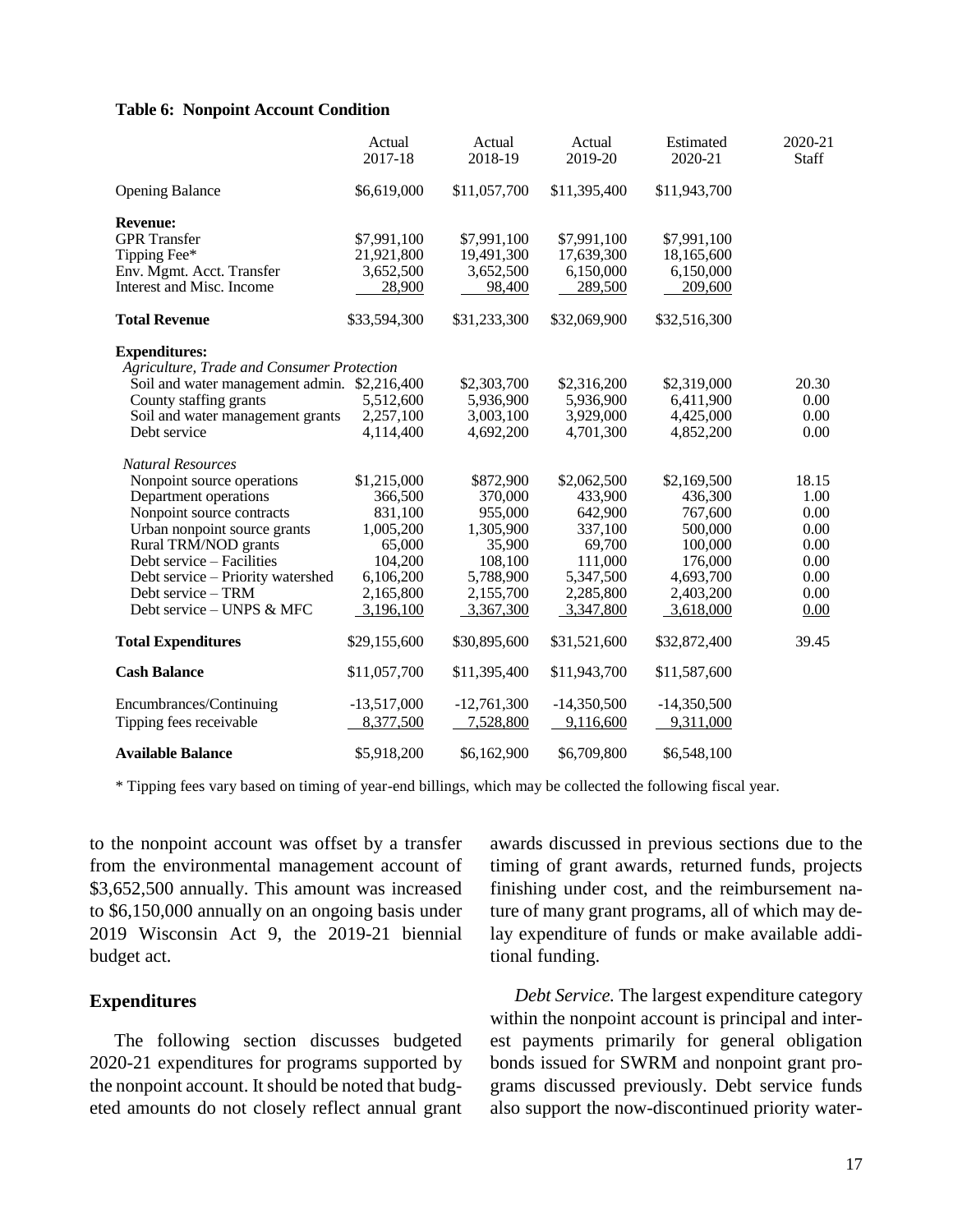shed program, the predecessor to current nonpoint programs. Finally, a small amount of debt service is for DNR facilities proportionally attributed to nonpoint programs. In 2020-21, debt service represents 48% of budgeted nonpoint SEG expenditures, totaling \$15,743,100, with \$4,852,200 under DATCP and \$10,890,900 under DNR.

*DATCP Grants*. As discussed previously, DATCP supports a number of its SWRM grant programs with nonpoint SEG, including county conservation staff funding, cost-sharing grants for nutrient management planning and other soft conservation practices, producer-led watershed protection grants, nutrient management farmer education grants, and project cooperator grants. These are supported by two appropriations totaling \$10,836,900 in 2020-21, with the majority (59%) of funding directed towards county conservation staff.

*DNR Grants.* Similar to DATCP, DNR supports a number of its nonpoint grant programs with nonpoint SEG. These grants typically support non-structural practices in the TRM, UNPS, and MFC programs that would not be eligible for bond funding. Total budgeted nonpoint SEG amounts for DNR grants are \$600,000 in 2020-21.

*DNR Nonpoint Contracts.* DNR is appropriated funds for contracts with entities providing research, education, and outreach related to its nonpoint programs. 2019 Act 9 provided funding of \$767,600 each year under a biennial authorization, consisting of \$500,000 in one-time funding and \$267,600 in ongoing funding. Historically, these contracts have been awarded primarily to UW-Extension and other UW System institutions. In the 2019-21 biennium, funding is allocated to: (a) the Natural Resources Education Program at UW-Madison Division of Extension (\$300,500 in 2019-20 and \$355,900 in 2020-21); (b) UW-Madison Soils Department development and maintenance of SnapPlus nutrient management planning software (\$180,000 annually); (c) nonpoint runoff research at the U.S. Geological Survey (\$110,200 in 2019-20 and \$80,000 in 2020- 21); (d) development and maintenance of a best management practices implementation and tracking tool (\$80,000 in 2019-20 and \$75,000 in 2020- 21); (e) Standards Oversight Council nonpoint best management practices coordination activities (\$42,000 annually); (f) outreach by the Center for Land Use Education at UW-Stevens Point (\$20,000 annually); and (g) UW-CALS development of nitrate management tools (\$40,000 in 2020-21). DNR notes that the terms and amounts of these contracts have been subject to amendment due to the COVID-19 pandemic.

*DATCP Staff and Administration.* A portion of nonpoint SEG funds support staff and administrative costs related to each department's nonpoint programs. Table 7 shows nonpoint SEG funding for these purposes, as well as funding from other sources. (Other sources are described in a following section.) DATCP activities are supported by \$2,316,200 in 2019-20 with 20.30 positions as part of the Bureau of Land and Water Resources, as seen in Table 7. Supported activities include establishing technical standards for nonpoint pollution, assisting the development of nonpoint pollution abatement measures, providing agricultural engineering assistance across the state through five field offices, implementing the farmland preservation program, providing nutrient management support, overseeing county LWRM planning, managing grant programs and evaluating nonpoint pollution abatement efforts.

*DNR Staff and Administration.* DNR activities are supported by \$2,496,400 and 19.15 positions from the nonpoint account in 2019-20. DNR staff dedicated to nonpoint operations, totaling 18.15 positions for \$2,062,500, conduct the following activities: (a) grant administration; (b) policy development; (c) regulation, permitting, and enforcement of WPDES permits for CAFOs and smaller facilities that have been sources of manure or process wastewater discharges to state waters; (d) coordination and technical support related to implementation of agricultural performance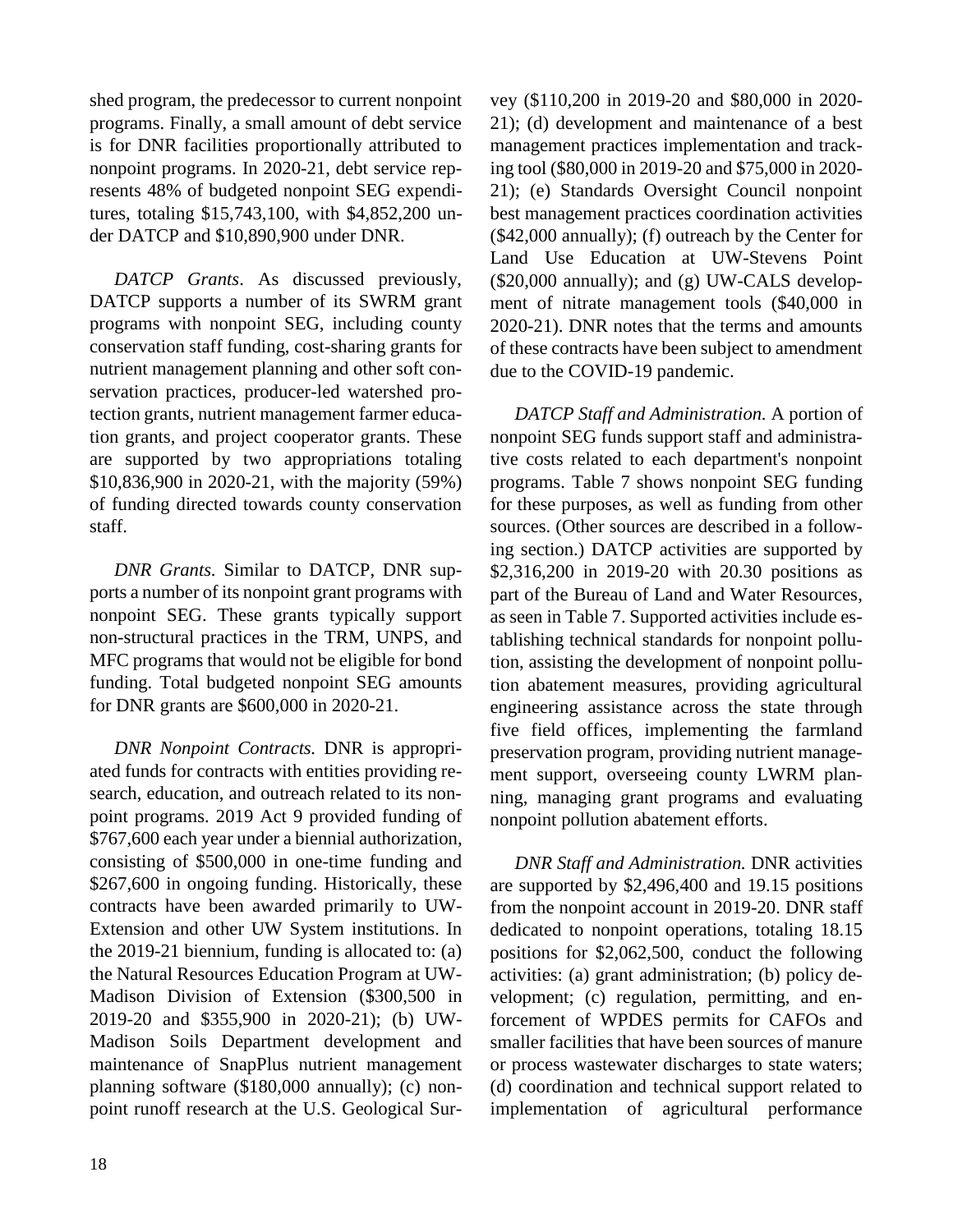|                | <b>DATCP</b> |       | DNR         |       |
|----------------|--------------|-------|-------------|-------|
| Source         | Funding      | Staff | Funding     | Staff |
| <b>GPR</b>     | \$0          | 0.00  | \$994,400   | 8.50  |
| <b>FED</b>     | 191,100      | 1.50  | 2,421,200   | 24.00 |
| <b>SEG-NP</b>  | 2,316,200    | 20.30 | 2,496,400   | 19.15 |
| <b>SEG-EIF</b> | 0            | 0.00  | 180,900     | 2.00  |
| <b>PR</b>      | 0            | 0.00  | 1,872,200   | 17.50 |
| Total          | \$2,507,300  | 21.80 | \$7,965,100 | 71.15 |

**Table 7: 2019-20 Administrative Funding and Positions**

standards; (e) wastewater engineering; (f) research, evaluation, and monitoring of nonpoint source water pollution; and (g) website development for permitting and access to water-related data.

The nonpoint account also supports 1.0 position and \$433,900 in 2019-20 for a portion of departmentwide activities attributable to nonpoint programs, such as legal services, finance and auditing, administrative and field services, data processing, information technology, human resources, facility rental costs, grant management, licensing, and public information.

#### **Other Funding Sources**

#### **General Purpose Revenue**

In addition to the \$7,991,100 GPR annually transferred to the nonpoint account, DATCP and DNR receive other appropriations of GPR for nonpoint programs. DATCP is appropriated \$3,027,200 each year in the 2019-21 biennium for county conservation staff awards, as discussed previously. DNR also uses GPR appropriated to its Watershed Management program to support its CAFO regulatory duties, estimated to cost \$994,400 with 8.50 positions in 2019-20.

#### **Program Revenue**

DNR is authorized \$1,794,100 PR annually in 2019-21 with 16.50 positions under an annual appropriation for storm water management and permitting. The DNR storm water program is responsible for annual WPDES permitting of municipalities, industrial sites, and construction sites required to operate under permits for their storm water discharges. The program also conducts inspections and enforcement of permit violations. DNR is also authorized 1.0 PR position for CAFO regulatory duties, funded from CAFO permit revenues. In 2019-20, this position cost approximately \$78,100. Storm water management and CAFO regulation are discussed in greater detail in Chapter 3.

#### **Bond Revenue**

Under recent biennial budgets, DNR and DATCP have regularly received additional bonding authority to finance long-term nonpoint source water pollution abatement programs. Programs supported by bond revenues represent long-term improvements to the state's waters. To reflect the long-term benefits of these improvements, projects are financed through bond revenues and subsequent debt service payments. All nonpoint grant program debt service payments are supported by the nonpoint account of the environmental fund.

Under 2019 Act 9, DATCP was provided \$7,000,000 in additional bonding authority for its bond-funded programs, which include LWRM implementation grants and animal waste management grants. Act 9 provided DNR \$6,500,000 in additional bonding authority for its rural nonpoint programs, including TRM and animal waste management grants, and \$4,000,000 for its UNPS and MFC programs. Both departments customarily allocate their entire bonding authorization during each biennium, including any previously unallocated amounts from prior years.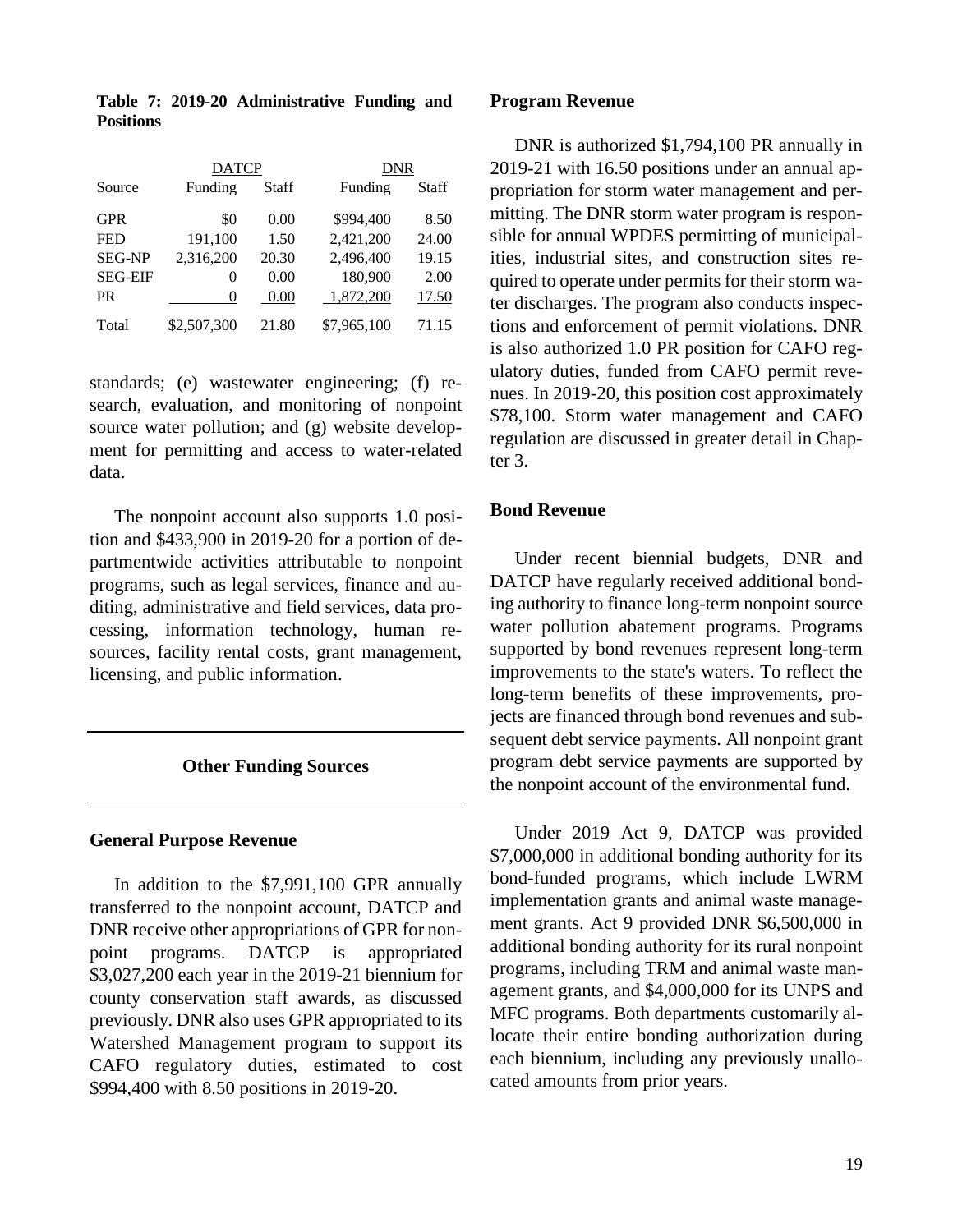#### **Federal Funds**

*Federal Grants to DATCP.* DATCP has occasionally received federal grants for projects related to nonpoint programs. In 2019, DATCP was awarded a five-year conservation collaboration grant totaling \$342,400 from NRCS to provide technical support to producer-led watershed groups. In 2020, DATCP received \$31,600 from EPA to support regional meetings and other nonpoint source pollution control activities of producer-led groups.

*USDA Programs.* As discussed previously, federal programs from USDA's NRCS and FSA were allocated \$90.2 million in federal fiscal year 2019, available for the installation of conservation practices to prevent nonpoint runoff and soil erosion, restore wetlands and wildlife habitat, and retire agricultural land.

*Clean Water Act.* DNR and DATCP receive funds from EPA under the Clean Water Act to support activities related to nonpoint source pollution control (Section 319 of the Act) and general surface water and groundwater pollution control (Section 106). In 2019-20, DNR allocated Section 319 funds totaling \$536,800 that support 4.0 positions, and Section 106 funds totaling \$1,884,400 that support 20.0 positions. In addition, DNR transferred \$191,100 in Section 319 funds to DATCP in 2019-20 to support 1.50 positions for conservation engineering field work related to education, design, and implementation of BMPs. These amounts are seen in Table 7.

Also under the Clean Water Act, DNR and DOA administer the clean water fund program, which provides subsidized loans to municipalities for wastewater treatment infrastructure and facilities. Funding may also support nonpoint source pollution abatement and storm water management projects. The subsidized interest rate is 55% of the market rate in most instances. As of June 30, 2020, the program has funded 26 nonpoint or urban storm water projects for \$23,414,900, although no

such projects have been funded since 2012. The Legislative Fiscal Bureau informational paper entitled, "Environmental Improvement Fund" describes the clean water fund program.

The environmental improvement fund (EIF) also provided 2.0 positions and \$180,900 EIF SEG in 2019-20 for CAFO regulatory activities within DNR. 2017 Act 59 expanded eligible activities under the environmental improvement fund to allow DNR to support CAFO regulatory staff.

*Other Federal Funds.* Grant recipients in Wisconsin have received federal Great Lakes Restoration Initiative funding of at least \$406 million since 2010, as discussed previously.

## **Adaptive Management, Water Quality Trading and the Multi-Discharger Variance for Phosphorus**

In addition to traditional grants and agency support for nonpoint source water pollution abatement, alternative approaches to water quality improvement are available through adaptive management (AM) and water quality trading (WQT) programs. Both AM and WQT approaches recognize that discharges of pollutants to a watershed can more readily be reduced by engaging multiple entities to cooperate on abatement activities, notably from nonpoint sources, to achieve the most cost-effective solutions to water quality issues. While point sources, such as wastewater treatment plants or industrial facilities, may have discharges that are easier to identify and monitor, such entities have already achieved reductions of certain regulated pollutants, and pursuing additional reductions may be technologically difficult or expensive. At the same time, nearby nonpoint sources may have relatively fewer pollution controls and may be able to manage their runoff with lower-cost practices to help meet water quality standards for area waters.

The following sections discuss both AM and WQT programs. While each seek similar results,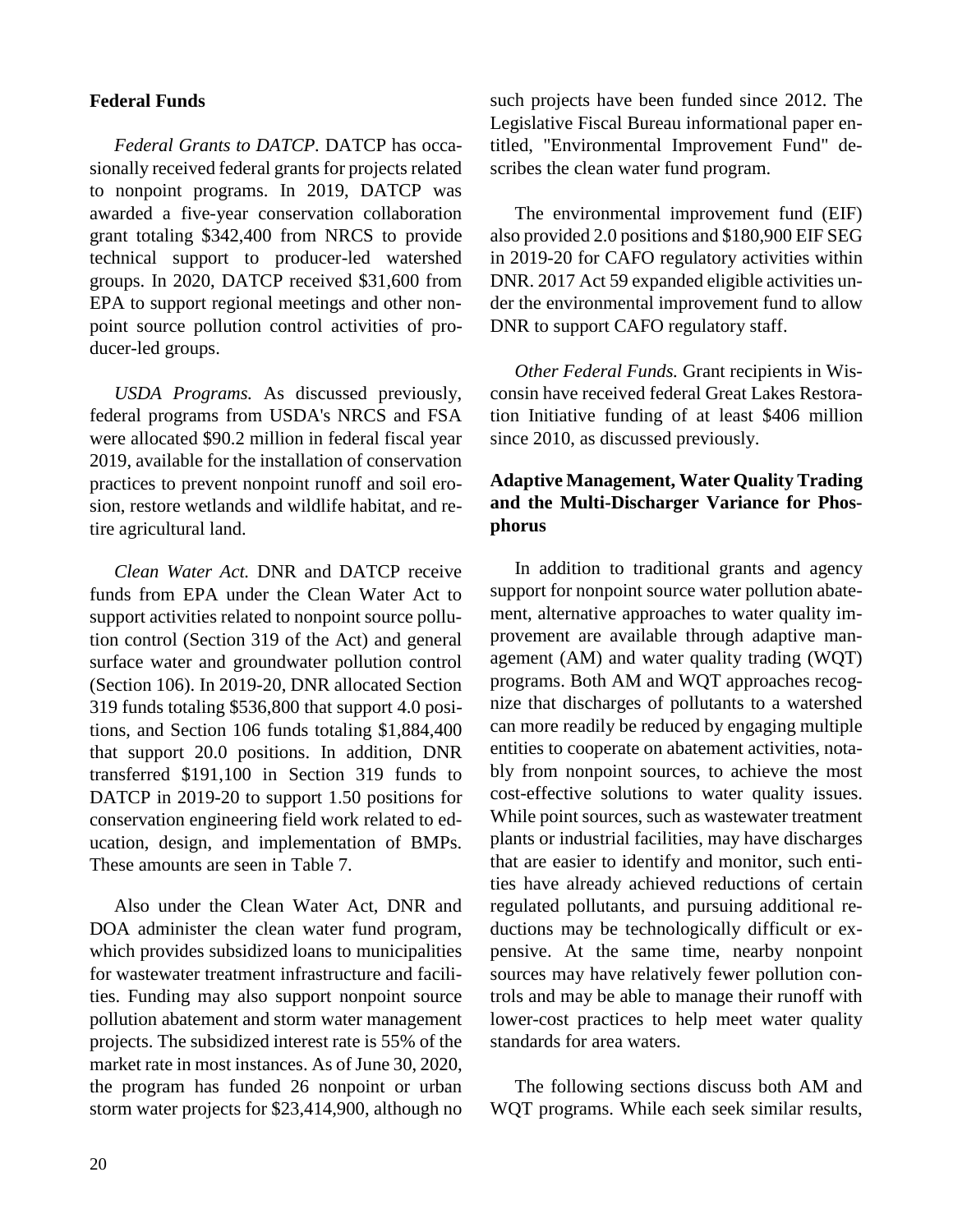they do so through different approaches. AM seeks pollution reductions based on attainment of a certain water quality standard of an entire waterbody, while WQT represents equivalent, measured reductions of a given pollutant from different sources within the same watershed. In both instances, point and nonpoint source dischargers cooperate to reduce pollutants in a watershed through more cost-effective means.

*Water Quality Trading.* Section 283.84 authorizes DNR to administer a WQT program under the federal Water Pollution Control Act. Under water quality trading agreements, WPDES-permitted point sources may enter into agreements with credit generators to offset the following pollutants, among others: (a) phosphorus; (b) total suspended solids (TSS); (c) temperature; and (d) nitrogen. Credit generators may include: (a) other point sources who agree to reduce their discharges; (b) DNR or local governmental units that will use funds to reduce nonpoint pollution, often through cost-share grants; (c) other watershed dischargers not under a permit, typically nonpoint sources, who agree to reduce their discharges; (d) the WPDES-permitted point source, if operators are implementing their own project to reduce pollution outside their permitted discharges; (e) a clearinghouse created under 2019 Wisconsin Act 151; or (d) other third parties approved by DNR.

Credit generators receive payments to implement practices that would reduce pollutant levels within the same watershed, and are preferred to be upstream of the trading discharger. Credits are scaled to a ratio based on factors related to the nature of the practice and its demonstrated success in reducing a pollutant. For example, a hypothetical trade ratio of 2:1 for nutrient management planning means two pounds of pollutant reduction from NMP would be worth equivalent to one pound of discharge at the point source.

As of September, 2020, DNR reports 35 dischargers are participating WQT, and 10 more are in the process of establishing trades. Of these 35 dischargers, 34 are trading pollutant credits for phosphorus, and three are trading pollutant credits for total suspended solids; two are participating in both. DNR modeling estimates these agreements reduce phosphorus discharges into surface waters by 23,300 pounds per year.

2019 Act 151 created a water pollution credit clearinghouse to facilitate the exchange of water pollution credits between dischargers and credit generators. Act 151 requires DOA to enter into a contract with a private entity to administer the clearinghouse. Credits traded through the clearinghouse must constitute a pollution reduction of 1.2 times the amount of pollution the buyer is seeking to offset, and be generated within the same watershed. DNR reports implementation of Act 151, including solicitation of a contract for a third-party administrator, is in progress as of fall 2020.

*Adaptive Management*. Administrative code Chapter NR 217 creates an AM option for WPDES-permitted point source dischargers of phosphorus that can demonstrate: (a) the watershed phosphorus concentration exceeds water quality standards; (b) more than 50% of the phosphorus in the watershed is attributable to nonpoint sources; and (c) technological improvements would be necessary for the plant to achieve water quality standards. Entities approved for an AM plan may take up to three five-year WPDES permit terms to meet phosphorus concentration limits, with requirements becoming progressively more stringent each term. Entities would cooperate with others in the watershed to implement eligible practices to reduce phosphorus pollution. Eligible activities funded under AM agreements include both urban and agricultural BMPs, such as porous pavement, retention basins, cover crops, nutrient management planning, and wetland restoration, among others.

*Multi-Discharger Variance for Phosphorus.* Federal law provides regulatory flexibility to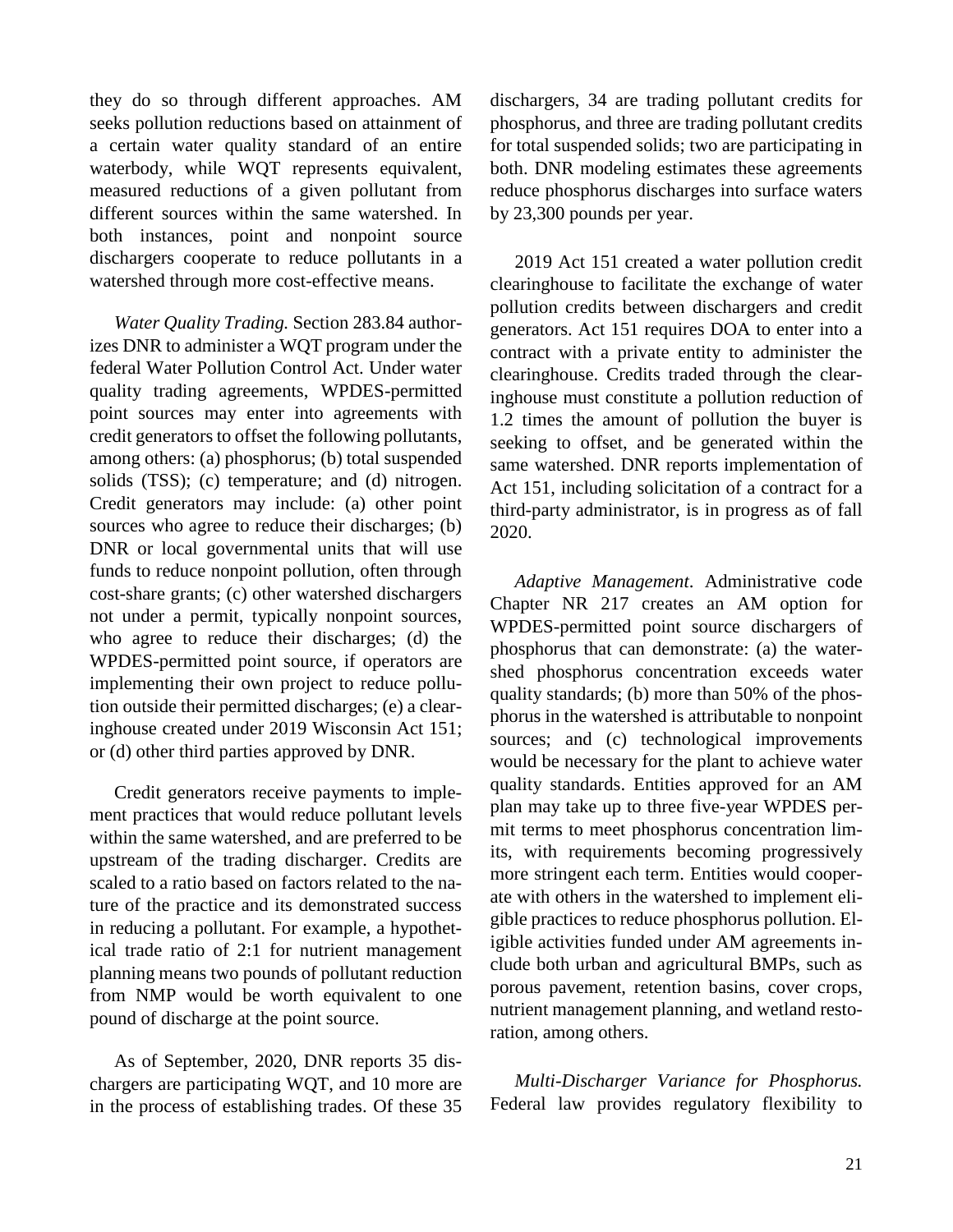states for implementing water quality standards in the form of variances. A variance is a short-term deviation from pollution abatement standards that represents the highest attainable pollution abatement with given technology within a given time period. Variances are intended to allow incremental step-ups over a period of time to enable a more feasible and cost-effective implementation of pollution abatement technology. Under Chapter 283 of the statutes, point sources may apply for an individual variance on a case-by-case basis.

Effective December 1, 2010, the state promulgated new, stricter phosphorus standards for point sources under WPDES permits. DNR reports that under these new standards, almost 80% of permittees face more stringent standards than under previous standards. Subsequently, DOA analysis found that expenditures of at least \$3.45 billion would be required by Wisconsin businesses and municipalities to comply with the new phosphorus rule. As a result of requirements under 2013 Wisconsin Act 378 and 2015 Wisconsin Act 205, DOA directed DNR to apply to EPA for a multidischarger variance for phosphorus. A multi-discharger variance (MDV) means that each point source would not be required to apply individually to DNR and receive DNR and EPA approval for a variance from phosphorus standards. Instead, approval would be granted by DNR to any point source meeting certain criteria.

DNR received approval from EPA in February, 2017, for the MDV for phosphorus. Qualifying municipal and industrial wastewater treatment facilities are eligible for the variance; CAFOs and MS4s under WPDES permits are not. Facilities under the variance are required to optimize their performance in controlling phosphorus discharges, but will be allowed four WPDES permit terms, or 20 years, before being required to comply fully with effluent limits for phosphorus.

During the interim period, facilities will be required to incrementally reduce discharges, while also undertaking one of three options to reduce phosphorus discharges within their watershed. The first two options consist of either a permit holder or a third-party contractor implementing practices to reduce phosphorus discharges within the geographic drainage basin of the point source. The amount of phosphorus reduction is required to be at least as much as the difference between the point source's actual phosphorus contributions and the level it would be expected to reach to meet effluent limits. Any person conducting a project under these options must report annually to DNR on the estimated phosphorus reductions achieved by the project. If the project is shown not to effectively reduce phosphorus, the project is to be modified or terminated. For 2020, DNR reports three permittees selected the watershed project option, with two self-directed projects and one third-party project.

The third option is for the permit holder to make payments to counties in support of county nonpoint source pollution abatement activities. The payment is to be an amount per pound of phosphorus by which the point source in the previous year exceeded the level of phosphorus discharge it would be expected to reach to meet water quality standards. The amount was originally set at \$50 per pound, and is annually adjusted by DNR for inflation. For 2020, it was \$54.23 per pound of phosphorus. DNR approves payments for the previous year's discharges each March. Payments are proportionate to the amount of territory each county has in the watershed of discharge. For the 2019 discharge year, 34 counties received payments totaling \$938,100, as seen in Table 8.

Counties must develop a plan for funds they receive. The plan must: (a) be consistent with the county LWRM plan; (b) include measures to ensure project completion and evaluation; and (c) identify projects or watersheds with the greatest potential to achieve phosphorus reductions. Funds received by counties may support: (a) cost-sharing projects to reduce phosphorus at agricultural facilities; (b) staff to implement such projects; or (c)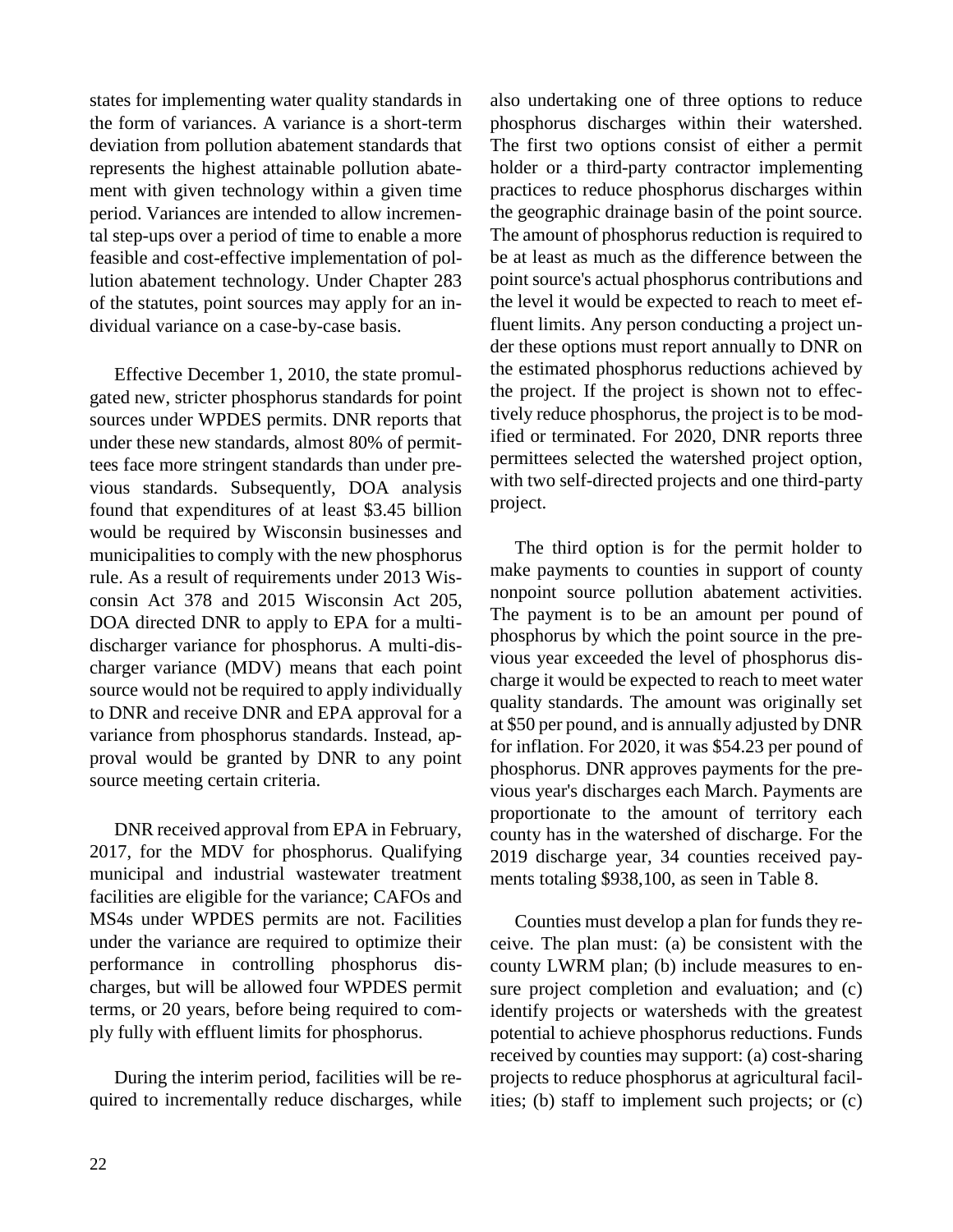| County         | Amount  | County      | Amount    |
|----------------|---------|-------------|-----------|
| Brown          | \$5,470 | Monroe      | \$32,410  |
| <b>Buffalo</b> | 24,182  | Outagamie   | 7,905     |
| Calumet        | 17,636  | Ozaukee     | 18,183    |
| Chippewa       | 11,883  | Pierce      | 40,060    |
| Dodge          | 32,199  | Racine      | 8,724     |
| Door           | 4,505   | Sauk        | 129,114   |
| Dunn           | 2,648   | Shawano     | 17,425    |
| Eau Claire     | 13,560  | Taylor      | 44,445    |
| Fond du Lac    | 36,430  | Trempealeau | 32,682    |
| Grant          | 28,860  | Vernon      | 33,494    |
| Iowa           | 33,147  | Walworth    | 17,597    |
| Jackson        | 82.388  | Washington  | 5,867     |
| Jefferson      | 11,192  | Waupaca     | 7,457     |
| Juneau         | 37,883  | Waushara    | 2,877     |
| La Crosse      | 15,627  | Winnebago   | 13,417    |
| Lafayette      | 83,201  | Wood        | 20,923    |
| Manitowoc      | 15,460  |             |           |
| Marathon       | 49,268  | Total       | \$938,119 |
|                |         |             |           |

**Table 8: 2019 Multi-Discharger Variance Payments** 

modeling or monitoring of waters for planning purposes for future efforts to reduce phosphorus entry into state waters. At least 65% of funds must be used for cost-share projects. Two years after receiving a payment from a point source permit holder, a county must submit a report detailing the projects or staff funded and the estimated pounds of phosphorus reductions achieved. Reports are to be submitted to each permit holder from which it received payments, as well as DNR and DATCP. DNR is to review the reports, and if it determines funding is not being effectively used to reduce phosphorus entry to state waters, future funding can be reduced or eliminated.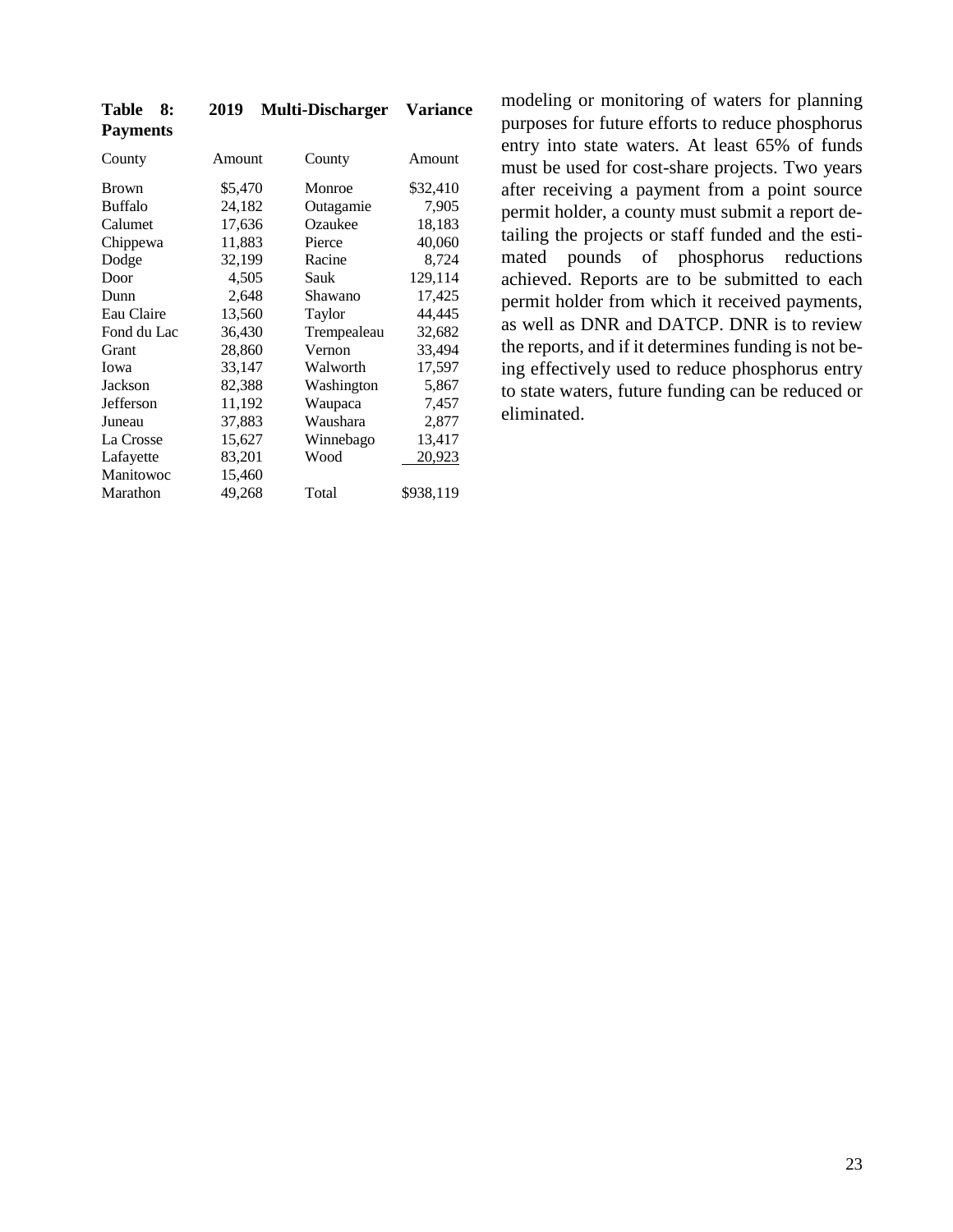## *CHAPTER 3*

## *REGULATORY AUTHORITY*

DNR is required to promulgate administrative rules establishing water quality standards for Wisconsin's surface waters. These standards are contained in administrative rule Chapters NR 102 through NR 105. In order to meet these water quality standards, section 281.16 of the statutes requires DNR to promulgate administrative rules to establish performance standards for nonpoint source water pollution abatement. These performance standards are set forth in NR 151, and apply to: (a) agricultural lands and facilities; and (b) non-agricultural areas including construction sites, post-construction sites, transportation facilities, and developed urban areas. NR 151 agricultural performance standards are developed in consultation with DATCP, which has promulgated administrative rules under Chapter ATCP 50 to establish agricultural conservation best management practices (BMPs) used to meet NR 151 standards. Appendix I lists agricultural BMPs, including their definitions and cost-share rates.

In certain instances, nonpoint source water pollution occurs as a result of concentrated activities and is regulated as a point source of water pollution by assigning a wastewater discharge permit under the Wisconsin Pollutant Discharge Elimination System (WPDES). NR 243 outlines nonpoint source water pollution abatement requirements under WPDES permits for concentrated animal feeding operations (CAFOs). Similarly, NR 216 outlines WPDES permit requirements for storm water dischargers, including urbanized municipalities with municipal separate storm sewer systems (MS4s), large construction sites generally of one acre or more, and industrial facilities.

Although the state has discretion in establishing its water quality standards, basic requirements are contained in the Clean Water Act and federal regulations, and states are required to establish water quality standards on these bases. If states fail to promulgate water quality standards on their own accord, federal law provides the EPA authority to promulgate water quality standards for states. In several instances, Wisconsin has been subject to review by EPA for noncompliance with federal Clean Water Act requirements. Among other more technical aspects, these reviews have affirmed DNR is the exclusively delegated entity responsible for enforcing Clean Water Act standards in Wisconsin and must administer permits and other regulatory standards without delegation to other state agencies.

This chapter describes performance standards for nonpoint source water pollution abatement imposed under NR 151, NR 243, NR 216, ATCP 50, SPS 360, and local ordinances.

#### **Agricultural Performance Standards**

#### **NR 151**

Chapter NR 151 establishes performance standards for agricultural sources of nonpoint source water pollution. Performance standards include those for: (a) erosion; (b) phosphorus; (c) nutrient management; (d) tillage setback; (e) total maximum daily load (TMDL) plan compliance; (f) manure storage and management; (g) process wastewater; and (h) clean water diversions. With the exception of certain large-scale agricultural operations discussed later, agricultural sources of nonpoint pollution are entitled to receive a cost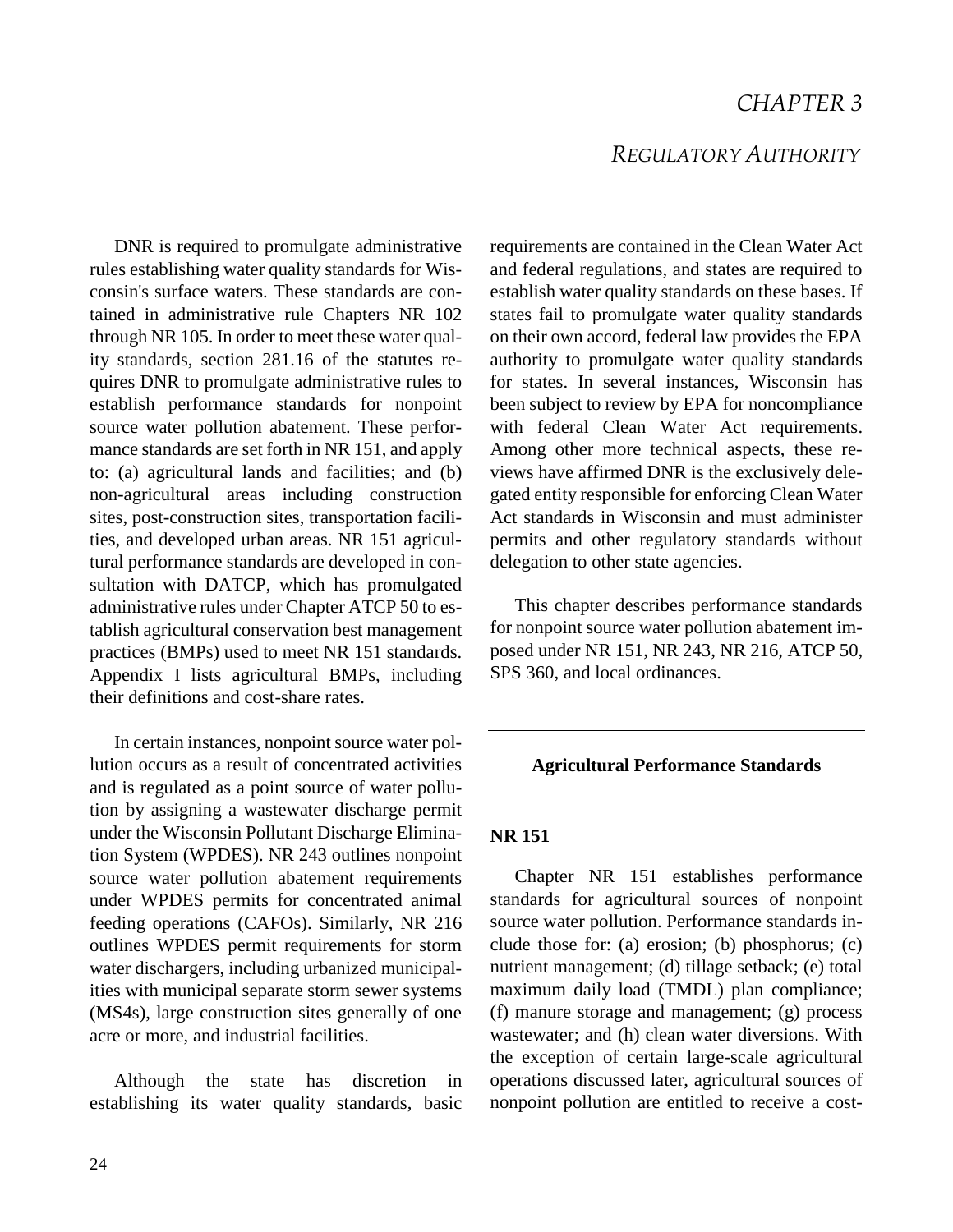share offer before being required to implement practices at an existing agricultural operation.

*Erosion, Phosphorus, and Nutrient Management*. NR 151 requires agricultural landowners to implement practices to limit soil erosion and phosphorus runoff. The soil erosion rate "T" and phosphorus index "P" are used in nutrient management planning to implement practices to conserve soil quality and quantity, and limit runoff of nutrients and sediment into waters of the state. NR 151 requires all application of fertilizer, manure, and other nutrients on cropland to be in accordance with a nutrient management plan, and applicable T and P limits.

*Area-Specific Standards for Silurian Bedrock.* Silurian bedrock has been found to allow rapid transport of contaminants from surface to groundwater without attenuating those contaminants, leading to a higher chance of groundwater contamination. NR 151 imposes more stringent, terrain-specific performance standards areas with Silurian bedrock to ensure attainment of state surface water and groundwater standards. The revisions require producers to comply with progressively more restrictive manure spreading practices in areas with less than 20 feet of soil to bedrock, and prohibit mechanical spreading for areas with less than two feed of soil to bedrock. Silurian bedrock is located in the eastern portions of Wisconsin, including Brown, Calumet, Dodge, Door, Fond du Lac, Kenosha, Kewaunee, Manitowoc, Milwaukee, Outagamie, Ozaukee, Racine, Walworth, Washington, and Waukesha counties.

*Tillage Setback*. Operations must establish tillage setbacks of five to 20 feet from surface waters to prevent tilling that compromises the integrity of stream banks or shoreline and prevent direct deposition of sediment into surface waters. Setback areas must be at least 70% covered by sod or selfsustaining vegetative covers. These conditions and dimensions do not apply to a grassed waterway installed specifically as a conservation practice.

*Total Maximum Daily Load Plans*. NR 151 requires agricultural producers to reduce pollution discharges to surface waters if necessary to achieve limits established under a TMDL plan for the watershed in which they operate. TMDL plans are created for impaired waters identified under the federal Clean Water Act and use studies of pollutant loading within the impaired water's basin to allocate a maximum daily amount of pollutants from both point and nonpoint sources that can enter the water and still allow the body to meet water quality standards. Once approved by EPA, TMDL plans are implemented by requiring all point and nonpoint sources in a watershed to implement pollution control measures.

*Manure Storage Facilities*. NR 151 requires manure storage facilities to be designed, built, and maintained to minimize the risk of failure, including leakage to surface or groundwater, or overflow from significant rain. The requirement applies to new, renovated, and abandoned facilities. Abandoned facilities must be closed in a manner to prevent future contamination. Additionally, operating facilities that pose an imminent threat to public health or aquatic life, or that are violating groundwater standards, must be upgraded, replaced, or abandoned.

*Manure Management*. NR 151 prohibits handling of manure that results in an overflow of storage facilities, an unconfined manure pile in a water quality management area, direct runoff from stored feed or manure to surface or groundwater, or unlimited access to state waters by livestock, when animal concentrations are high enough to prevent self-sustaining vegetative cover to prevent runoff and preserve shoreline integrity.

*Process Wastewater*. NR 151 prohibits all significant discharges of process wastewater to any surface water or groundwater. Process wastewater includes production-area wastewater from an animal feeding operation that results from: (a) overflow of watering systems; (b) washing, cleaning or flushing of pens, barns, manure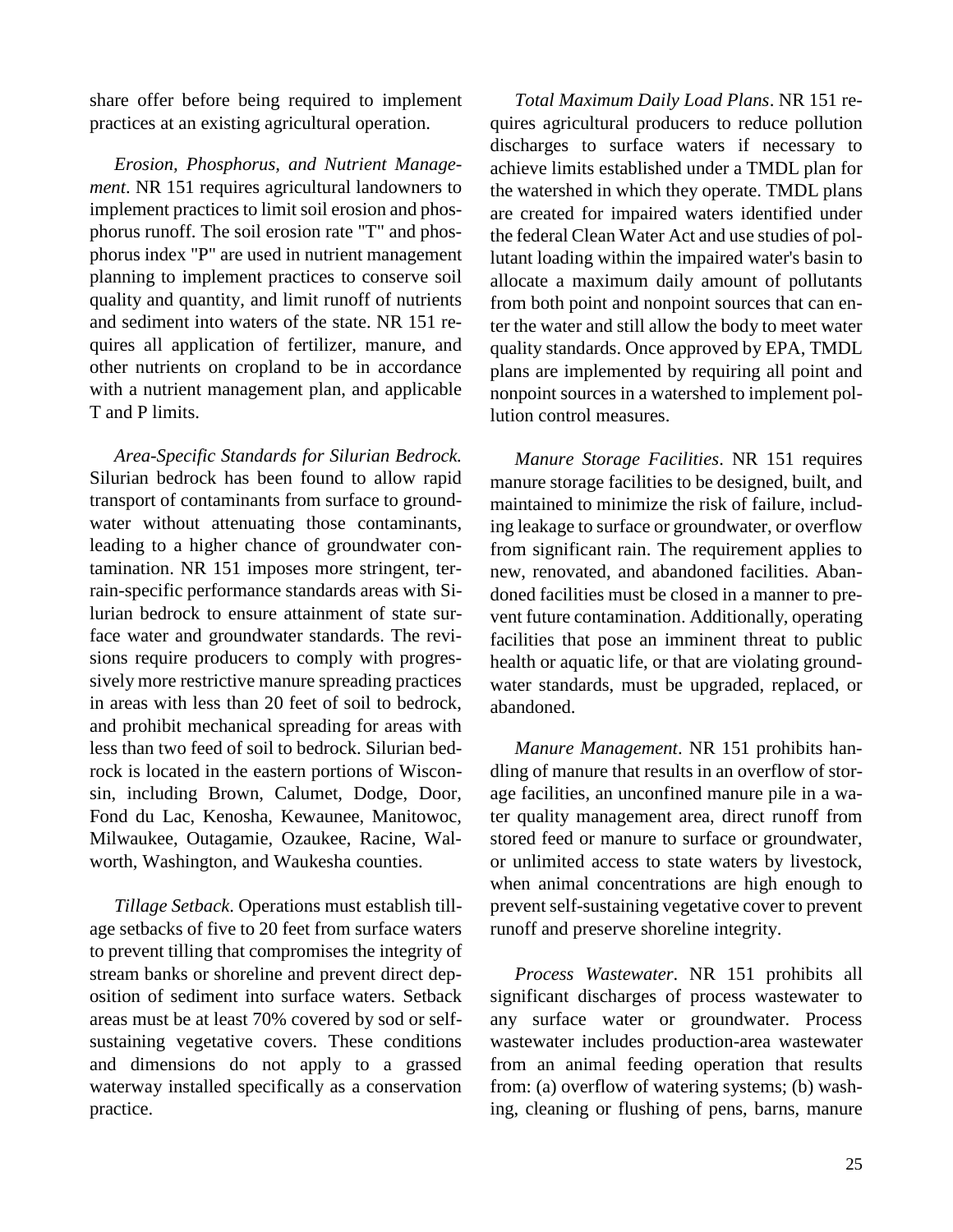pits or other facilities; or (c) water used for swimming, washing or spray cooling that directly contacts animals, raw materials or animal byproducts such as manure, feed, bedding, milk, or eggs. "Significant" discharges are determined based on the circumstances of the event, including the volume and frequency of discharges, proximity to affected waters, and susceptibility of groundwater to contamination from discharges.

*Clean Water Diversions*. NR 151 requires that runoff be diverted away from feedlots, manure storage areas, and barnyard areas in water quality management areas. Generally, water quality management areas are those adjacent to waters of the state or likely to have a high impact on groundwater.

## **ATCP 50**

DATCP is directed under ss. 92.05, 281.16 and 281.65 of the statutes to: (a) promulgate rules to improve agricultural nutrient management in Wisconsin, consistent with the nonpoint source performance standards established in NR 151; (b) provide technical assistance to counties and other local governments in developing ordinances to implement agricultural standards on a local basis; (c) promulgate rules prescribing conservation practices that would achieve agricultural performance standards; and (d) disseminate technical standards, including numeric or other objectives, that constitute achievement of a performance standard.

While NR 151 is intended to establish goals for reducing nonpoint source water pollution, ATCP 50 is intended to describe specific conservation practices and their technical specifications agricultural operations may implement to meet these goals. The technical specifications established in ATCP 50 provide the minimum requirements for practices to be eligible for cost-sharing grants under various state and local nonpoint source water pollution abatement programs. Appendix I provides a listing of ATCP 50 conservation best management practices and their cost-share rates.

In addition to establishing conservation best management practices, ATCP 50 implements DA-TCP's soil and water resource management (SWRM) program. This includes establishing requirements for landowner compliance with agricultural performance standards under NR 151, requirements related to controlling cropland erosion and compliance with nutrient management plans, and creating procedures for annual distribution of grant funding to counties.

## **DATCP Farmland Preservation Program**

In addition to the SWRM program, DATCP's farmland preservation program provides further support for soil and water conservation efforts in Wisconsin. The farmland preservation program requires individuals claiming farmland preservation tax credits to comply with performance standards under ATCP 50 and NR 151. County LCCs must monitor compliance, which includes county inspections of land on which credits are claimed, and annual certification by landowners that the land is in compliance with performance standards. Land found not to be compliant with performance standards will have certification of eligibility for farmland preservation tax credits withdrawn until compliance is restored. Counties are required at least once every four years to inspect farms claiming tax credits. Based on county reports, DATCP estimates 13,145 and 13,168 certificates of compliance were active in 2018 and 2019, respectively.

Landowners receive farmland preservation tax payments that vary from \$5 to \$10 per acre for most claimants depending on the level of program participation. In 2019-20, representing claims primarily for the 2019 tax year, the farmland preservation program provided \$17.1 million in state income tax credits to agricultural landowners. DOR data for the 2019 tax year shows approximately 11,300 individual claimants, excluding corporate claimants, covering 2.2 million acres.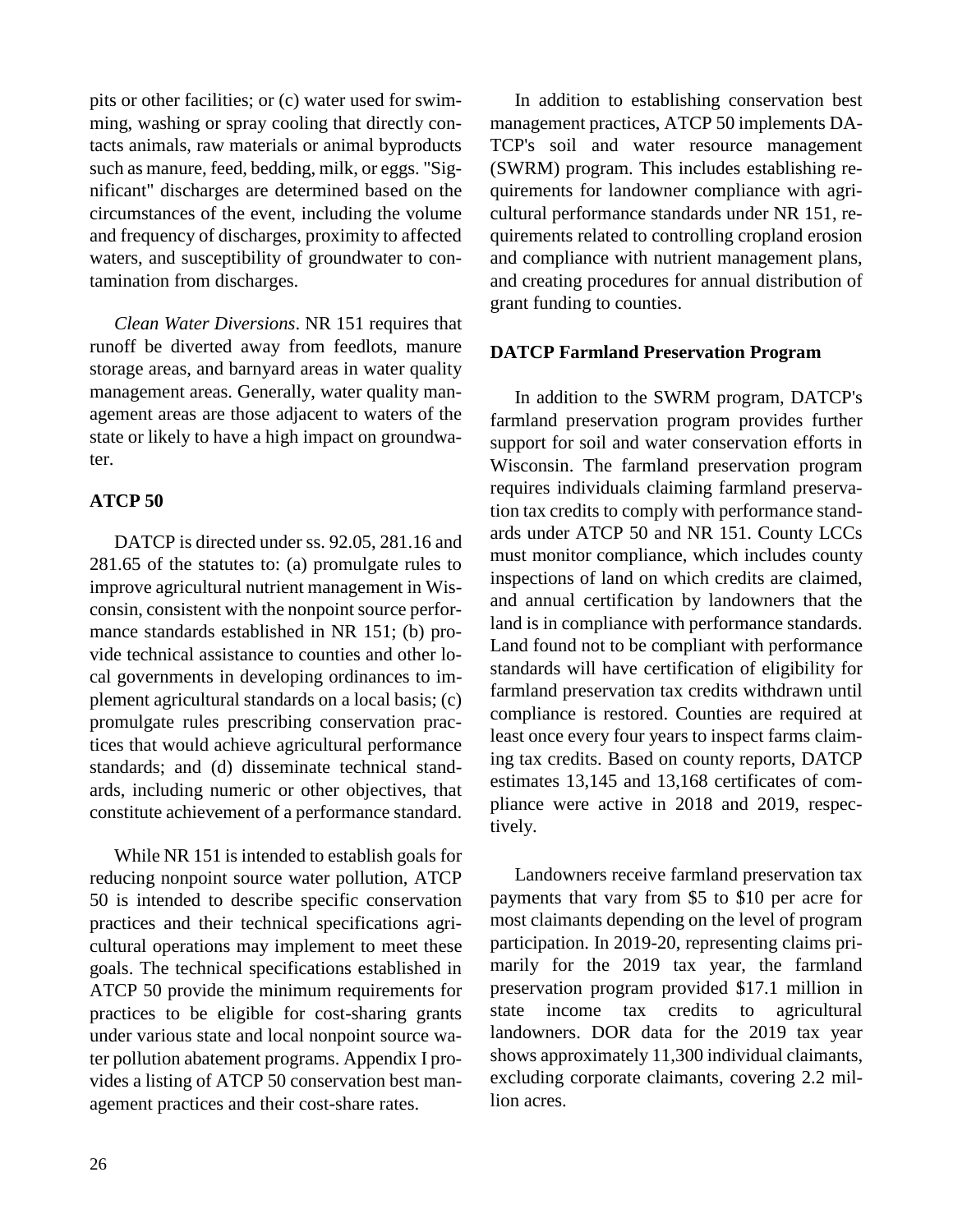The financial incentive provided by the farmland preservation tax credit is thought to improve compliance with agricultural nonpoint performance standards, and thus serves as a complement to nonpoint source water pollution abatement programs conducted by DATCP and DNR. For further discussion of DATCP's farmland preservation program, see the Legislative Fiscal Bureau's Paper entitled "Farmland Preservation Program and Tax Credits."

## **Concentrated Animal Feeding Operation Regulation**

Large-scale agricultural operations, known as concentrated animal feeding operations (CAFOs) are regulated as point sources of water pollution under requirements of the federal Clean Water Act. EPA has delegated this regulatory authority to DNR, which regulates CAFOs with WPDES permits under s. 283.31 of the statutes and administrative code Chapter NR 243. CAFOs are defined as agricultural operations that keep 1,000 animal units or more and some smaller operations with certain discharges of pollutants into state waters. Measurement in animal units adjusts for the relative size and manure production of different animals, with 700 dairy cows, 1,000 beef cattle, and 125,000 broiler chickens each approximating 1,000 animal units. As of September 30, 2020, there were 319 permitted CAFOs in Wisconsin, consisting of 289 dairy, 14 swine, seven beef, and nine poultry. Permittees self-report the number of animal units kept at each facility when they submit an application for a new or renewed permit. As of September 30, 2020, the total self-reported animal units kept by CAFOs was approximately 1,021,000.

CAFOs are subject to strict regulation to prevent discharge of pollutants, primarily manure and process wastewater, into waters of the state. Under the zero-discharge standard, CAFOs are required to implement practices necessary to prevent all runoff from animal confinements, feed storage areas, and manure containment structures. CAFOs must implement nutrient management practices and facility design standards, develop spill response plans, maintain manure storage facilities and wastewater management systems, and comply with inspection, monitoring, and reporting requirements. Because CAFOs are regulated as point sources, they are not eligible for cost-sharing grants to meet permit conditions.

DNR investigates CAFOs under its general inspection authority for WPDES-permitted operations, including routinely scheduled inspections, and on the basis of citizen complaints or information received from state and county staff. In 2019-20, CAFO permitting and oversight staff at DNR, including both administrative and field staff, totaled 26.0 positions, including 8.5 GPR, 12.5 nonpoint SEG, 2.0 EIF SEG, 1.0 PR, and 2.0 FED positions, with associated funding totaling \$2,674,300, consisting of \$994,400 GPR, \$1,238,500 nonpoint SEG, \$180,900 EIF SEG, \$78,100 PR, and \$182,400 FED.

CAFOs pay an annual fee of \$345, deposited into a program revenue appropriation supporting regulation of CAFOs. In 2019-20, the appropriation received \$84,500 in fees. DNR is required to report annually to the Joint Committee on Finance and relevant standing committees on how it spends this fee revenue and nonpoint SEG appropriations dedicated to CAFO regulation.

#### **Construction Site Performance Standards**

Regulation of nonpoint source water pollution runoff from construction sites is shared between DNR and the Department of Safety and Professional Services (DSPS). EPA has designated DNR as the sole entity responsible for issuing storm water permits required under the federal Clean Water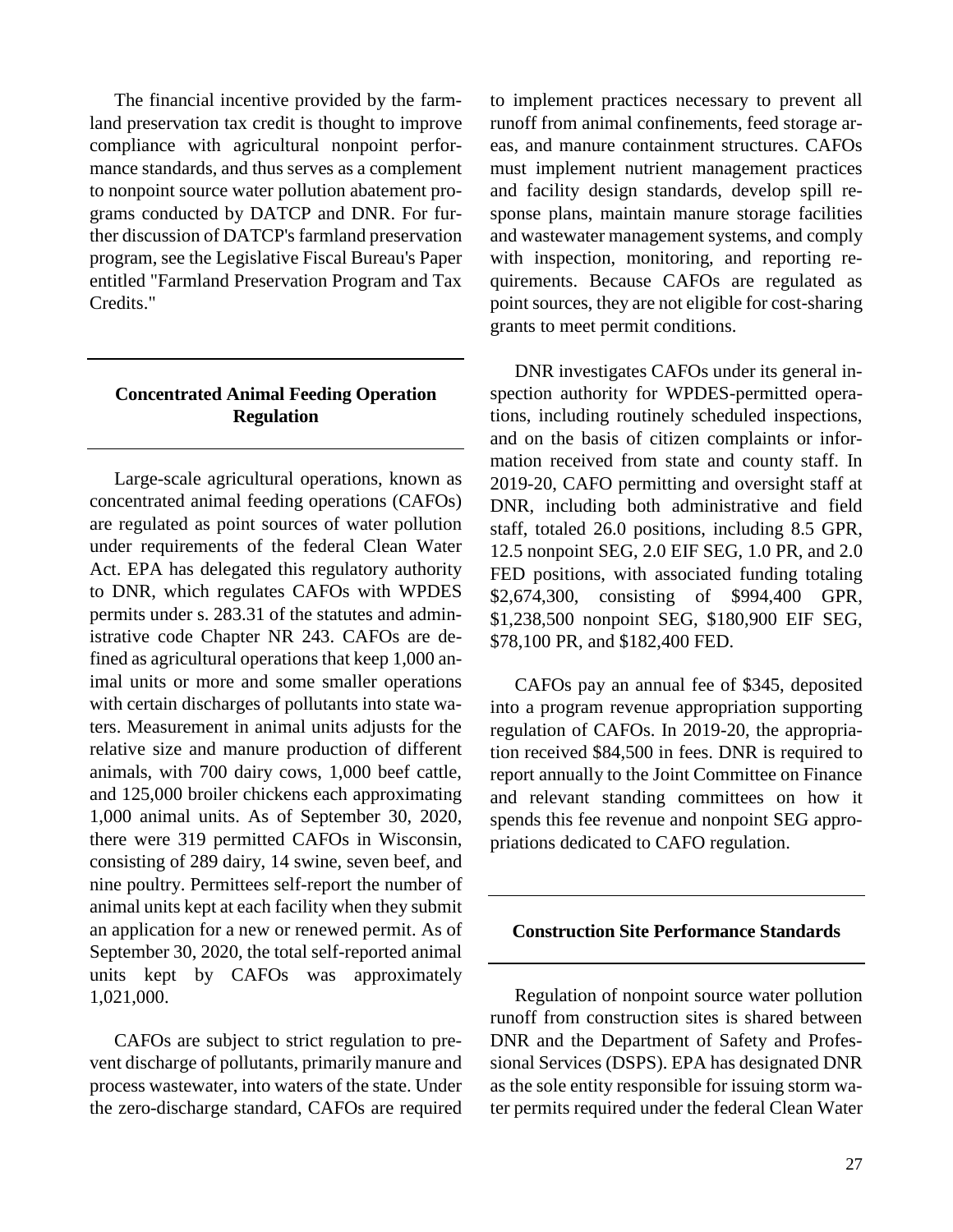Act. At the same time, DSPS has retained authority to regulate erosion control at smaller sites for commercial buildings and one- and two-family dwellings. As a result, DNR is responsible for regulating: (a) storm water management at construction sites; (b) erosion control at construction sites with land disturbance of more than one acre; and (c) erosion control at construction sites with land disturbance of less than one acre that do not involve one- and two-family dwellings, public buildings, or buildings that are places of employment (i.e. those not regulated by DSPS). DSPS is responsible for regulating erosion control at construction sites with land disturbance of less than one acre that involve one- or two family dwellings, public buildings, or buildings that are places of employment.

## **DNR Authority**

In general, NR 151 regulates construction sites under one acre in size that are not subject to a WPDES permit, while NR 216 regulates construction sites one acre or larger that require a WPDES permit. Under NR 151, non-permitted sites must implement practices to reduce the following: (a) soil being tracked onto streets from vehicle tires; (b) sediment discharges by various means; and (c) runoff of chemicals, cement and other building compounds. WPDES-permitted sites under NR 216 must: (a) limit sediment runoff from a site to no more than five tons of sediment per acre per year; (b) maintain existing vegetation where practicable; (c) minimize soil compaction and preserve topsoil; (d) minimize land disturbances on slopes of 20 degrees or steeper; (e) develop spill prevention and responses; and (f) institute erosion control practices required of non-permitted sites under NR 151. Pollution controls are to be in place prior to construction beginning and must remain in place until land disturbances cease.

## **DSPS Authority**

DSPS is responsible for developing and administering statewide standards for erosion control at: (a) construction sites of less than one acre that are also commercial buildings, or places of employment, including multi-family dwellings, commercial shopping malls, industrial buildings, and schools; but not federal buildings, buildings on Native American tribal reservations, or farm buildings; and (b) one- and two-family dwellings. The statutes allow DSPS to delegate its regulatory authority related to erosion control in commercial settings to municipalities. DSPS does so on a widespread basis, allowing municipalities to review erosion control plans and inspect construction sites for erosion control compliance.

DSPS exercises its commercial construction site erosion control authority under SPS 360, which functions as an analog to NR 151 in that it requires commercial construction sites subject to DSPS standards to employ practices that will not discharge or deposit soil or sediment to streets, the waters of the state or any location off site. The numeric standards of SPS 360 also are intended to be similar to those under NR 151. Sites must achieve one of the following: (a) soil loss of no more than five tons per acre per year or seven and a half tons per acre per year, depending on the type of soil at the site; or (b) a reduction of 40% of the potential sediment load in storm water runoff, as compared to a circumstance of no controls during construction. DSPS exercises its residential construction site erosion control authority under the state oneand two-family uniform dwelling code (SPS 321), which addresses standards for erosion control at such dwellings built on sites of less than one acre.

#### **Urban Storm Water Performance Standards**

DNR regulates storm water runoff in urban areas through performance standards under NR 151 for incorporated municipalities with more than 1,000 residents per square mile that do not hold a WPDES permit for storm water discharges, and NR 216 for municipalities holding a municipal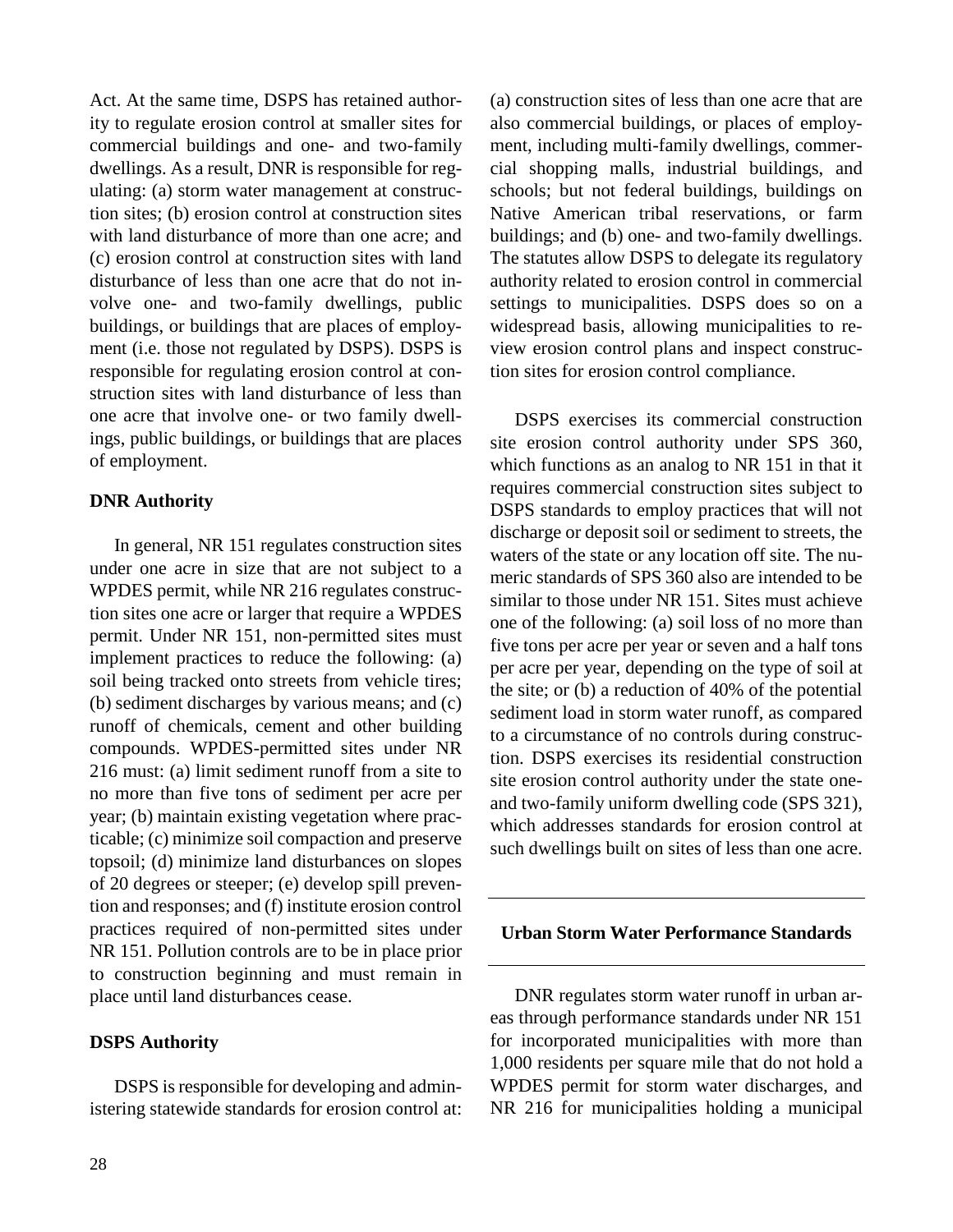separate storm sewer system (MS4) WPDES permit for storm water discharges. Both permitted and non-permitted municipalities must implement: (a) public education programs related to yard waste, lawn chemical use, pet waste management, and disposal of hazardous chemicals; (b) programs for management of leaves and grass clippings; (c) site-specific nutrient application practices for municipal turf and garden maintenance; and (d) detection and elimination of illicit discharge of chemicals or other non-permitted pollutants into storm sewers. WPDES-permitted municipalities must also: (a) implement administer a program requiring pollutant control at construction sites and storm water management at newly developed or redeveloped sites following the completion of construction; and (b) maintain practices to reduce the runoff of sediment and suspended solids from areas of existing development.

NR 151 requires several performance standards to be met following the completion of construction activities at each WPDES storm waterpermitted construction site. All post-construction sites must meet standards relating to: (a) total suspended solids (TSS); (b) peak discharges, which would be estimated to occur during a 24-hour design storm taking place on average every two years; (c) infiltration of runoff volume; (d) areas immediately adjacent to bodies of water, known as protective areas; and (e) fueling and vehicle maintenance areas.

NR 151 requires that private owners of turf or gardens of five acres or larger that apply nutrients for fertilizer do so based on site-specific schedules designed to achieve optimum health of the turf or garden through the use of soil tests. The provision applies only to properties that discharge to surface or groundwater, and that are not the site of forestry or agricultural activities.

## **Transportation Facility Performance Standards**

Transportation facilities are required to be constructed according to a development plan that utilizes best management practices (BMPs) to meet all performance standards. In general, the standards for transportation facilities in each category mirror those for other construction sites and postconstruction sites regulated under NR 151 and NR 216. However, standards relating to transportation facilities in areas in close proximity to water resources are somewhat less restrictive than the same standards for nonagricultural facilities. NR 151 prohibits impervious surfaces of transportation facilities in close proximity to water resources, unless it is determined necessary by the approving authority of the facility and DNR. In such a case, construction is only allowed to the degree it is reasonably necessary. Further, post-construction facilities that use swales for runoff conveyance generally are considered to meet applicable performance standards, provided the swale is vegetated and meets certain technical standards. (A swale is a channel that receives and absorbs runoff. It commonly contains vegetation, and may be located on roadsides or in highway medians.) DNR may impose additional requirements on swales occurring near certain high-traffic areas where runoff enters impaired or significant waters. Finally, post-construction performance standards for transportation facilities may not in all cases apply to certain activities, such as minor reconstruction of highways, bicycle/pedestrian paths, or road resurfacing.

## **Local Regulations**

The statutes allow local governments to create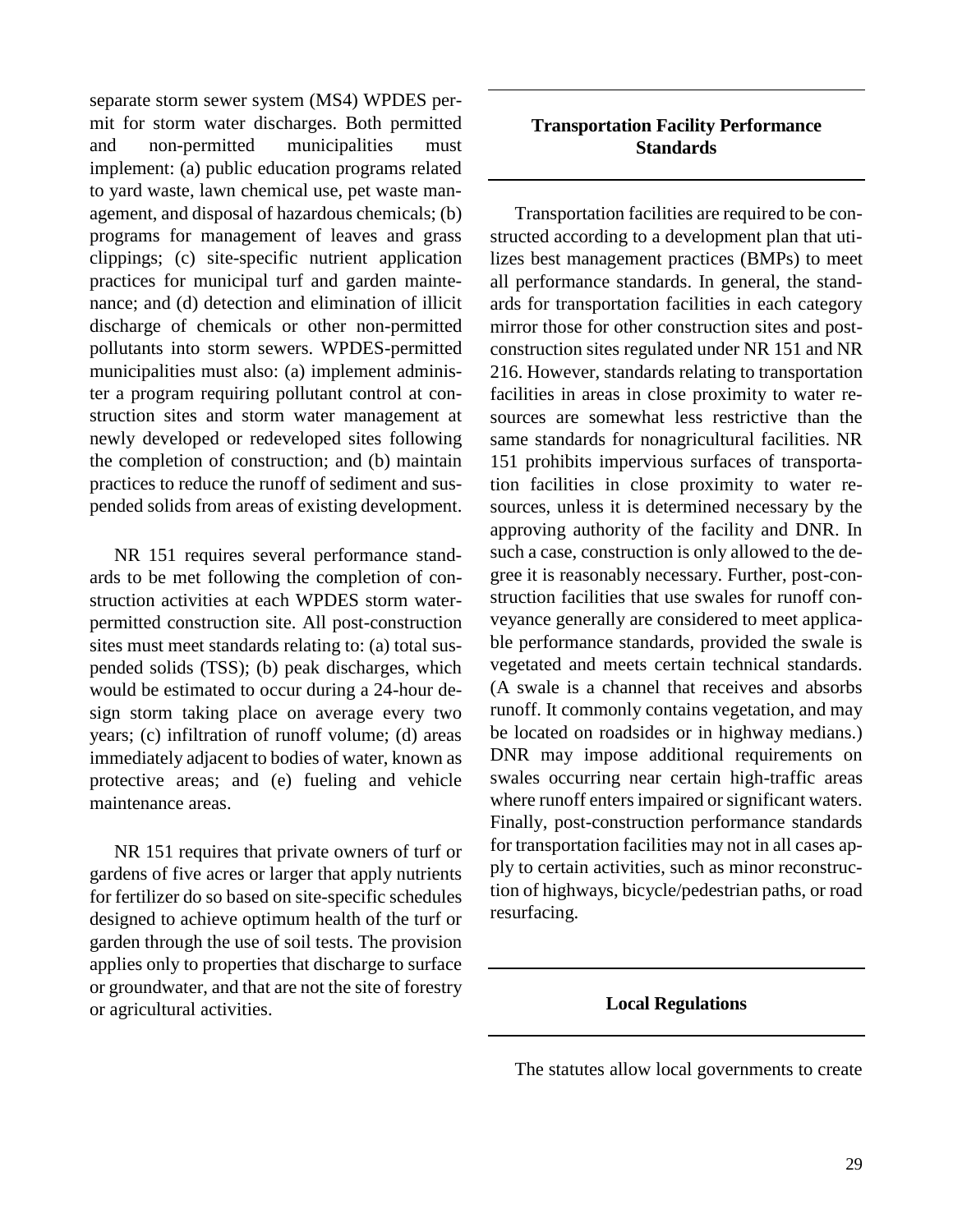several types of ordinances to further regulate agricultural activities that may contribute to nonpoint source water pollution in their jurisdictions. These ordinances are described in the following paragraphs. State law limits local regulation of agriculture by requiring: (a) DNR or DATCP approval of local provisions relating to livestock operations, and that are more stringent than state standards (s. 92.15); (b) compliance with statemandated procedures and standards when approving new or expanding livestock facilities (s. 93.90); and (c) an offer of cost-share funding if a local government ordinance requires existing agricultural facilities to install practices to comply with state standards (s. 281.16).

#### **Livestock Operations**

Local governmental units may impose regulations for livestock operations that are consistent with the performance standards, prohibitions, conservation practices and technical standards established by DNR and DATCP. The most common focus of local ordinances involves the regulation of livestock facilities. Local standards for livestock operations may only exceed those established by DNR or DATCP if the more stringent regulations are shown to be necessary to achieve state water quality standards, and one of the Departments approves the standards. As of October, 2020, of the 133 local governments with ordinances requiring approval of new and expanded livestock facilities, 25 counties have adopted zoning (13) or licensing (12) ordinances, according to DATCP.

Cost-share funding must be made available to existing operations before they can be required to implement new practices. DATCP is required to provide technical assistance to county land conservation committees and local units of government for the development of any local ordinance that implements agricultural performance standards. Technical assistance includes preparing model ordinances, providing data concerning these standards and reviewing draft ordinances for compliance with applicable state laws. Restrictions on local regulation do not apply to measures that do not directly relate to livestock operations, such as local standards for cropland that may be more stringent than state standards.

#### **Manure Storage Facility Ordinances**

Chapter 92 of the statutes authorizes municipalities to enact ordinances requiring manure storage facilities in their jurisdictions to comply with technical standards the municipality may impose on such structures. ATCP 50 further specifies the content of these ordinances and provides for the review of the ordinances, prior to enactment, by the county land conservation committee and the county planning and zoning agency. DATCP also may require a municipality to submit a proposed ordinance for review. However, these procedures do not require any reviewing entity to approve the ordinance. As of October, 2020, 62 counties have used the authority under s. 92.l6 of the statutes to adopt manure storage ordinances that require construction permits for new or substantially altered manure storage structures and implementation of nutrient management plans. These ordinances often include provisions that require operators to close storage structures unused for 24 months and to obtain permits to close unused manure storage structures.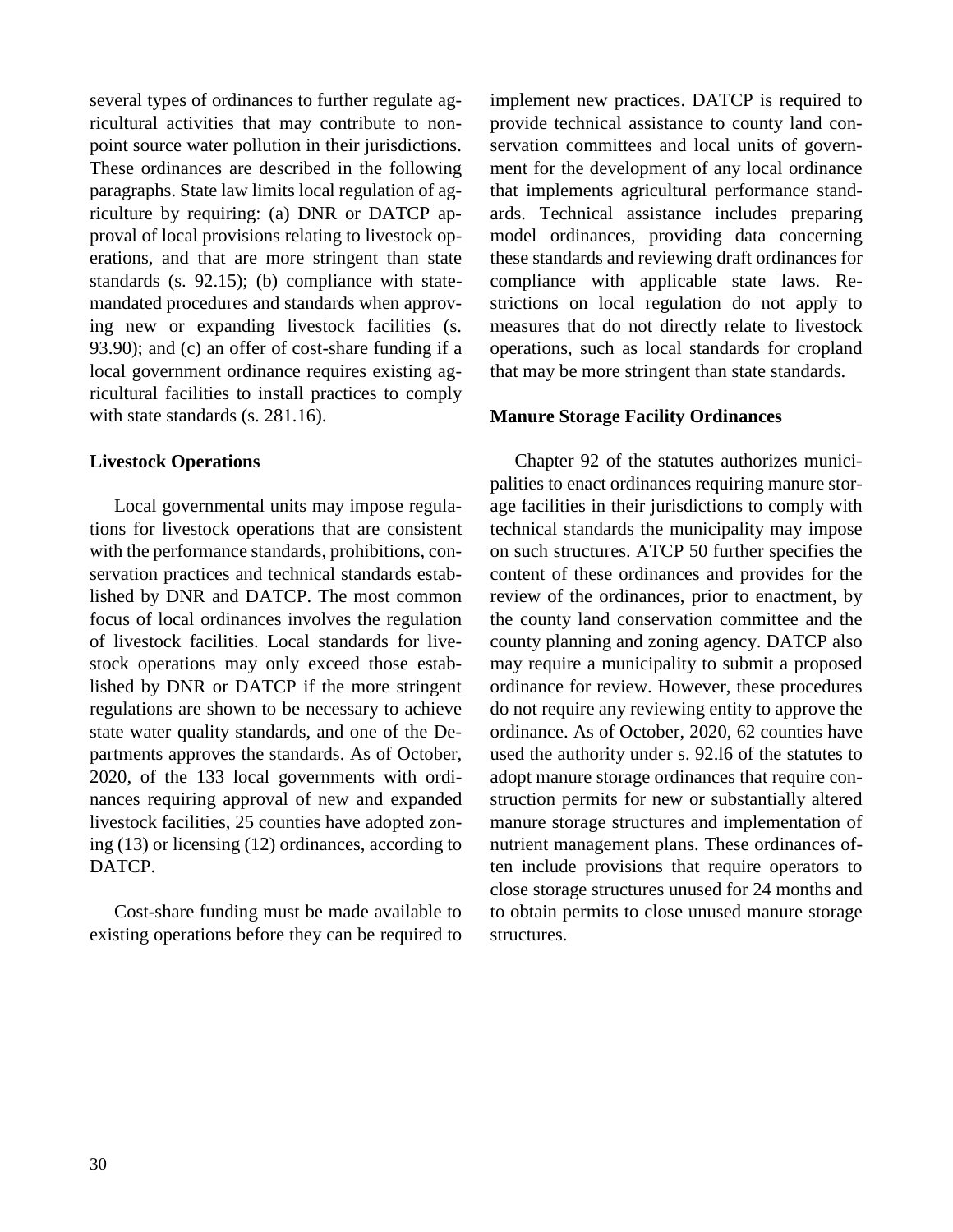#### **APPENDIX I**

#### **Best Management Practices**

Recipients of cost-share funding from any of the grant programs discussed in Chapter 1 must agree to install certain cost-effective structures or operations known as best management practices (BMPs). Best management practices are those techniques considered to be the most effective and practical means of abating nonpoint source pollution to a level compatible with state water quality goals. BMPs are generally eligible for cost-share agreements, provided that they are the lowest-cost practice. More expensive alternatives may receive grant funding if they confer additional benefits for fish, wildlife, practice longevity, ease of maintenance, or reduced risk of failure. DNR and DATCP jointly establish technical standards for management practices eligible for grant funds. A listing of BMPs and their cost-share rate follows at the end of this section.

#### **Cost-Share Rates**

Cost-share grants under rural nonpoint programs generally equal 70% of the cost of implementing the BMP, except the rate may be up to 90% in cases of economic hardship, as defined by rule. Urban BMPs generally are cost-shared at 50%. BMPs and the associated cost-share rates have been established by administrative code Chapters NR 154 and ATCP 50. For certain cropland practices, a county has the option to select between fixed rates per acre or rates based on costs incurred*.*

#### **Property Acquisition and Easements**

Under some programs, grants may cover land or easement acquisitions for any of the following: (a) the construction of a structural urban BMP; (b) land that contributes or will contribute to nonpoint source water pollution and that may be used for riparian buffers, wetland restoration, critical area stabilization or other practices; or (c) under the TRM program, abandonment/relocation of livestock or livestock facilities. For livestock facility relocation, an acquisition must meet eligibility requirements as a BMP. Further, if the acquisition cost is greater than amounts needed for installation of other BMPs, the additional cost must be justified by additional water quality improvements. If the acquisition cost is less than the amount needed to install BMPs, but the landowner is unwilling to sell property rights, the amount that would be needed for acquisition may be used as the ceiling for the cost of installing BMPs.

Easements are to be held in perpetuity. The standard cost-share rate of 70% applies to acquisitions and easements, except the rate is 50% for acquisitions supporting structural urban BMPs. The rate is applied to the lesser of: (a) the cost of the acquisition or easement; or (b) the appraised value and reasonable related costs, including appraisals, land surveys, relocation payments, title evidence, recording fees, historical and cultural assessments, and environmental inspections and assessments. Easements may be donated in whole or in part. Administrative rules require that any acquisitions or easements may only be purchased from willing sellers.

ATCP 50 also allows for SWRM cost-share payments to compensate part of the landowner's cost of removing land from agricultural production to install or maintain certain practices, provided the area is more than half an acre. The landowner's annual cost is generally the county average annual land rental rate for each year the land is required to be removed from agricultural production. Riparian land of more than a half an acre removed from agricultural production is eligible for rental rates equivalent to those under the Conservation Reserve Enhancement Program (CREP),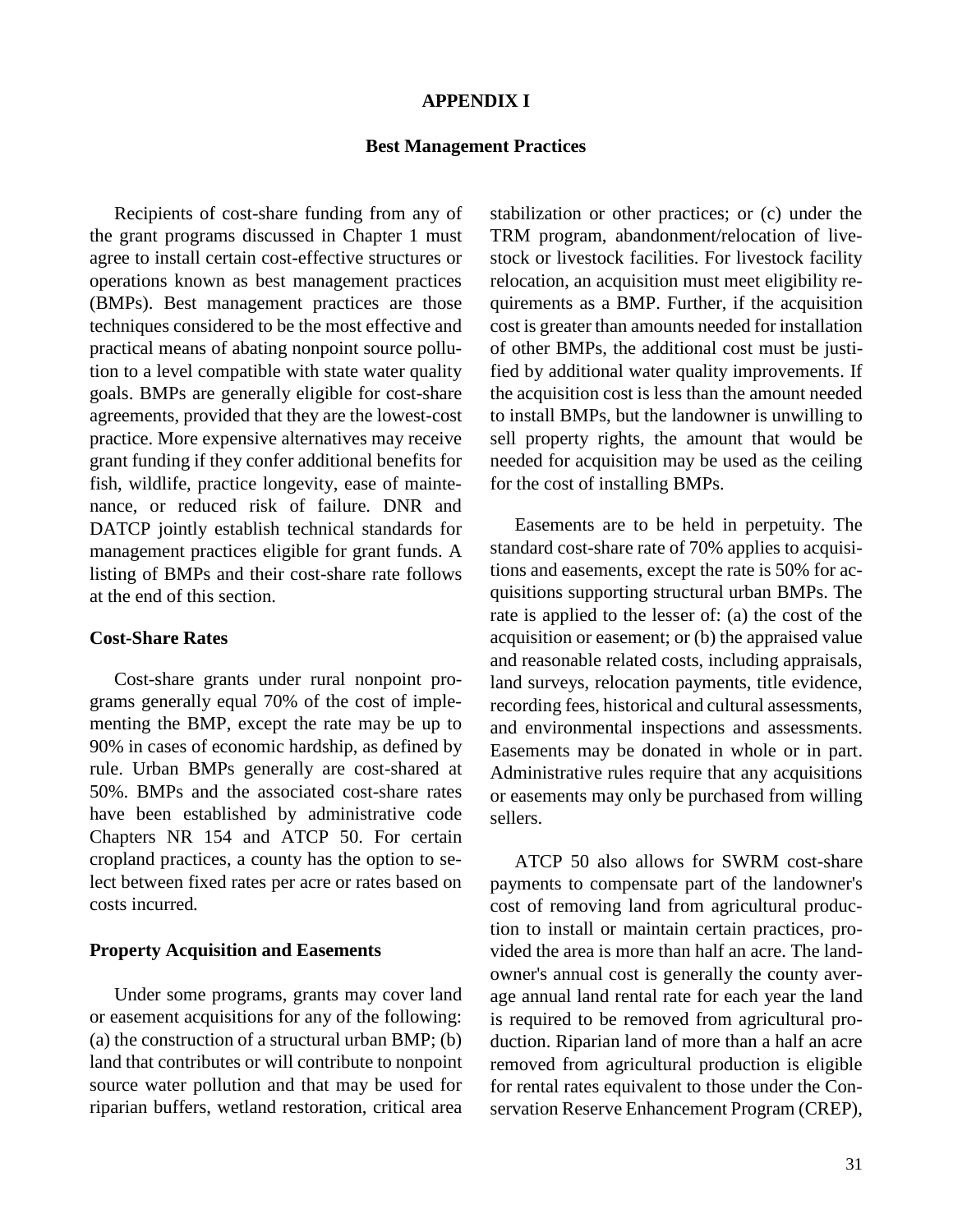a state-federal program discussed in Chapter 1. Lands removed from production may be placed under a fixed-term or perpetual easement, depending on the nature of the agreement with a landowner.

## **Maintenance of Practices**

Landowners and governmental units receiving grants under the SWRM and nonpoint source grant programs are required to maintain most costshared structural practices for 10 years beginning with the date the last practice is installed. Nonstructural practices such as strip cropping, contour farming, or nutrient, pesticide and residue management need only be maintained through any year in which cost-share funding is provided; these cost-sharing agreements generally last four years.

However, it should be noted that administrative code Chapter NR 151, which establishes performance and technical standards for runoff, specifies that once agricultural land comes into compliance with a performance standard, it must continue to meet that standard regardless of whether future cost-share funding is available. In other words, a landowner may be required to maintain a structure or practice following the expiration of a cost-sharing agreement, provided the minimum cost-sharing requirements were met.

Cost-share agreements, which are the contracts between local governments and landowners that specify the terms of BMP installation and subsequent maintenance, are required to be filed with the appropriate county register of deeds if costshare grants are to exceed certain dollar amounts. The TRM and NOD programs also require filing of cost-share agreements covering all riparian buffers or any grassed waterway systems receiving one-time per-acre payments.

Additionally, DATCP specifically requires any contracts of \$14,000 or more to be binding on future landowners for the term of the agreement if the property is sold before expiration. This means subsequent owners or users must maintain the BMPs installed. DNR administrative rules also bind any future owners to cost-share agreements for the agreements' specified durations. However, local governments are authorized to approve different management of the land if requested by a new landowner, provided that the appropriate degree of environmental protection is maintained. Violations of a cost-share agreement may be penalized by repayment of all or part of the costshare funds received under the contract, and the seriousness of the infraction determines the amount of the penalty.

## **Monitoring and Reporting**

Local governments administering funding under the SWRM and nonpoint source grant programs must maintain records of the financing and proper installation of BMPs receiving state cost sharing. Such documentation forms the basis for reimbursement requests and for required reporting, which grantees must complete at varying intervals or at the completion of a project, depending on the program. Although requirements vary somewhat among programs, reporting in general must include evaluations of how a project or projects have furthered the conservation goals stated in a project application or county LWRM plan.

## **Definitions of Cost-Shared Agricultural Best Management Practices**

Unless otherwise specified, these practices have up to a 70% cost-share rate. For certain DATCP cost-shared practices, noted with a dagger,† this amount may not exceed 50% of eligible costs to install and maintain, unless installation is required to achieve compliance with an agricultural performance standard. Further, practices not associated with permanent structural improvements may not be supported by bonding revenues, and are marked with an asterisk.\* The Wisconsin Constitution generally restricts the issuance of public debt to long-term capital projects. In the context of nonpoint source water pollution, this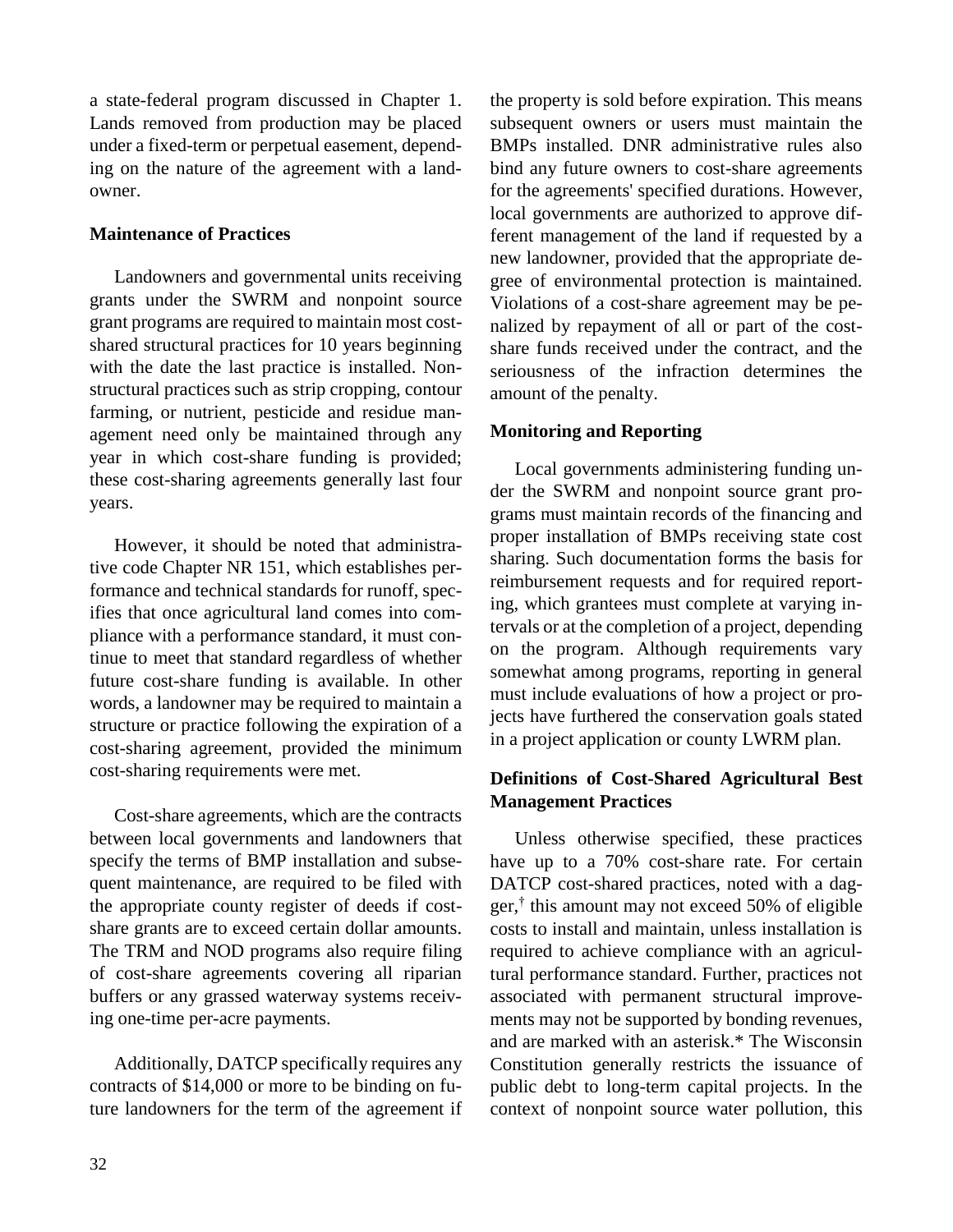would include projects that permanently benefit the waters of the state.

*Access Roads. †* A road or pathway that confines or directs the movement of livestock, farm equipment or vehicular traffic, and which is designed and installed to control surface water runoff, to protect an installed practice, or to prevent erosion.

*Animal Feeding Operation Relocation or Abandonment.* Discontinuing an existing animal lot at a location, and, if appropriate, relocating the operation to minimize pollutants introduced to surface or ground waters. Reimbursement costs for permanent relocation or abandonment of livestock operation must be the most cost-effective option to address a water quality problem at the site, and DATCP must approve a plan for relocation or abandonment. The landowner also must agree to abstain from reestablishing an animal lot at the abandoned site unless certain conditions are satisfied. Eligible abandonment costs are those for removing structures, closing wells and stabilizing the site. Eligible relocation costs are those for installing manure storage and other conservation practices at the new site, transporting animals (up to \$5,000), and constructing livestock buildings at the new site. Cost-share funding for new buildings may not exceed the appraised value of buildings at the current site.

*Barnyard Runoff Management.* The use of structural measures to intercept, collect, treat or redirect surface runoff around an outdoor area with concentrated animal activity. Such measures may include roofs, sediment basins or vegetated treatment areas.

*Contour Farming.\** Plowing, preparing, planting and cultivating sloping land on the contour and along established grades of terraces or diversions. (Contour farming may be cost-shared at \$9 per acre per year for up to four years.)

*Cover Cropping.\** Close-growing grasses, legumes or small grain grown for seasonal protection and soil improvement. (Cover cropping may be cost-shared for four years at \$70 per acre per year under NR 154 or \$25 per acre per year under ATCP 50.)

*Critical Area Stabilization.* The planting of suitable trees, shrubs and other vegetation appropriate for controlling and stabilizing sloped lands that are producing nonpoint source pollutants and lands that drain into bedrock crevices, openings or sinkholes.

*Diversions.* Structures installed to divert water from areas where it is in excess to sites where it can be used or transported safely. Usually the system is a channel with a supporting ridge on the lower side constructed across the slope at a suitable grade.

*Feed Storage Runoff Control Systems.* A system of facilities or practices to contain, divert, treat or convey runoff from feed storage areas.

*Field Windbreaks.* A strip or belt of trees, shrubs or grasses established or renovated within or adjacent to a field, so as to control soil erosion by reducing wind velocities at the land surface.

*Filter Strips.* An area of herbaceous (nonwoody) vegetation that separates an environmentally sensitive area from cropland, grazing land or disturbed land. (For non-riparian filter strips that remove one-half acre or more from agricultural production, a cost-sharing offer may include: (a) 70% of installation costs; (b) 70% of the rental rate for the length of the cost-share agreement; and (c) costs for mowing twice per year at \$10 per mowing if necessary to maintain the practice. A filter strip of one-half acre or larger required of a landowner must include all components. For riparian filter strips, landowners must be offered at least the rate landowners would receive under CREP. Landowners may elect to receive payment under either 15-year or perpetual CREP-equivalent contracts.)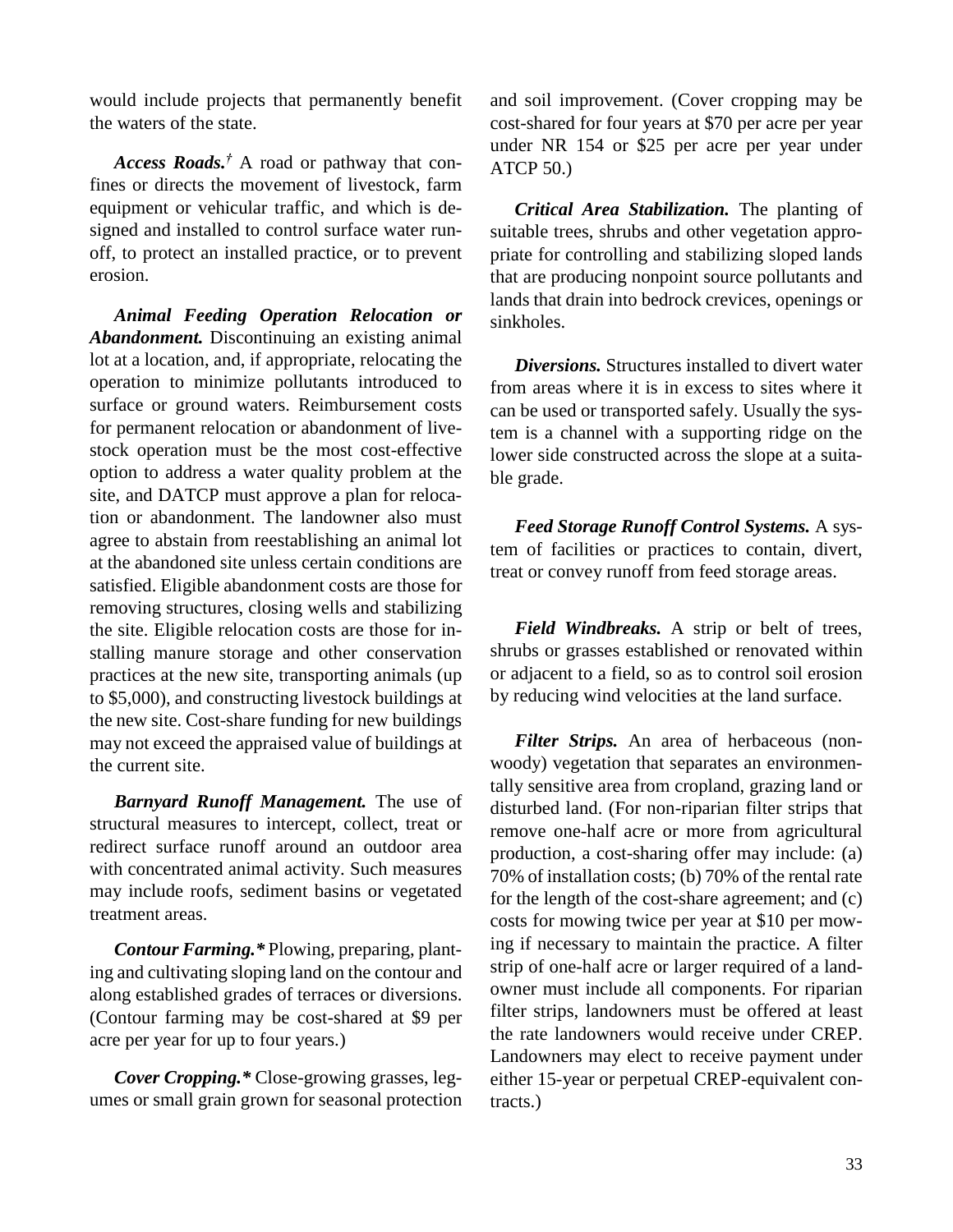*Grade Stabilization Structures.* A structure used to reduce the grade in a drainage way or channel to protect the channel from erosion or to prevent formation or advance of gullies.

*Livestock Fencing.* The enclosure or division of one area of land from another to create a permanent barrier to livestock movement. Fencing may exclude livestock from land areas that should be protected from grazing or gleaning. It also may be erected to prevent human or animal access to manure storage containment.

*Livestock Watering Facilities.* A trough, tank, pipe, conduit, spring development, pump, well, or other device or combination of devices installed to deliver drinking water to livestock.

*Manure Storage Facilities.* A structure or impoundment for the storage of manure, along with equipment for the proper conveyance of manure to storage. Cost-share funding is limited to instances in which facilities are necessary to properly land apply the manure according to a nutrient management plan. Such instances may include operations with unsuitable land application sites: (a) during frozen or saturated conditions; or (b) due to contamination potential of nearby surface or groundwater resources. Nutrient management plans are required of recipients.

*Manure Storage Systems Closure.* Permanently dismantling and sealing manure storage systems, including those improperly sited or at risk of failure. Closure may include the disposition of manure-saturated soils.

*Milking Center Waste Control.* Equipment or practices to reduce the quantity or pollution potential of wastes from milking facilities.

*Nutrient Management.\** Controlling the application of manure, legumes and commercial fertilizers, including the rate, method and timing of application, to minimize the amount of nutrients entering surface or ground waters. (Under ATCP 50, cost-share funding of \$10 per acre per year for four years, paid as a lump sum, is intended to cover soil testing, manure analysis and plan development consistent with NRCS Conservation Practice Standard Nutrient Management Code 590, dated December, 2015. Under NR 154, DNR offers \$10 per acre per year for four years.)

*Pesticide Management.\** Managing the handling, disposal and application of herbicides, insecticides and fungicides, both through application planning and spill-prevention facilities. (Pesticide management may be cost-shared at 70% of costs of structural practices, as well as \$7 per acre per year for up to four years for other non-structural activities.)

*Prescribed Grazing.\** A grazing system that divides pastures into multiple cells, each of which is grazed intensively for a short period and then protected from grazing until its vegetative cover is restored.

*Residue Management.\** The preparation or planting of land using methods that yield a rough surface with variable residue cover in order to reduce soil erosion. (Residue management systems may be cost-shared at \$18.50 per acre per year for four years.)

*Riparian Buffers.* An area in which vegetation is enhanced or established to reduce or eliminate the movement of sediment, nutrients and other nonpoint source pollutants to an adjacent surface water resource.

*Roofs.* A roof and supporting structure constructed specifically to prevent rain and snow from contacting manure.

*Roof Runoff Systems. †* A facility for collecting, controlling, diverting, and disposing of precipitation from roofs.

*Sediment Basin.* A permanent basin that reduces the transport of waterborne pollutants such as eroded soil sediment, debris and manure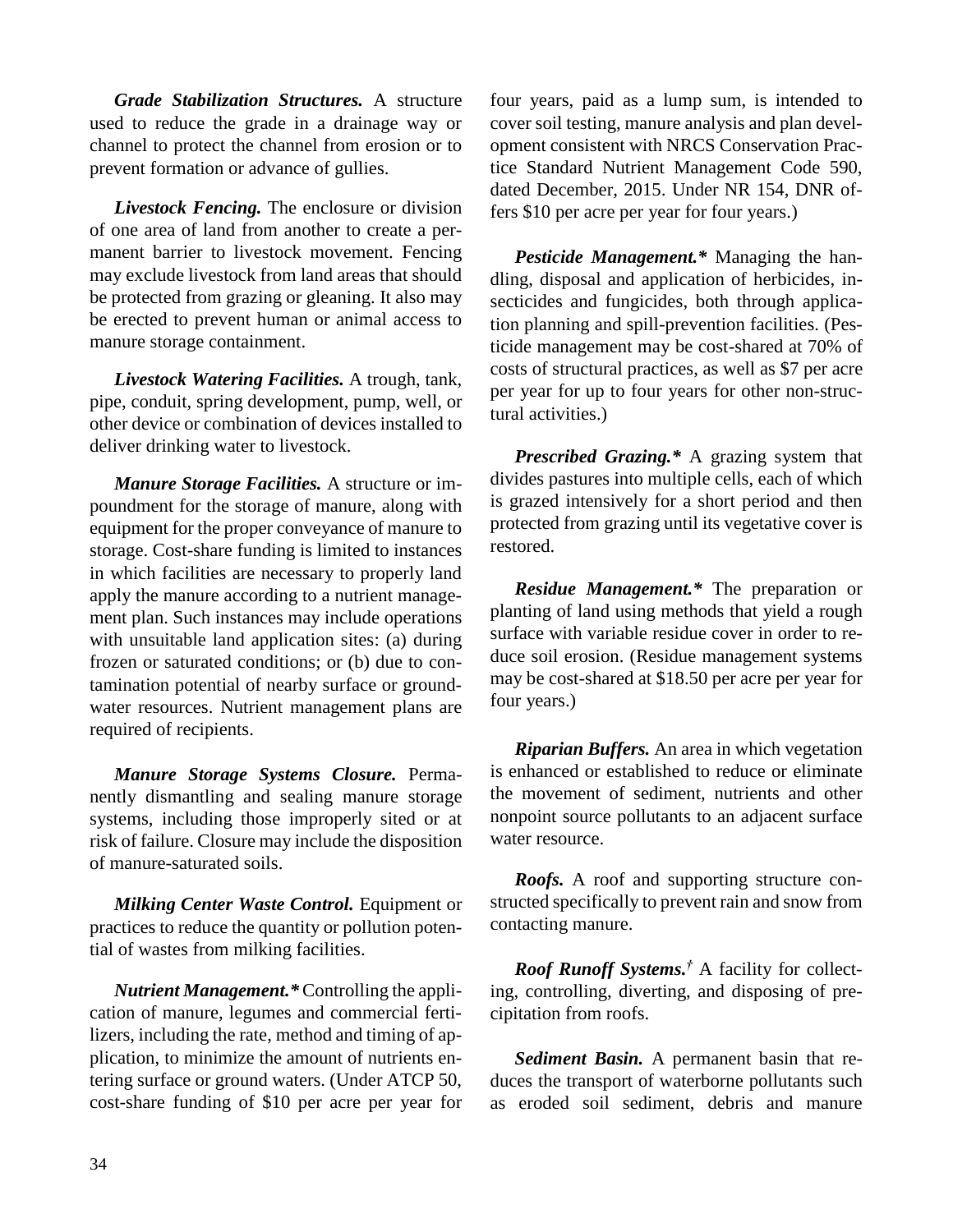sediment.

*Sinkhole Treatment.* The modification of a sinkhole, or its surrounding area, to reduce erosion, prevent expansion of the hole, and reduce pollution of water resources.

*Stream Bank and Shoreline Protection. †* Waterway-specific treatments to stabilize and protect banks of streams or constructed channels, and the shorelines of lakes or other surface waters. Component practices may include critical area stabilization, riparian buffers, and others.

*Stream Crossing.†* A road or path to confine or direct the movement of livestock, equipment or vehicles over a stream, and which is designed to improve water quality, protect an installed practice, or control livestock access to surface water.

*Strip-cropping.\** Growing crops in a systematic arrangement of strips or bands, usually on the contour, in alternated strips of close growing crops, such as grasses or legumes, and tilled row crops. (Strip-cropping may be cost-shared at \$13.50 per acre per year for four years.)

*Subsurface Drains.* A conduit installed below the surface of the ground to collect drainage water and convey it to a suitable outlet.

*Terrace Systems.* A system of ridges and channels constructed on the contour of the land with a non-erosive grade at a suitable spacing.

*Trails and Walkways.* A travel lane to facilitate the movement of livestock or people.

*Underground Outlets.* A conduit installed below the surface of the ground to collect surface water and convey it to a suitable outlet.

*Wastewater Treatment Strips.* An area of herbaceous vegetation used to remove pollutants from runoff of an animal lot or milking center. (Such practices are similar to a filter strip or riparian buffer, but installed where greater amounts of pollutants are anticipated.) Recent changes in NRCS technical standards will significantly limit the use of treatment areas for larger livestock operations.

*Water and Sediment Control Basin.* An earthen embankment or a ridge and channel combination installed across a slope or minor watercourse to trap or detain runoff and sediment.

*Waterway System.* A natural or constructed waterway or outlet that is shaped, graded and covered with a vegetation or another suitable surface material to prevent erosion by runoff waters.

*Well Decommissioning.* The proper filling and sealing of a well to prevent it from acting as a channel for contaminants to reach the groundwater or as a channel for the vertical movement of surface water to groundwater.

*Wetland Development or Restoration. †* The construction of berms or destruction of the function of tile lines and drainage ditches to create or restore conditions suitable for wetland vegetation.

\*Non-structural improvement not eligible for support from bonding revenues.

†Cost-sharing limited to 50% of eligible costs.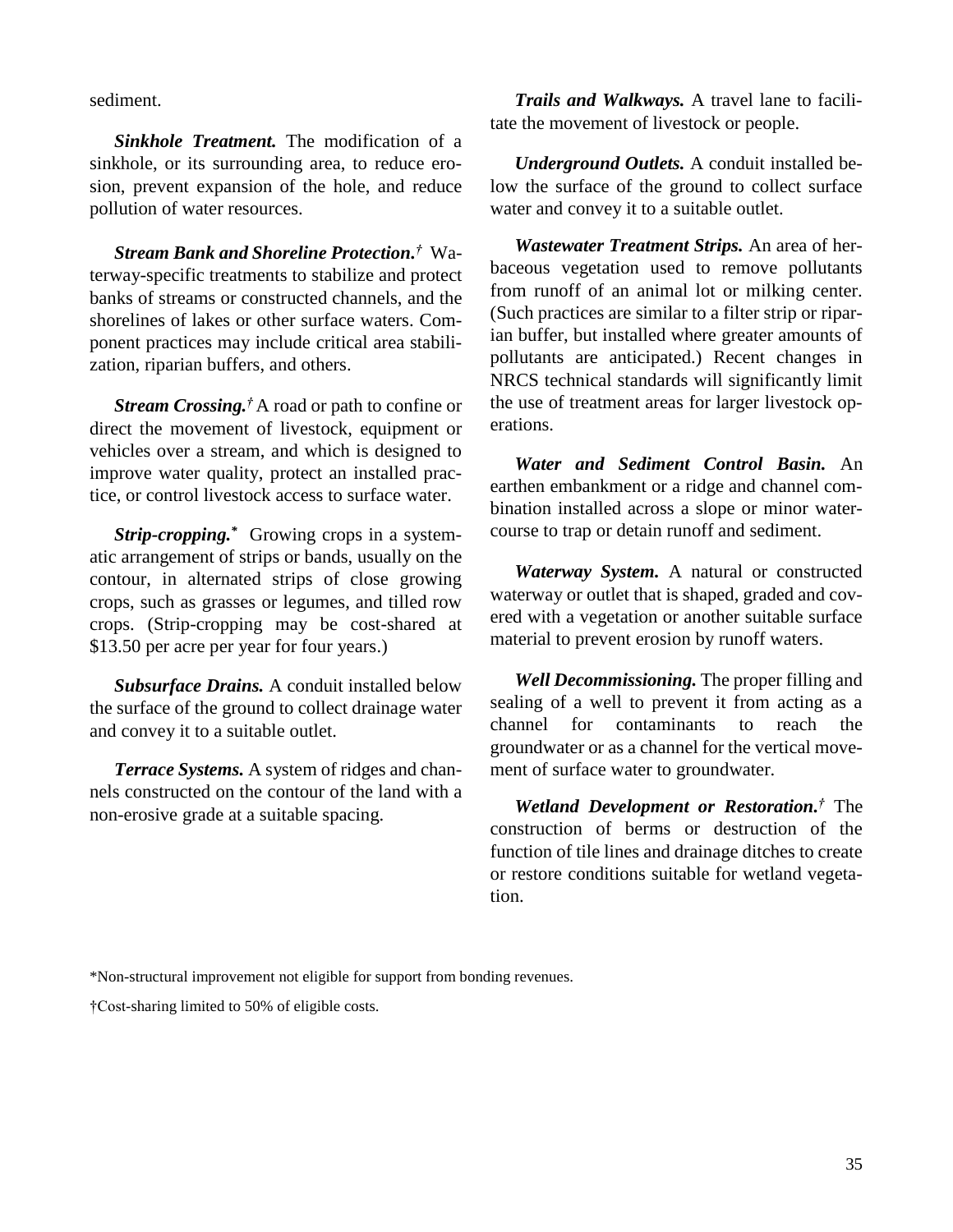## **APPENDIX II**

## **2021 Joint Final Allocation Plan**

| <b>Cost Sharing</b><br>Total<br><b>Cost Sharing</b><br>Total<br>County<br>Support<br>County<br>Support<br>\$193,235<br>\$538,572<br>Adams<br>\$118,335<br>\$74,900<br>\$145,072<br>\$393,500<br>Marathon<br>Ashland<br>109,884<br>69,500<br>179,384<br>128,344<br>343,900<br>472,244<br>Marinette<br>96,900<br>227,929<br>133,829<br>230,729<br>131,429<br>96,500<br>Barron<br>Marquette<br>119,187<br>61,500<br>180,687<br>94,200<br>114,200<br>Bayfield<br>Menominee<br>20,000<br>51,500<br>20,000<br>95,000<br><b>Brown</b><br>152,638<br>204,138<br>Milwaukee<br>75,000<br><b>Buffalo</b><br>107,652<br>67,650<br>175,302<br>127,296<br>104,000<br>231,296<br>Monroe<br>99,223<br>63,493<br>162,716<br>144,022<br>472,894<br><b>Burnett</b><br>Oconto<br>328,872<br>152,070<br>278,610<br>Oneida<br>Calumet<br>430,680<br>101,181<br>47,900<br>149,081<br>182,536<br>182,729<br>289,379<br>104,750<br>287,286<br>106,650<br>Chippewa<br>Outagamie<br>126,177<br>Clark<br>153,500<br>279,677<br>Ozaukee<br>147,624<br>125,000<br>272,624<br>123,580<br>Columbia<br>530,291<br>653,871<br>Pepin<br>107,109<br>83,400<br>190,509<br>Crawford<br>109,090<br>62,150<br>171,240<br>Pierce<br>139,885<br>78,750<br>218,635<br>196,094<br>571,494<br>Polk<br>46,250<br>179,772<br>Dane<br>375,400<br>133,522<br>151,992<br>148,692<br>56,000<br>53,500<br>205,492<br>204,692<br>Dodge<br>Portage<br>Door<br>144,315<br>298,000<br>442,315<br>Price<br>92,670<br>41,400<br>134,070<br>112,221<br>17,000<br>129,221<br>Racine<br>151,585<br>109,500<br>261,085<br>Douglas<br>89,900<br>Dunn<br>159,463<br>249,363<br>Richland<br>100,475<br>74,150<br>174,625<br>299,360<br>Eau Claire<br>144,654<br>109,500<br>254,154<br>164,360<br>135,000<br>Rock<br>108,300<br>75,000<br>Rusk<br>96,334<br>215,325<br>311,659<br>Florence<br>33,300<br>160,840<br>Fond du Lac<br>424,000<br>584,840<br>St. Croix<br>261,392<br>434,575<br>695,967<br>101,995<br>23,900<br>125,895<br>Sauk<br>140,180<br>120,750<br>260,930<br>Forest<br>114,163<br>137,549<br>55,400<br>169,563<br>95,549<br>42,000<br>Grant<br>Sawyer<br>142,884<br>Green<br>81,750<br>224,634<br>Shawano<br>130,970<br>403,035<br>534,005<br>Green Lake<br>156,938<br>84,500<br>152,997<br>74,500<br>227,497<br>241,438<br>Sheboygan<br>165,020<br>188,252<br>353,272<br>121,573<br>236,223<br>Iowa<br>Taylor<br>114,650 |
|---------------------------------------------------------------------------------------------------------------------------------------------------------------------------------------------------------------------------------------------------------------------------------------------------------------------------------------------------------------------------------------------------------------------------------------------------------------------------------------------------------------------------------------------------------------------------------------------------------------------------------------------------------------------------------------------------------------------------------------------------------------------------------------------------------------------------------------------------------------------------------------------------------------------------------------------------------------------------------------------------------------------------------------------------------------------------------------------------------------------------------------------------------------------------------------------------------------------------------------------------------------------------------------------------------------------------------------------------------------------------------------------------------------------------------------------------------------------------------------------------------------------------------------------------------------------------------------------------------------------------------------------------------------------------------------------------------------------------------------------------------------------------------------------------------------------------------------------------------------------------------------------------------------------------------------------------------------------------------------------------------------------------------------------------------------------------------------------------------------------------------------------------------------------------------------------------------------------------------------------------------------------------------------------------------------------------------------------------------------------------|
|                                                                                                                                                                                                                                                                                                                                                                                                                                                                                                                                                                                                                                                                                                                                                                                                                                                                                                                                                                                                                                                                                                                                                                                                                                                                                                                                                                                                                                                                                                                                                                                                                                                                                                                                                                                                                                                                                                                                                                                                                                                                                                                                                                                                                                                                                                                                                                           |
|                                                                                                                                                                                                                                                                                                                                                                                                                                                                                                                                                                                                                                                                                                                                                                                                                                                                                                                                                                                                                                                                                                                                                                                                                                                                                                                                                                                                                                                                                                                                                                                                                                                                                                                                                                                                                                                                                                                                                                                                                                                                                                                                                                                                                                                                                                                                                                           |
|                                                                                                                                                                                                                                                                                                                                                                                                                                                                                                                                                                                                                                                                                                                                                                                                                                                                                                                                                                                                                                                                                                                                                                                                                                                                                                                                                                                                                                                                                                                                                                                                                                                                                                                                                                                                                                                                                                                                                                                                                                                                                                                                                                                                                                                                                                                                                                           |
|                                                                                                                                                                                                                                                                                                                                                                                                                                                                                                                                                                                                                                                                                                                                                                                                                                                                                                                                                                                                                                                                                                                                                                                                                                                                                                                                                                                                                                                                                                                                                                                                                                                                                                                                                                                                                                                                                                                                                                                                                                                                                                                                                                                                                                                                                                                                                                           |
|                                                                                                                                                                                                                                                                                                                                                                                                                                                                                                                                                                                                                                                                                                                                                                                                                                                                                                                                                                                                                                                                                                                                                                                                                                                                                                                                                                                                                                                                                                                                                                                                                                                                                                                                                                                                                                                                                                                                                                                                                                                                                                                                                                                                                                                                                                                                                                           |
|                                                                                                                                                                                                                                                                                                                                                                                                                                                                                                                                                                                                                                                                                                                                                                                                                                                                                                                                                                                                                                                                                                                                                                                                                                                                                                                                                                                                                                                                                                                                                                                                                                                                                                                                                                                                                                                                                                                                                                                                                                                                                                                                                                                                                                                                                                                                                                           |
|                                                                                                                                                                                                                                                                                                                                                                                                                                                                                                                                                                                                                                                                                                                                                                                                                                                                                                                                                                                                                                                                                                                                                                                                                                                                                                                                                                                                                                                                                                                                                                                                                                                                                                                                                                                                                                                                                                                                                                                                                                                                                                                                                                                                                                                                                                                                                                           |
|                                                                                                                                                                                                                                                                                                                                                                                                                                                                                                                                                                                                                                                                                                                                                                                                                                                                                                                                                                                                                                                                                                                                                                                                                                                                                                                                                                                                                                                                                                                                                                                                                                                                                                                                                                                                                                                                                                                                                                                                                                                                                                                                                                                                                                                                                                                                                                           |
|                                                                                                                                                                                                                                                                                                                                                                                                                                                                                                                                                                                                                                                                                                                                                                                                                                                                                                                                                                                                                                                                                                                                                                                                                                                                                                                                                                                                                                                                                                                                                                                                                                                                                                                                                                                                                                                                                                                                                                                                                                                                                                                                                                                                                                                                                                                                                                           |
|                                                                                                                                                                                                                                                                                                                                                                                                                                                                                                                                                                                                                                                                                                                                                                                                                                                                                                                                                                                                                                                                                                                                                                                                                                                                                                                                                                                                                                                                                                                                                                                                                                                                                                                                                                                                                                                                                                                                                                                                                                                                                                                                                                                                                                                                                                                                                                           |
|                                                                                                                                                                                                                                                                                                                                                                                                                                                                                                                                                                                                                                                                                                                                                                                                                                                                                                                                                                                                                                                                                                                                                                                                                                                                                                                                                                                                                                                                                                                                                                                                                                                                                                                                                                                                                                                                                                                                                                                                                                                                                                                                                                                                                                                                                                                                                                           |
|                                                                                                                                                                                                                                                                                                                                                                                                                                                                                                                                                                                                                                                                                                                                                                                                                                                                                                                                                                                                                                                                                                                                                                                                                                                                                                                                                                                                                                                                                                                                                                                                                                                                                                                                                                                                                                                                                                                                                                                                                                                                                                                                                                                                                                                                                                                                                                           |
|                                                                                                                                                                                                                                                                                                                                                                                                                                                                                                                                                                                                                                                                                                                                                                                                                                                                                                                                                                                                                                                                                                                                                                                                                                                                                                                                                                                                                                                                                                                                                                                                                                                                                                                                                                                                                                                                                                                                                                                                                                                                                                                                                                                                                                                                                                                                                                           |
|                                                                                                                                                                                                                                                                                                                                                                                                                                                                                                                                                                                                                                                                                                                                                                                                                                                                                                                                                                                                                                                                                                                                                                                                                                                                                                                                                                                                                                                                                                                                                                                                                                                                                                                                                                                                                                                                                                                                                                                                                                                                                                                                                                                                                                                                                                                                                                           |
|                                                                                                                                                                                                                                                                                                                                                                                                                                                                                                                                                                                                                                                                                                                                                                                                                                                                                                                                                                                                                                                                                                                                                                                                                                                                                                                                                                                                                                                                                                                                                                                                                                                                                                                                                                                                                                                                                                                                                                                                                                                                                                                                                                                                                                                                                                                                                                           |
|                                                                                                                                                                                                                                                                                                                                                                                                                                                                                                                                                                                                                                                                                                                                                                                                                                                                                                                                                                                                                                                                                                                                                                                                                                                                                                                                                                                                                                                                                                                                                                                                                                                                                                                                                                                                                                                                                                                                                                                                                                                                                                                                                                                                                                                                                                                                                                           |
|                                                                                                                                                                                                                                                                                                                                                                                                                                                                                                                                                                                                                                                                                                                                                                                                                                                                                                                                                                                                                                                                                                                                                                                                                                                                                                                                                                                                                                                                                                                                                                                                                                                                                                                                                                                                                                                                                                                                                                                                                                                                                                                                                                                                                                                                                                                                                                           |
|                                                                                                                                                                                                                                                                                                                                                                                                                                                                                                                                                                                                                                                                                                                                                                                                                                                                                                                                                                                                                                                                                                                                                                                                                                                                                                                                                                                                                                                                                                                                                                                                                                                                                                                                                                                                                                                                                                                                                                                                                                                                                                                                                                                                                                                                                                                                                                           |
|                                                                                                                                                                                                                                                                                                                                                                                                                                                                                                                                                                                                                                                                                                                                                                                                                                                                                                                                                                                                                                                                                                                                                                                                                                                                                                                                                                                                                                                                                                                                                                                                                                                                                                                                                                                                                                                                                                                                                                                                                                                                                                                                                                                                                                                                                                                                                                           |
|                                                                                                                                                                                                                                                                                                                                                                                                                                                                                                                                                                                                                                                                                                                                                                                                                                                                                                                                                                                                                                                                                                                                                                                                                                                                                                                                                                                                                                                                                                                                                                                                                                                                                                                                                                                                                                                                                                                                                                                                                                                                                                                                                                                                                                                                                                                                                                           |
|                                                                                                                                                                                                                                                                                                                                                                                                                                                                                                                                                                                                                                                                                                                                                                                                                                                                                                                                                                                                                                                                                                                                                                                                                                                                                                                                                                                                                                                                                                                                                                                                                                                                                                                                                                                                                                                                                                                                                                                                                                                                                                                                                                                                                                                                                                                                                                           |
|                                                                                                                                                                                                                                                                                                                                                                                                                                                                                                                                                                                                                                                                                                                                                                                                                                                                                                                                                                                                                                                                                                                                                                                                                                                                                                                                                                                                                                                                                                                                                                                                                                                                                                                                                                                                                                                                                                                                                                                                                                                                                                                                                                                                                                                                                                                                                                           |
|                                                                                                                                                                                                                                                                                                                                                                                                                                                                                                                                                                                                                                                                                                                                                                                                                                                                                                                                                                                                                                                                                                                                                                                                                                                                                                                                                                                                                                                                                                                                                                                                                                                                                                                                                                                                                                                                                                                                                                                                                                                                                                                                                                                                                                                                                                                                                                           |
|                                                                                                                                                                                                                                                                                                                                                                                                                                                                                                                                                                                                                                                                                                                                                                                                                                                                                                                                                                                                                                                                                                                                                                                                                                                                                                                                                                                                                                                                                                                                                                                                                                                                                                                                                                                                                                                                                                                                                                                                                                                                                                                                                                                                                                                                                                                                                                           |
|                                                                                                                                                                                                                                                                                                                                                                                                                                                                                                                                                                                                                                                                                                                                                                                                                                                                                                                                                                                                                                                                                                                                                                                                                                                                                                                                                                                                                                                                                                                                                                                                                                                                                                                                                                                                                                                                                                                                                                                                                                                                                                                                                                                                                                                                                                                                                                           |
|                                                                                                                                                                                                                                                                                                                                                                                                                                                                                                                                                                                                                                                                                                                                                                                                                                                                                                                                                                                                                                                                                                                                                                                                                                                                                                                                                                                                                                                                                                                                                                                                                                                                                                                                                                                                                                                                                                                                                                                                                                                                                                                                                                                                                                                                                                                                                                           |
| 48,500<br>111,729<br>160,229<br>Trempealeau<br>128,603<br>96,500<br>225,103<br>Iron                                                                                                                                                                                                                                                                                                                                                                                                                                                                                                                                                                                                                                                                                                                                                                                                                                                                                                                                                                                                                                                                                                                                                                                                                                                                                                                                                                                                                                                                                                                                                                                                                                                                                                                                                                                                                                                                                                                                                                                                                                                                                                                                                                                                                                                                                       |
| Jackson<br>131,489<br>94,650<br>226,139<br>Vernon<br>129,142<br>121,500<br>250,642                                                                                                                                                                                                                                                                                                                                                                                                                                                                                                                                                                                                                                                                                                                                                                                                                                                                                                                                                                                                                                                                                                                                                                                                                                                                                                                                                                                                                                                                                                                                                                                                                                                                                                                                                                                                                                                                                                                                                                                                                                                                                                                                                                                                                                                                                        |
| Vilas<br>Jefferson<br>151,690<br>45,750<br>197,440<br>124,162<br>33,400<br>157,562                                                                                                                                                                                                                                                                                                                                                                                                                                                                                                                                                                                                                                                                                                                                                                                                                                                                                                                                                                                                                                                                                                                                                                                                                                                                                                                                                                                                                                                                                                                                                                                                                                                                                                                                                                                                                                                                                                                                                                                                                                                                                                                                                                                                                                                                                        |
| 117,651<br>61,500<br>179,151<br>Walworth<br>149,606<br>68,000<br>217,606<br>Juneau                                                                                                                                                                                                                                                                                                                                                                                                                                                                                                                                                                                                                                                                                                                                                                                                                                                                                                                                                                                                                                                                                                                                                                                                                                                                                                                                                                                                                                                                                                                                                                                                                                                                                                                                                                                                                                                                                                                                                                                                                                                                                                                                                                                                                                                                                        |
| Kenosha<br>131,244<br>58,000<br>Washburn<br>110,616<br>50,900<br>161,516<br>189,244                                                                                                                                                                                                                                                                                                                                                                                                                                                                                                                                                                                                                                                                                                                                                                                                                                                                                                                                                                                                                                                                                                                                                                                                                                                                                                                                                                                                                                                                                                                                                                                                                                                                                                                                                                                                                                                                                                                                                                                                                                                                                                                                                                                                                                                                                       |
| 227,670<br>54,900<br>191,253<br>Kewaunee<br>157,770<br>69,900<br>Washington<br>136,353                                                                                                                                                                                                                                                                                                                                                                                                                                                                                                                                                                                                                                                                                                                                                                                                                                                                                                                                                                                                                                                                                                                                                                                                                                                                                                                                                                                                                                                                                                                                                                                                                                                                                                                                                                                                                                                                                                                                                                                                                                                                                                                                                                                                                                                                                    |
| La Crosse<br>323,985<br>487,400<br>811,385<br>Waukesha<br>178,218<br>28,000<br>206,218                                                                                                                                                                                                                                                                                                                                                                                                                                                                                                                                                                                                                                                                                                                                                                                                                                                                                                                                                                                                                                                                                                                                                                                                                                                                                                                                                                                                                                                                                                                                                                                                                                                                                                                                                                                                                                                                                                                                                                                                                                                                                                                                                                                                                                                                                    |
| Lafayette<br>94,309<br>80,000<br>174,309<br>308,864<br>804,413<br>1,113,277<br>Waupaca                                                                                                                                                                                                                                                                                                                                                                                                                                                                                                                                                                                                                                                                                                                                                                                                                                                                                                                                                                                                                                                                                                                                                                                                                                                                                                                                                                                                                                                                                                                                                                                                                                                                                                                                                                                                                                                                                                                                                                                                                                                                                                                                                                                                                                                                                    |
| 93,687<br>83,400<br>177,087<br>140,703<br>74,900<br>Langlade<br>Waushara<br>215,603                                                                                                                                                                                                                                                                                                                                                                                                                                                                                                                                                                                                                                                                                                                                                                                                                                                                                                                                                                                                                                                                                                                                                                                                                                                                                                                                                                                                                                                                                                                                                                                                                                                                                                                                                                                                                                                                                                                                                                                                                                                                                                                                                                                                                                                                                       |
| 99,277<br>161,726<br>Lincoln<br>42,000<br>141,277<br>Winnebago<br>86,500<br>248,226                                                                                                                                                                                                                                                                                                                                                                                                                                                                                                                                                                                                                                                                                                                                                                                                                                                                                                                                                                                                                                                                                                                                                                                                                                                                                                                                                                                                                                                                                                                                                                                                                                                                                                                                                                                                                                                                                                                                                                                                                                                                                                                                                                                                                                                                                       |
| 158,494<br>290,644<br>Wood<br>148,041<br>153,675<br>301,716<br>Manitowoc<br>132,150                                                                                                                                                                                                                                                                                                                                                                                                                                                                                                                                                                                                                                                                                                                                                                                                                                                                                                                                                                                                                                                                                                                                                                                                                                                                                                                                                                                                                                                                                                                                                                                                                                                                                                                                                                                                                                                                                                                                                                                                                                                                                                                                                                                                                                                                                       |
| Subtotal<br>\$9,840,691<br>\$19,802,020<br>\$9,961,329                                                                                                                                                                                                                                                                                                                                                                                                                                                                                                                                                                                                                                                                                                                                                                                                                                                                                                                                                                                                                                                                                                                                                                                                                                                                                                                                                                                                                                                                                                                                                                                                                                                                                                                                                                                                                                                                                                                                                                                                                                                                                                                                                                                                                                                                                                                    |
| Note: These figures reflect grant awards under the 2021 joint final<br>Reserve Funds:                                                                                                                                                                                                                                                                                                                                                                                                                                                                                                                                                                                                                                                                                                                                                                                                                                                                                                                                                                                                                                                                                                                                                                                                                                                                                                                                                                                                                                                                                                                                                                                                                                                                                                                                                                                                                                                                                                                                                                                                                                                                                                                                                                                                                                                                                     |
| allocation plan, including grants to counties under the DATCP soil<br><b>DATCP Cost-Share Reserve</b><br>\$300,000                                                                                                                                                                                                                                                                                                                                                                                                                                                                                                                                                                                                                                                                                                                                                                                                                                                                                                                                                                                                                                                                                                                                                                                                                                                                                                                                                                                                                                                                                                                                                                                                                                                                                                                                                                                                                                                                                                                                                                                                                                                                                                                                                                                                                                                        |
| and water resource management program and the DNR targeted<br><b>DNR Cost-Share Reserve</b><br>1,500,000                                                                                                                                                                                                                                                                                                                                                                                                                                                                                                                                                                                                                                                                                                                                                                                                                                                                                                                                                                                                                                                                                                                                                                                                                                                                                                                                                                                                                                                                                                                                                                                                                                                                                                                                                                                                                                                                                                                                                                                                                                                                                                                                                                                                                                                                  |
| runoff management and urban nonpoint source and storm water                                                                                                                                                                                                                                                                                                                                                                                                                                                                                                                                                                                                                                                                                                                                                                                                                                                                                                                                                                                                                                                                                                                                                                                                                                                                                                                                                                                                                                                                                                                                                                                                                                                                                                                                                                                                                                                                                                                                                                                                                                                                                                                                                                                                                                                                                                               |
|                                                                                                                                                                                                                                                                                                                                                                                                                                                                                                                                                                                                                                                                                                                                                                                                                                                                                                                                                                                                                                                                                                                                                                                                                                                                                                                                                                                                                                                                                                                                                                                                                                                                                                                                                                                                                                                                                                                                                                                                                                                                                                                                                                                                                                                                                                                                                                           |
| management programs. Actual spending may be less, and funds<br>Other Project Funding:                                                                                                                                                                                                                                                                                                                                                                                                                                                                                                                                                                                                                                                                                                                                                                                                                                                                                                                                                                                                                                                                                                                                                                                                                                                                                                                                                                                                                                                                                                                                                                                                                                                                                                                                                                                                                                                                                                                                                                                                                                                                                                                                                                                                                                                                                     |

| may be transferred or reallocated to increase or decrease funding | UW-College of Agriculture and Life Sciences       | \$527.469 |
|-------------------------------------------------------------------|---------------------------------------------------|-----------|
| awards.                                                           | Nutrient Management Farmer Education Grants       | 258,858   |
|                                                                   | Wisconsin Land and Water Conservation Association | 225.401   |
|                                                                   | <b>Innovation Grants</b>                          | 151.300   |
|                                                                   | <b>Standards Oversight Council</b>                | 38,000    |
|                                                                   |                                                   |           |

**Total \$22,803,048**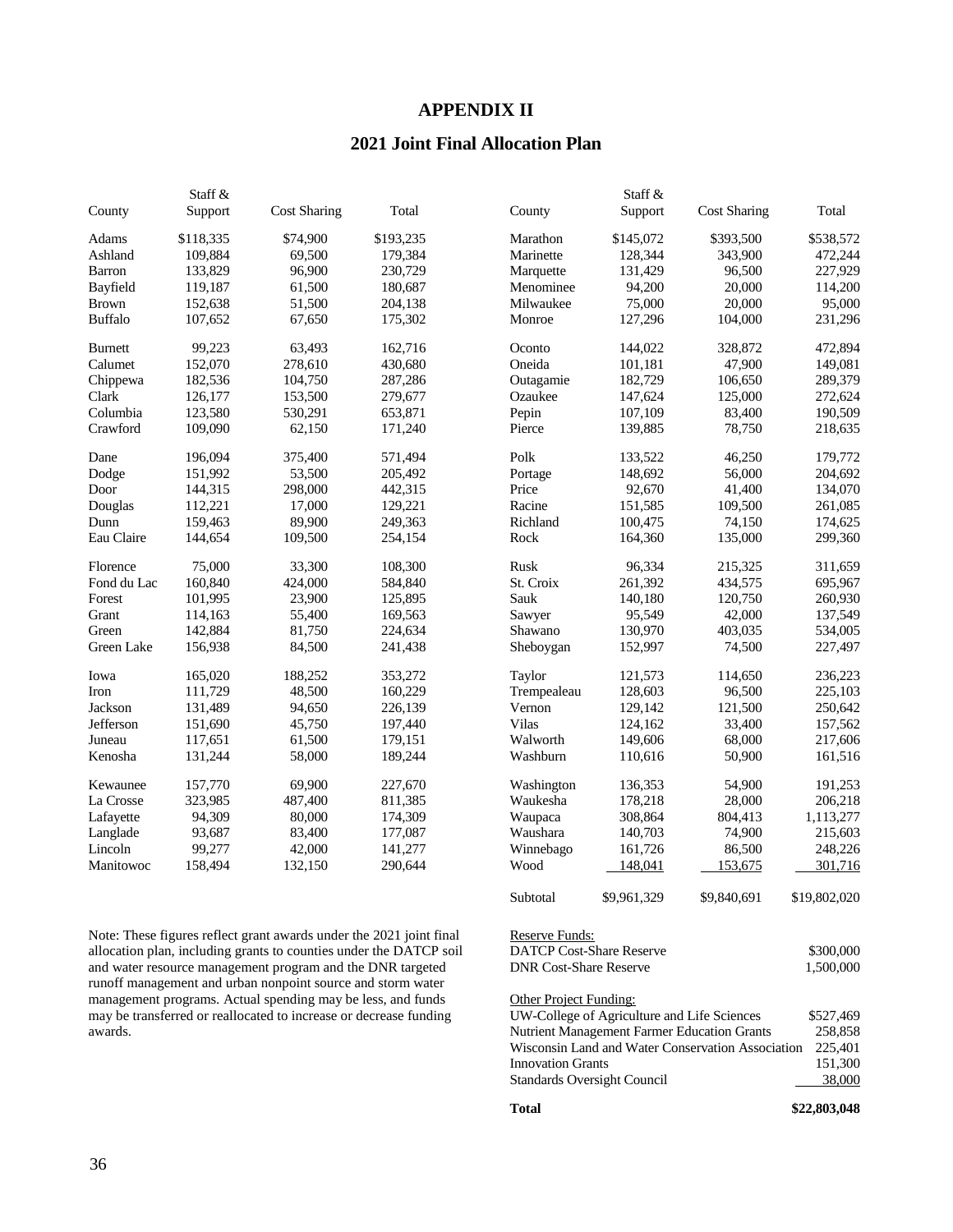## **APPENDIX III**

## **Producer-Led Watershed Protection Grants**

## **2019 and 2020 Awards**

| Recipient                                               | 2019             | 2020           |
|---------------------------------------------------------|------------------|----------------|
| Bear Creek/Chippewa Farmer Groundwater Group            | \$0              | \$39,815       |
| Buffalo-Trempealeau Farmer Network                      | $\boldsymbol{0}$ | 25,000         |
| Calumet County Agricultural Stewardship Alliance        | 0                | 7,500          |
| Cedar Creek Farmers - Improving Land for Cleaner Waters | $\theta$         | 25,000         |
| Dodge County Farmers for Healthy Soil & Healthy Water   | 39,050           | 39,705         |
| Eau Pleine Partnership for Integrated Conservation      | 32,000           | $\theta$       |
| Farmers for Lake Country                                | $\Omega$         | 19,630         |
| Farmers for the Upper Sugar River                       | 40,000           | 38,800         |
| <b>Farmers for Tomorrow</b>                             | 40,000           | 40,000         |
| Farmers of Barron County                                | 40,000           | 20,000         |
| <b>Farmers of Mill Creek</b>                            | 36,535           | 40,000         |
| Farmers of the Sugar River                              | 25,000           | 35,000         |
| Hay River Farmer-Led Watershed Council                  | 13,125           | 10,000         |
| Horse Creek Farmer-Led Watershed Council                | 18,750           | 15,000         |
| Lafayette Ag Stewardship Alliance                       | 32,000           | 20,000         |
| Milwaukee River Watershed Clean Farm Families           | 40,000           | 40,000         |
| Pecatonica Pride                                        | 20,250           | $\theta$       |
| Peninsula Pride Farms                                   | 40,000           | 10,000         |
| Producers of Lake Redstone                              | 40,000           | 20,000         |
| <b>Red Cedar Conservation Farmers</b>                   | 40,000           | 40,000         |
| Sauk Soil and Water Improvement Group                   | $\boldsymbol{0}$ | 40,000         |
| Sheboygan River Progressive Farmers                     | 40,000           | 35,000         |
| Shell Lake - Yellow River Farmer-Led Watershed Council  | 15,600           | 17,500         |
| South Kinni Farmer-Led Watershed Council                | 7,500            | 10,000         |
| Tainter Creek Farmer-Led Watershed Council              | 40,000           | 40,000         |
| <b>Upland Watershed Group</b>                           | 29,120           | 17,000         |
| Watershed Protection Committee of Racine County         | 40,000           | 40,000         |
| Waumandee Watershed                                     | 19,080           | $\overline{0}$ |
| Western Wisconsin Conservation Council                  | 22,000           | 40,000         |
| Yahara Pride Farms                                      | 40,000           | 25,000         |
| Total                                                   | \$750,010        | \$749,950      |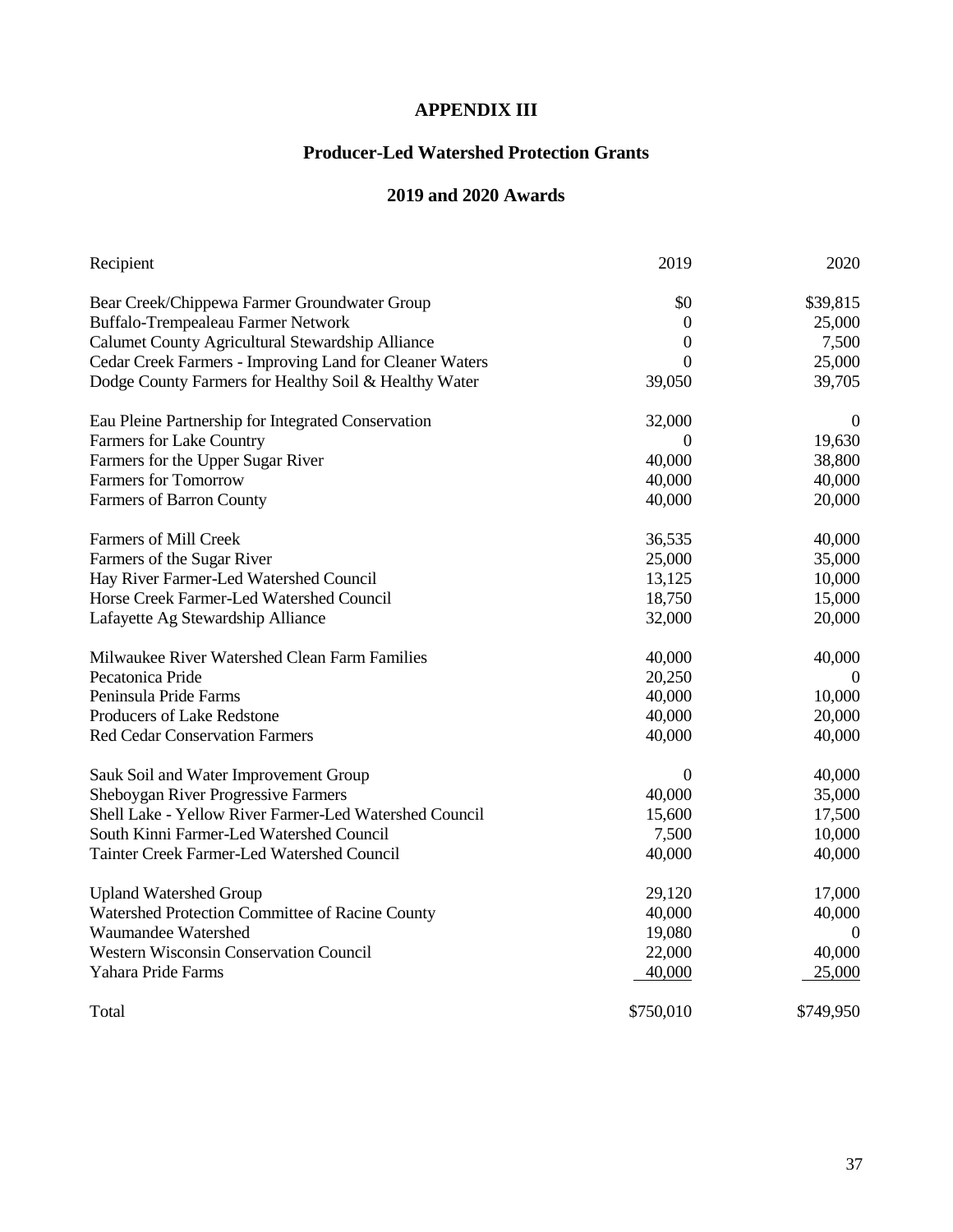## **APPENDIX IV**

## **2021 Targeted Runoff Management Grants**

| <b>Large-Scale TMDL</b> |             | Large-Scale Non-TMDL  |          |
|-------------------------|-------------|-----------------------|----------|
| County                  | Amount      | Recipient             | Amount   |
| La Crosse County        | \$600,000   | <b>Calumet County</b> | \$171,96 |
| Waupaca County          | 600,000     | <b>Iowa County</b>    | 137,55   |
| <b>St. Croix County</b> | 496,075     | Subtotal              | \$309,51 |
| Fond du Lac County      | 364,000     |                       |          |
| Subtotal                | \$2,060,075 |                       |          |

| <b>Large-Scale TMDL</b> |           |                    | Large-Scale Non-TMDL |  |
|-------------------------|-----------|--------------------|----------------------|--|
| County                  | Amount    | Recipient          | Amount               |  |
| La Crosse County        | \$600,000 | Calumet County     | \$171,960            |  |
| Waupaca County          | 600,000   | <b>Iowa County</b> | 137,553              |  |
| St. Croix County        | 496,075   | Subtotal           | \$309,513            |  |
|                         | .         |                    |                      |  |

| <b>Small-Scale TMDL</b> |                  | <b>Small-Scale Non-TMDL</b> |  |
|-------------------------|------------------|-----------------------------|--|
| Amount                  | County           | Amount                      |  |
| \$361,791               | Marinette County | \$225,00                    |  |
| 321,385                 | Oconto County    | 225,00                      |  |
| 225,000                 | Door County      | 220,00                      |  |
| 225,000                 | Subtotal         | \$670,00                    |  |
| 225,000                 |                  |                             |  |
| 221,591                 |                  |                             |  |
| 209,454                 |                  |                             |  |
| 198,261                 |                  |                             |  |
| 146,925                 |                  |                             |  |
| 40,425                  |                  |                             |  |
| 13,993                  |                  |                             |  |
| \$2,188,825             |                  |                             |  |
|                         |                  |                             |  |

| <b>Small-Scale TMDL</b> |                         | <b>Small-Scale Non-TMDL</b> |  |
|-------------------------|-------------------------|-----------------------------|--|
| Amount                  | County                  | Amount                      |  |
| \$361,791               | <b>Marinette County</b> | \$225,000                   |  |
| 321,385                 | <b>Oconto County</b>    | 225,000                     |  |
| 225,000                 | Door County             | 220,000                     |  |
| 225,000                 | Subtotal                | \$670,000                   |  |
|                         |                         |                             |  |

| <b>Awards Summary</b> |                      |  |  |
|-----------------------|----------------------|--|--|
| County                | <b>Total Funding</b> |  |  |
| Large-Scale TMDL      | \$2,060,075          |  |  |
| Large-Scale Non-TMDL  | 309,513              |  |  |
| Small-Scale TMDL      | 2,188,825            |  |  |
| Small-Scale Non-TMDL  | 670,000              |  |  |
| <b>Total TRM</b>      | \$5,228,413          |  |  |

 Note: Numerals listed after grantees denote multiple grant awards to the same municipality within the grant category.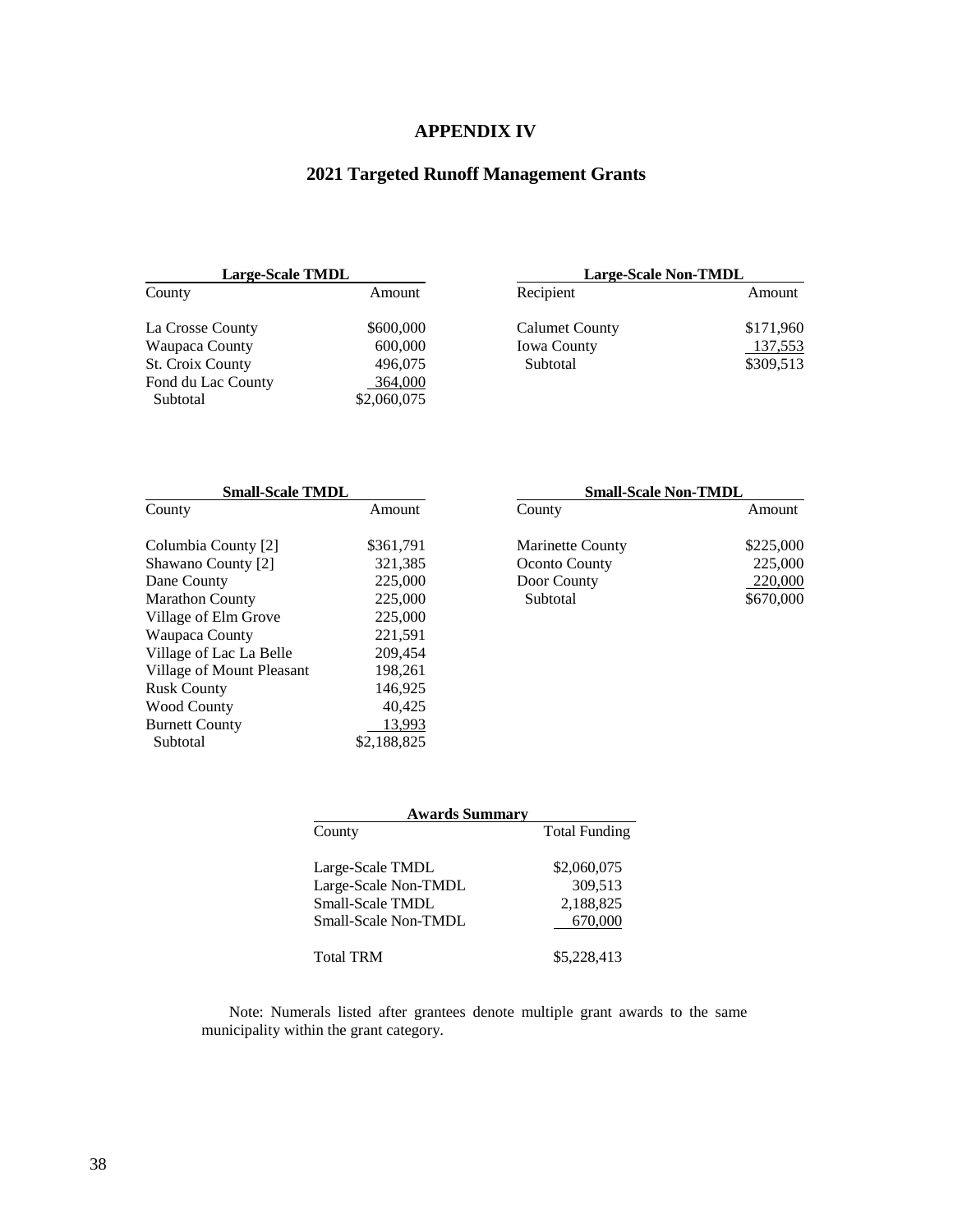## **APPENDIX V**

## **Urban Nonpoint Source and Storm Water Grants for 2020 and 2021**

|                               | Funding   |
|-------------------------------|-----------|
| Grantee                       | Awarded   |
| <b>Planning Grants (2020)</b> |           |
| City of Oshkosh               | \$77,664  |
| Village of Thiensville        | 77,093    |
| City of Appleton              | 75,000    |
| Village of Weston             | 72,280    |
| City of Merrill               | 68,855    |
| Village of Kronenwetter       | 67,230    |
| <b>Marathon County</b>        | 64,730    |
| City of Schofield             | 61,770    |
| Town of Grand Chute           | 61,200    |
| City of West Allis            | 58,760    |
| Town of Greenville            | 50,000    |
| City of Marshfield            | 49,970    |
| City of Glendale              | 46,000    |
| <b>City of Mosinee</b>        | 42,010    |
| City of Rice Lake             | 41,000    |
| City of Baraboo               | 31,000    |
| Village of North Fond du Lac  | 29,560    |
| Subtotal – Planning           | \$974,122 |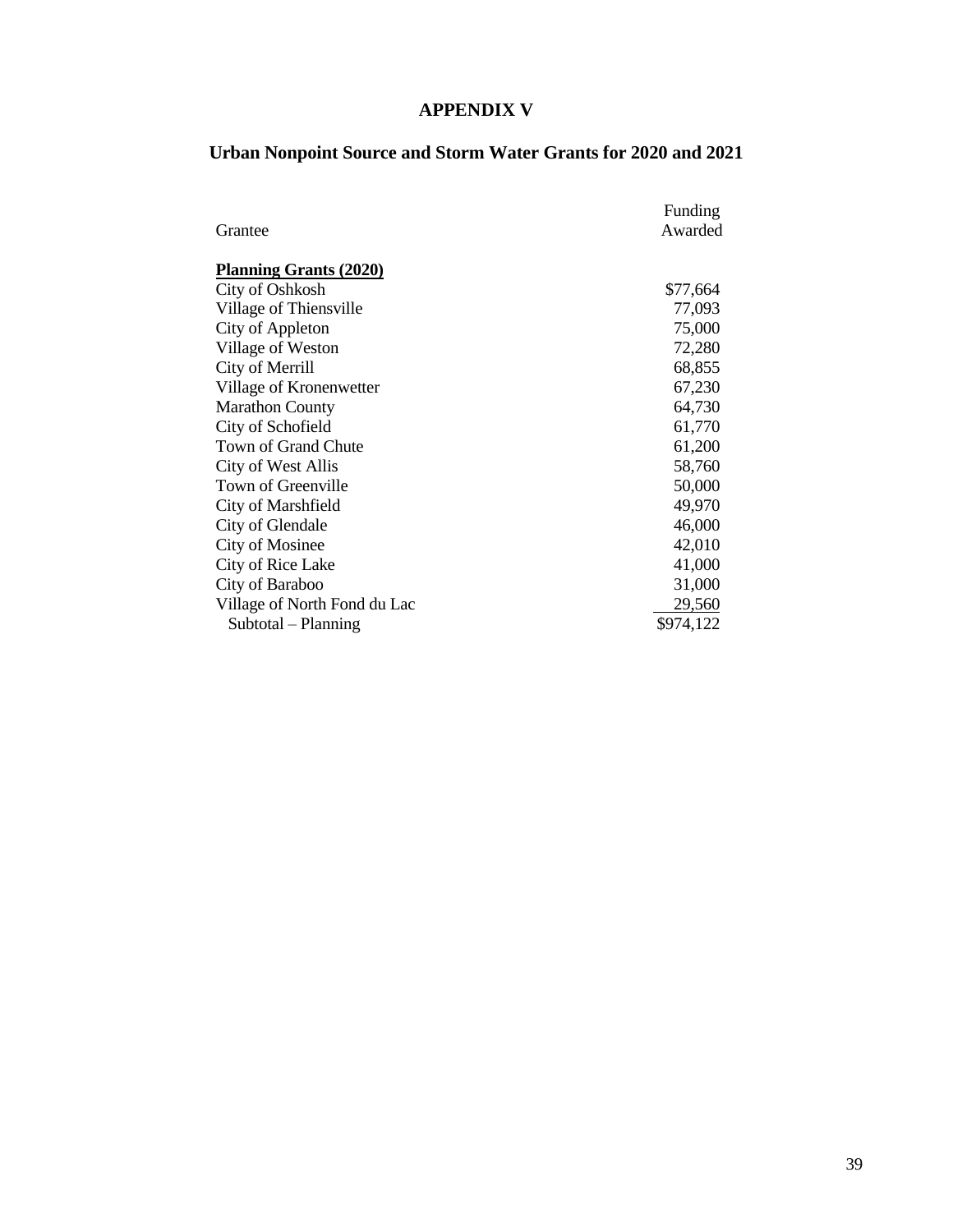## **APPENDIX V (continued)**

## **Urban Nonpoint Source and Storm Water Grants for 2020 and 2021**

|                                           | Funding     |
|-------------------------------------------|-------------|
| <b>Project Grantee</b>                    | Awarded     |
|                                           |             |
| <b>Construction Grants (2021)</b>         |             |
| Town of Buchanan [2]                      | \$400,000   |
| City of De Pere [2]                       | 242,450     |
| City of Two Rivers                        | 154,600     |
| City of Beaver Dam                        | 150,000     |
| City of Menomonie                         | 150,000     |
| City of Monona                            | 150,000     |
| City of Sheboygan                         | 150,000     |
| City of Wauwatosa                         | 149,900     |
| City of Kaukauna                          | 135,000     |
| Village of Ashwaubenon                    | 120,000     |
| Village of Little Chute                   | 117,800     |
| City of Milwaukee Redevelopment Authority | 105,000     |
| Milwaukee Board of School Directors       | 100,000     |
| Village of Saukville                      | 100,000     |
| Village of Fox Point                      | 57,700      |
| Village of Combined Locks                 | 52,800      |
| City of Whitewater                        | 49,800      |
| Village of Menomonee Falls                | 46,348      |
| <b>Ozaukee County</b>                     | 45,000      |
| Village of Rothschild                     | 33,730      |
| <b>Calumet County</b>                     | 23,250      |
| Subtotal – Construction                   | \$2,533,378 |
| <b>Total Urban Nonpoint Source Grants</b> | \$3,507,500 |

Note: Numerals listed after the grantees denote multiple grant awards to the same municipality within the grant category.